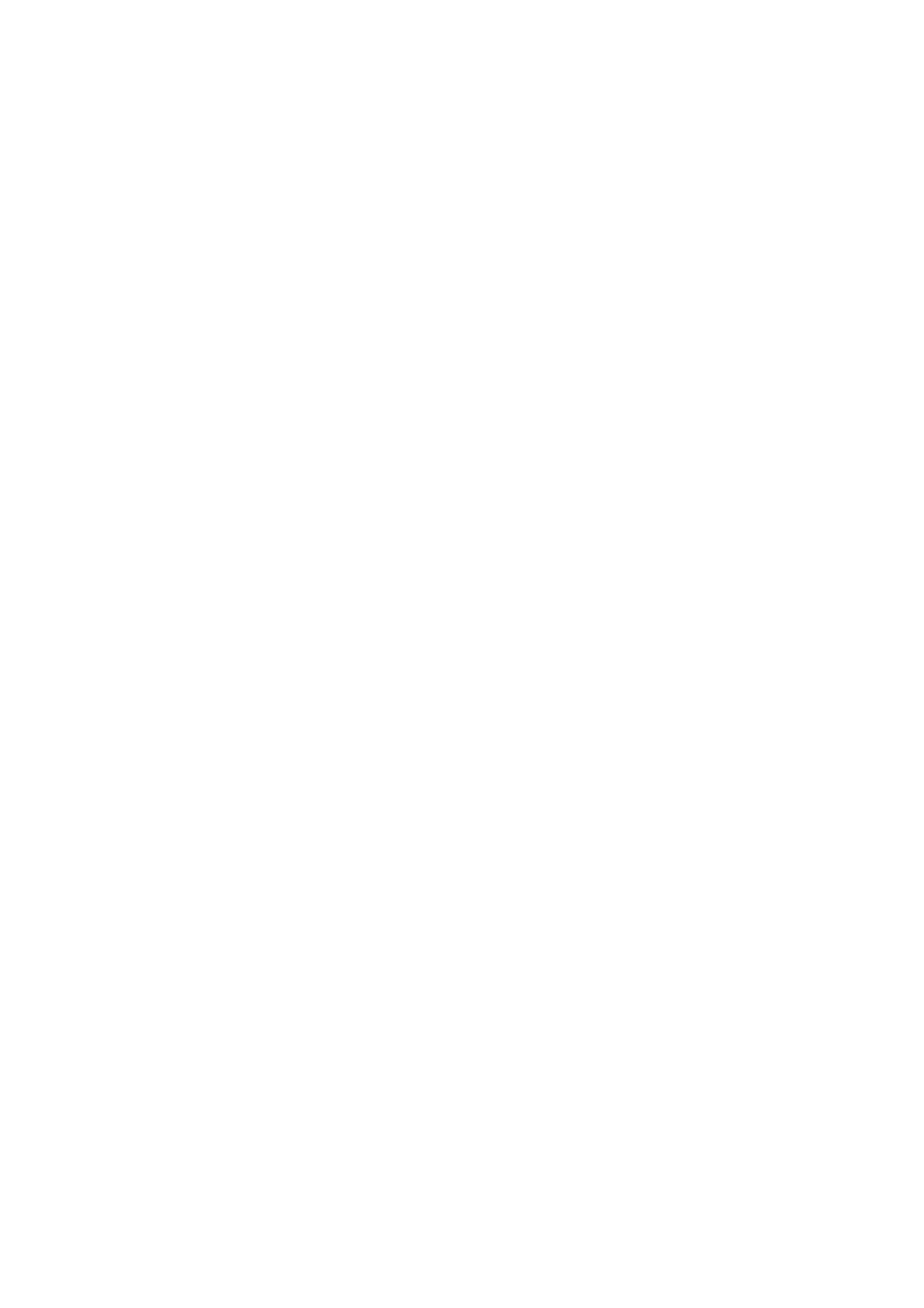# Table of contents

| Table of contents            | $\mathbf 1$    |
|------------------------------|----------------|
| Introduction                 | $\overline{2}$ |
| How to prepare a Bible study | 3              |
| Manuscript study             | $\overline{4}$ |
| Lectio Divina                | 8              |
| The entire Bible             | 9              |
| 1 // Kings 18:1-19:18        | 10             |
| $2$ // I Corinthians 3:4-4   | 18             |
| 3 // Mark 5:21-43            | 23             |
| 4// Lamentations 1           | 31             |
| 5 // Colossians 1: 1-24      | 38             |
| $6$ // Genesis 11:1-9        | 43             |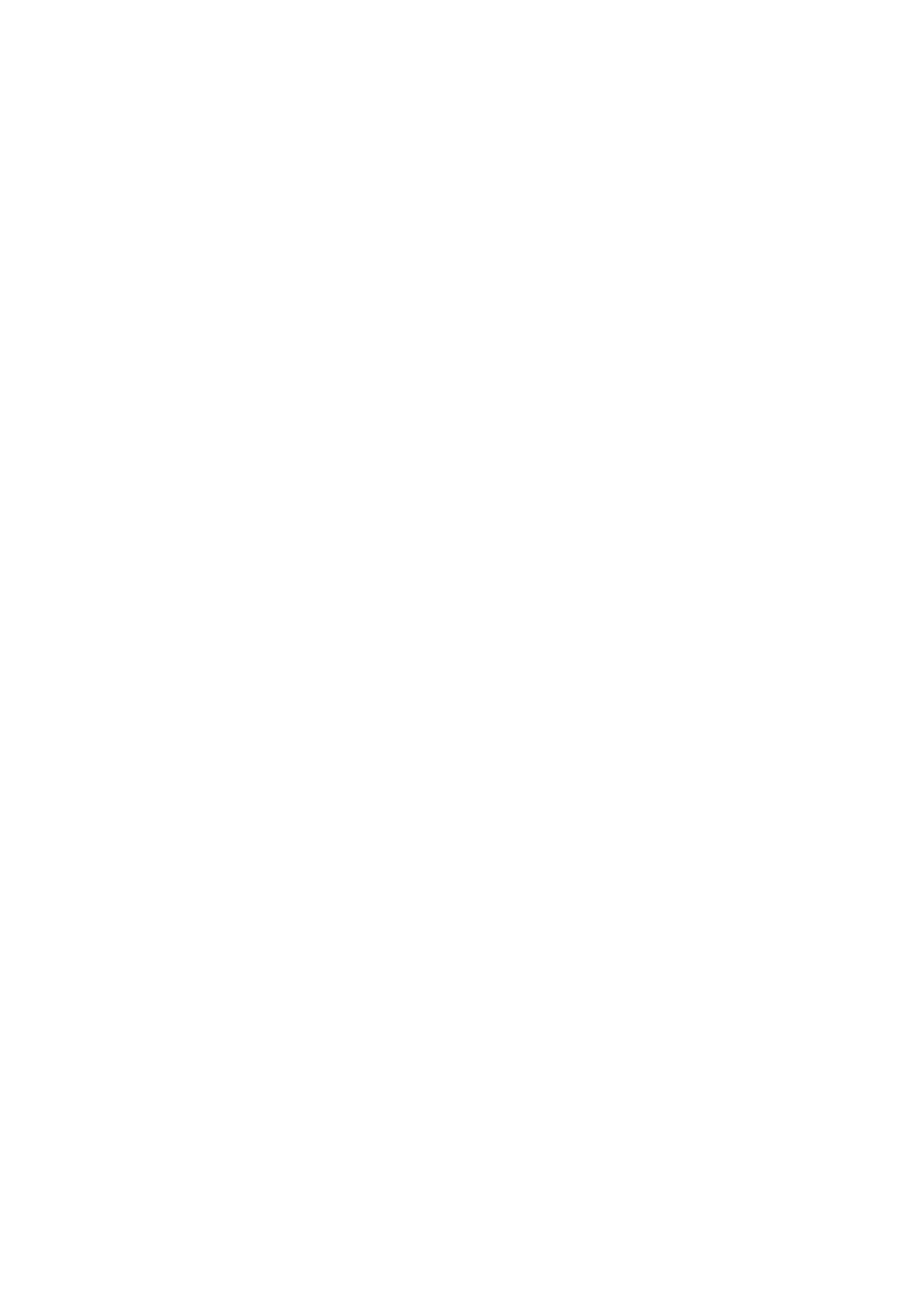# Preface

 $\overline{a}$ 

In this preface we want to clarify two things. Firstly, we want to outline the purpose of this document (and give you some guidelines for the good use of it) and, secondly, what the overarching theme for the year will be. All the Bible studies in this guide explore different aspects of this theme.

1) Based on feedback from the 2015 small group survey we are using a new approach for the small group guide. This document is intended to be used as a guideline for small group leaders to help them study the text and prepare the Bible studies. It is not a ready-made Bible study booklet but a tool for preparing a Bible study. It will help you as a small group leader to study the passage well and to inspire you when preparing a Bible study that fits the needs of your small group.

2) During the academic year 2018-2019 Ichtus Flanders' year theme is 'RecoveReally?'. In the book of Revelation God says, "I am making everything new!". The theme of 'making new', 'recovering' is important across the Bible. Ever since it all went wrong in Genesis and all relations became tainted and broken, God has been working on his recovery plan. Paul states that Christ in himself has reconciled the entire universe with itself and marks us as the ambassadors of that reconciliation. To which my son Rafaël replied: "Oh, so that kind of makes us Jesus' colleagues". Indeed, we are Jesus' colleagues when it comes to working out that recovery, that reconciliation. In the coming year, not only do we want to reflect on what is wrong with our society, our field of study and our relationships (even though a thorough analysis of those is surely needed too). We also want to see in what ways Jesus' work has brought and could bring reconciliation and recovery. In addition, we want to see how we as a small group, as an Ichtus group, as an Ichtian can contribute to recover what is broken.

When selecting Bible passages<sup>1</sup> to study, we have chosen texts from both the Old and the New Testament that deal with several aspects of relationships. There are 12 Bible studies compiled in this booklet. We know many Ichtus groups do not have 12 small group study nights. We hope that while selecting the topics, you will be brave enough to choose some of the lesser known passages.

To help write this booklet we have consulted a limited amount of Bible commentaries. It is tempting to consult a range of commentaries, but you might find yourself lost in translation eventually. We advise you to decide for yourself on a couple of good commentaries and to consult them after studying the passage itself in depth first. Different people have prepared different chapters in this booklet. Even though we have tried to present them as a unity, you will notice differences between the chapters. We hope that this will but add to the whole of this year's studies.

<sup>1</sup> All bible passages are copied from the *New International Version* (NIV) unless otherwise specified.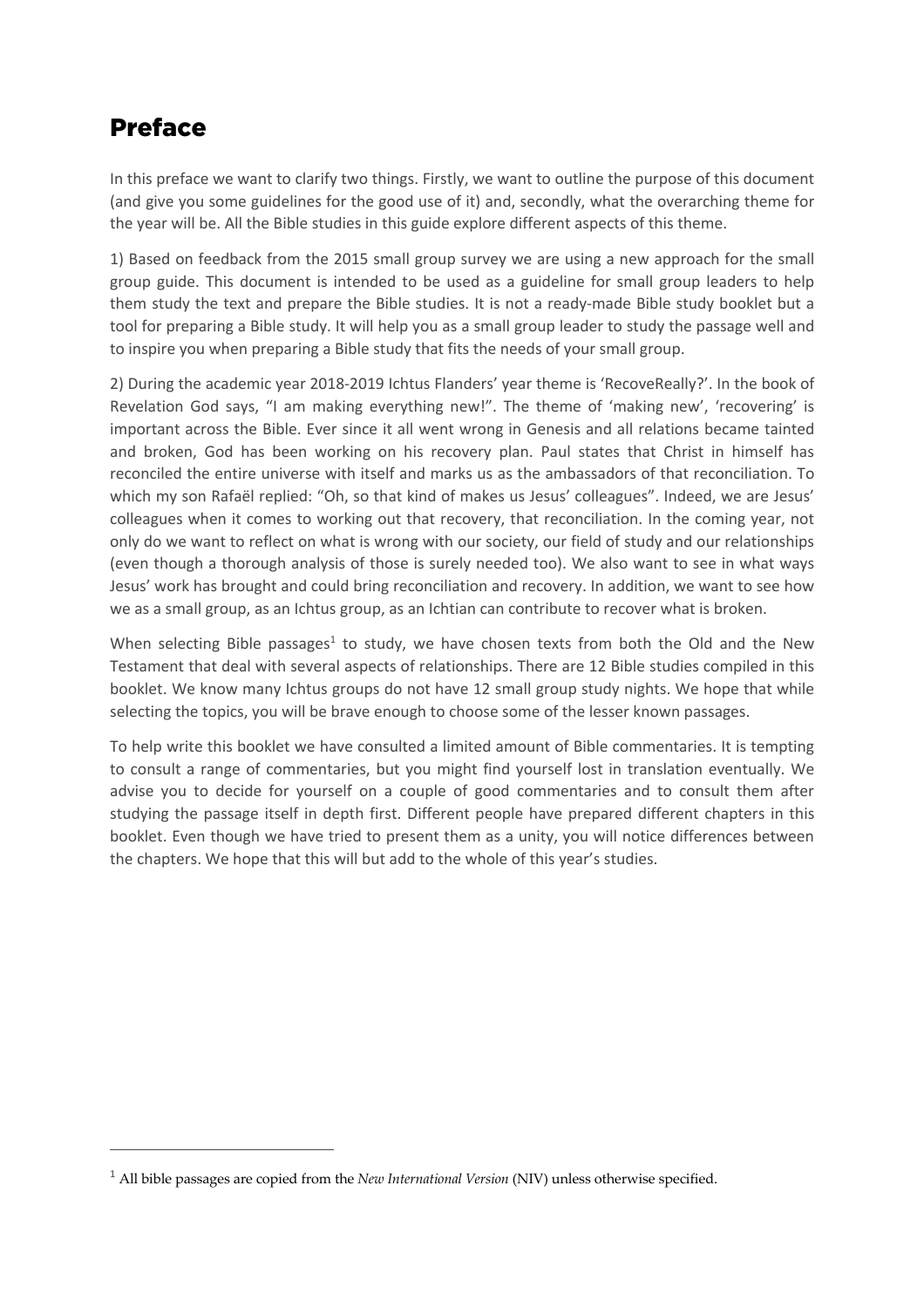# How to prepare a bible study?

With this guide we want to help you with studying the Bible in preparation for leading your small group. For each text we suggest a certain approach, but the base line remains the same:

# Study the passage in depth

The entire IFES movement (the umbrella organisation of which Ichtus is a member) affirms "inductive" Bible study as the way to approach a Bible passage. This means your starting point is the passage itself, and not your assumptions about what it means. A good way of digesting the text is by applying the "Manuscript method" (see next chapter).

# Extract the core from the text

Once you have discovered the key thought of the passage you are studying, it will be easier for your small group to discover it too. You will be able to focus better and decide how much time to spend on digressions during discussions.

# Reflect on how you can guide your small group to the core

Many small group leaders assume that once the exegesis (i.e. explaining the text) is done, the study will be a success. They couldn't be more wrong.

Once you have drawn out the key thought of the passage, you will need to reflect on how your group will discover this for themselves: how will you help them work towards this? Many people think the easiest way is a didactic conversation (Q&A), but that is a tricky one, because it is hard to predict how group members will respond. Often you will get an answer you weren't expecting, and it isn't easy to come up with more questions. We advise you as a group leader to leave the conversation as much as possible to your group members (80/20 rule).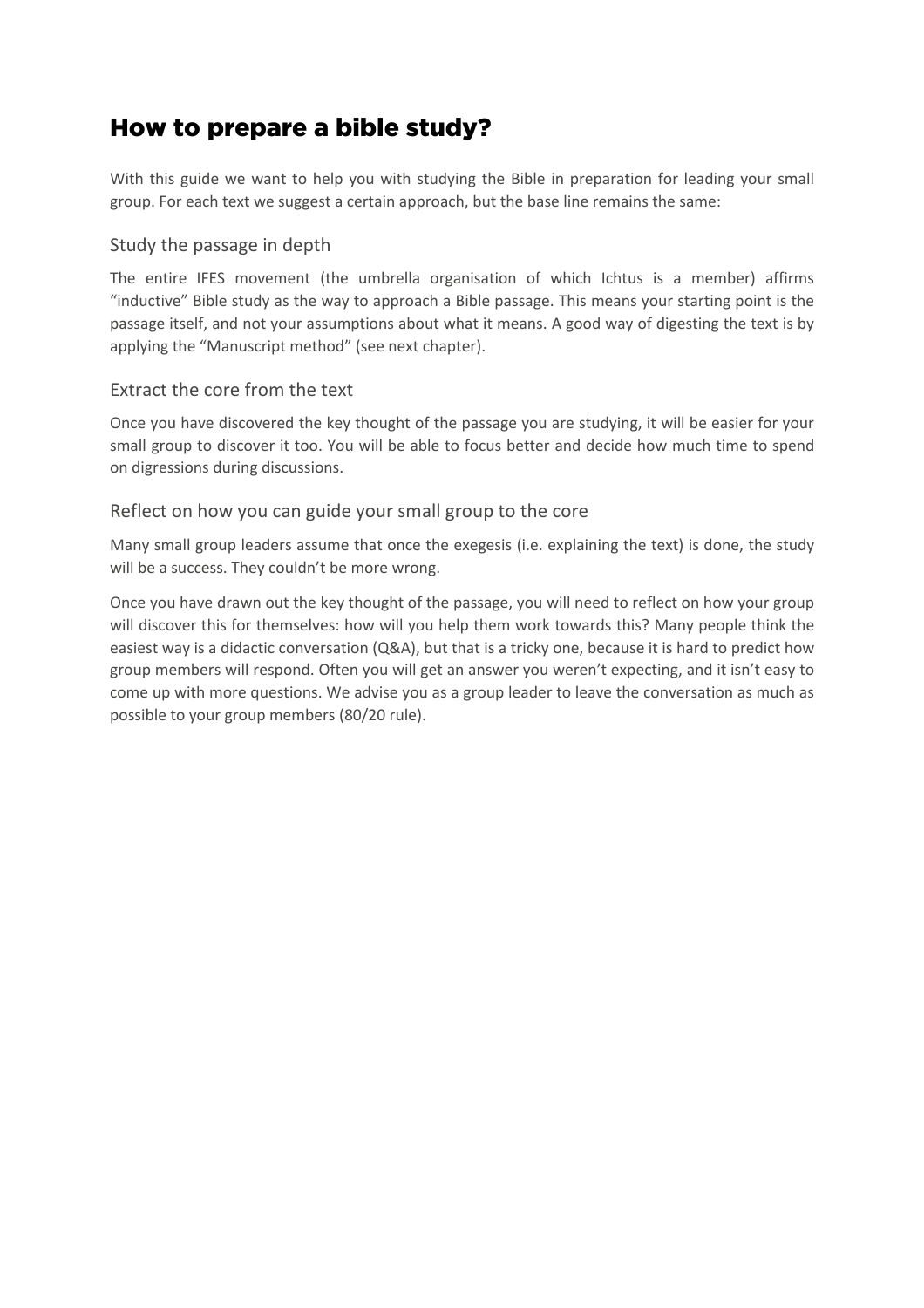# Manuscript study

This method is a useful way to study the Bible and can be used for preparing a passage but also for leading a small group. It consists of three steps:

# **Observation**

In this phase you get a grip on the story (what is the author telling us?). Print a hard copy of the passage and make sure you leave plenty of white space around the text but also in between the lines. If possible, make it a plain text by leaving out the paragraphs and verse numbers.

Go through the passage and mark anything that stands out to you, raises questions, indicates a structure or that is mentioned several times, … Use pens and colours for marking words, structuring the passage and for indicating themes and connections.

A few more tips for questions:

| Like a journalist        | Connect the dots               | Identify with the characters                |
|--------------------------|--------------------------------|---------------------------------------------|
| Who?<br>$\blacksquare$   | <b>Repetitions</b><br>٠        | What do you see, hear,<br>٠                 |
| What?<br>٠               | <b>Similarities</b><br>٠       | smell, feel?                                |
| Where?<br>$\blacksquare$ | <b>Contrasts</b><br>٠          | Become a character in the<br>$\blacksquare$ |
| When?<br>٠               | Cause - effect<br>٠            | text                                        |
| How?<br>٠                | general<br>From<br>to<br>٠     |                                             |
|                          | specific                       |                                             |
|                          | specific<br>From<br>to<br>٠    |                                             |
|                          | general                        |                                             |
|                          | <b>Main thoughts</b><br>٠      |                                             |
|                          | <b>Secondary thoughts</b><br>٠ |                                             |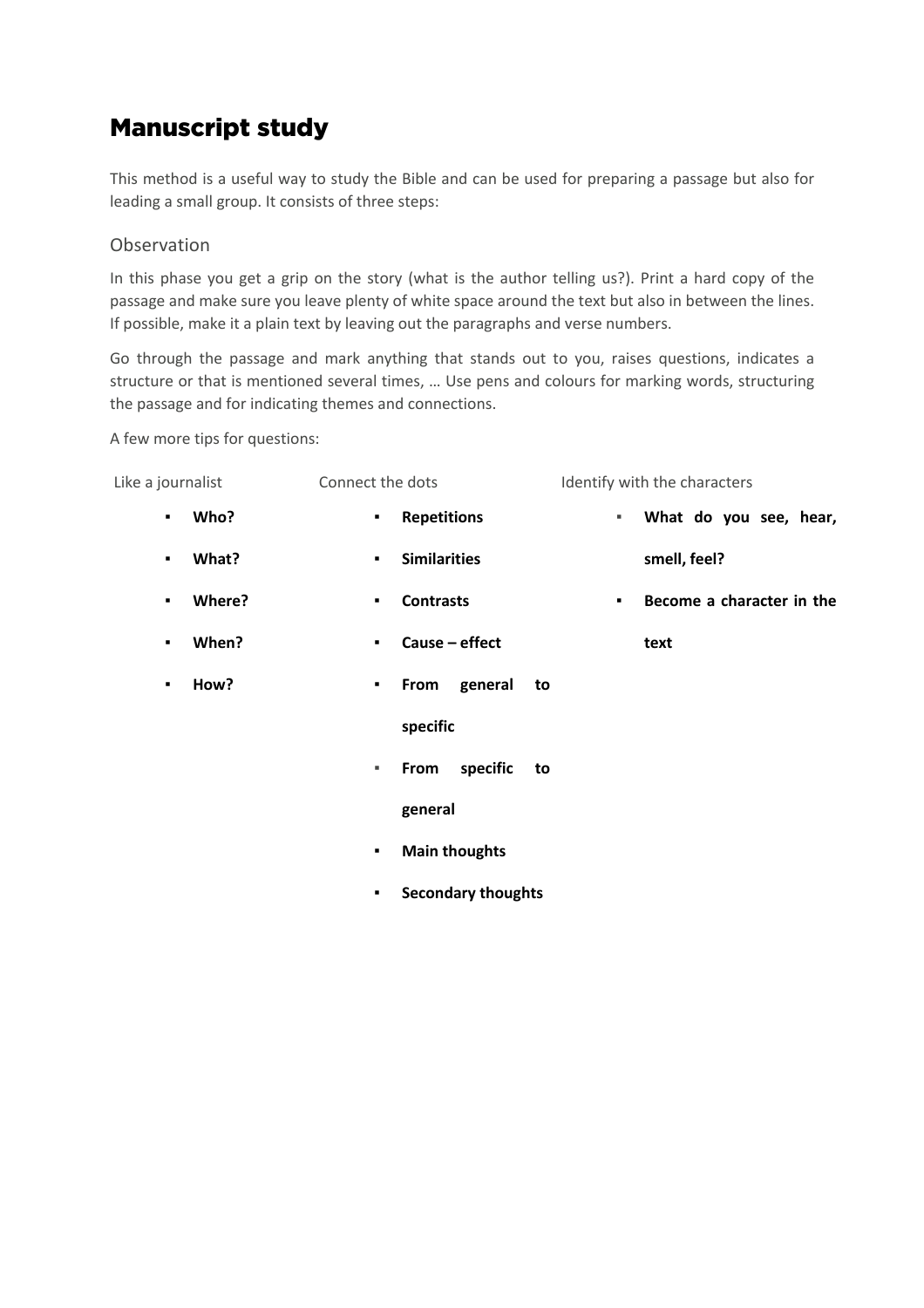- What kind of literature is this? A story? A dialogue? Poetry? Side notes by the author?<sup>2</sup> Note that one Bible passage may contain several genres.
- Mark signal words: because, for, therefore, since, so that, but, etc.
- Mark the logical units in the passage (which parts belong together?): Coherence in themes, times, places, thoughts, actions, etc.
- Write down things that strike you in the passage, that you hadn't expected or find unusual, things that surprise/puzzle/irritate you.
- Are there links or associations with other Bible passages? Read the passages in their own contexts (not only the individual verses) and ask yourself why they are mentioned here.
- Is there anything that raises questions? Anything that irritates or surprises you or which you find difficult? Write it down!

 $2$  The genre of the text or the kind of text will also influence the way to approach the passage. You read a law text in a different way than a story or a letter.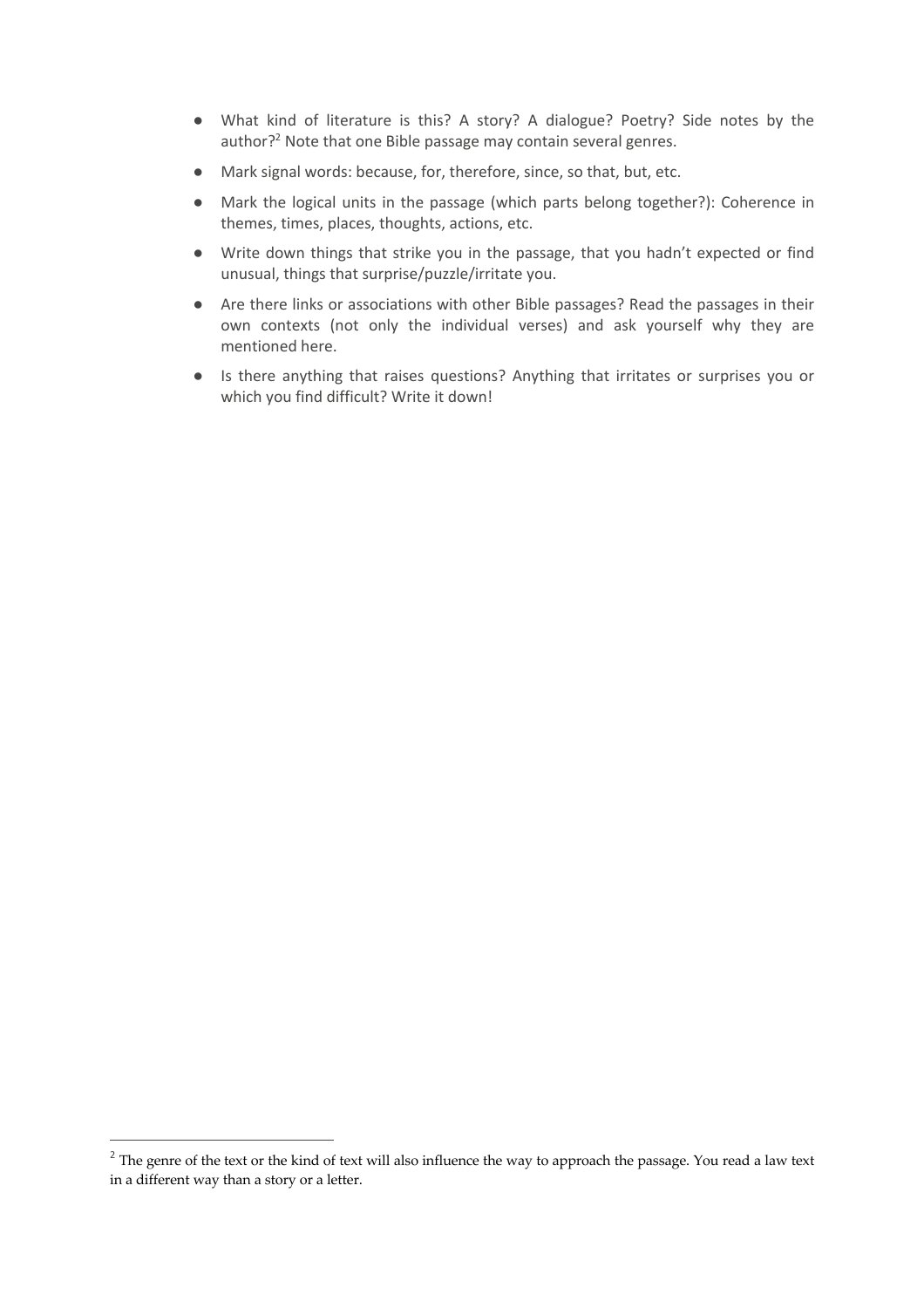### Interpretation

In this phase you try to answer the questions: What is this passage trying to tell me? Where do all my observations lead me? What is the core meaning of this passage?

Key element is this commission: To convey the meaning of the passage by answering the question: What does the author intend to communicate through the passage?

The following questions may be helpful:

- Ask questions in light of your observations.
- Ask questions about the linguistic and textual connections you found. For example: Why is the author repeating this word? Why does he set this particular contrast? Ask yourself 'Why (…)?' and 'What is the meaning of (…)?'
- Take another look at the linguistic and textual connections in the passage. What are the main connections and the main topics?
- $\bullet$  Focus on the essential questions. These are (1) questions that rise from the text; (2) questions that cover a large part of it; (3) questions that relate to the main idea of the passage.
- Now try to answer the questions you wrote down. Try finding them in the passage itself, then in the immediate context of the passage, i.e. the surrounding passages within the Bible book, in connection to other Bible passages, and eventually by using a Biblical dictionary, commentary or other helpful book or comment.
- Ask yourself 'the big question': What message was the author trying to convey to his original readers? What do you think the key points are, or the main point of the passage is? Why is this passage here?
- Try to summarize the key thought of the text in one sentence.

# Application

In the final phase we spend some time reflecting on the importance of this passage and its meaning for our lives. This can be a practical application (something that needs to be done) or a transforming application (something that needs to change) or an informative application (an increase of knowledge), etc. Make sure you avoid easy answers. Remember that the Bible was primarily written to groups of people (people and churches, not individuals), so the applications are mostly about what we need to do as a community. The personal applications flow from these (since you as an individual are part of said community).

Central is this: connect the passage with your own life and the world in which we live.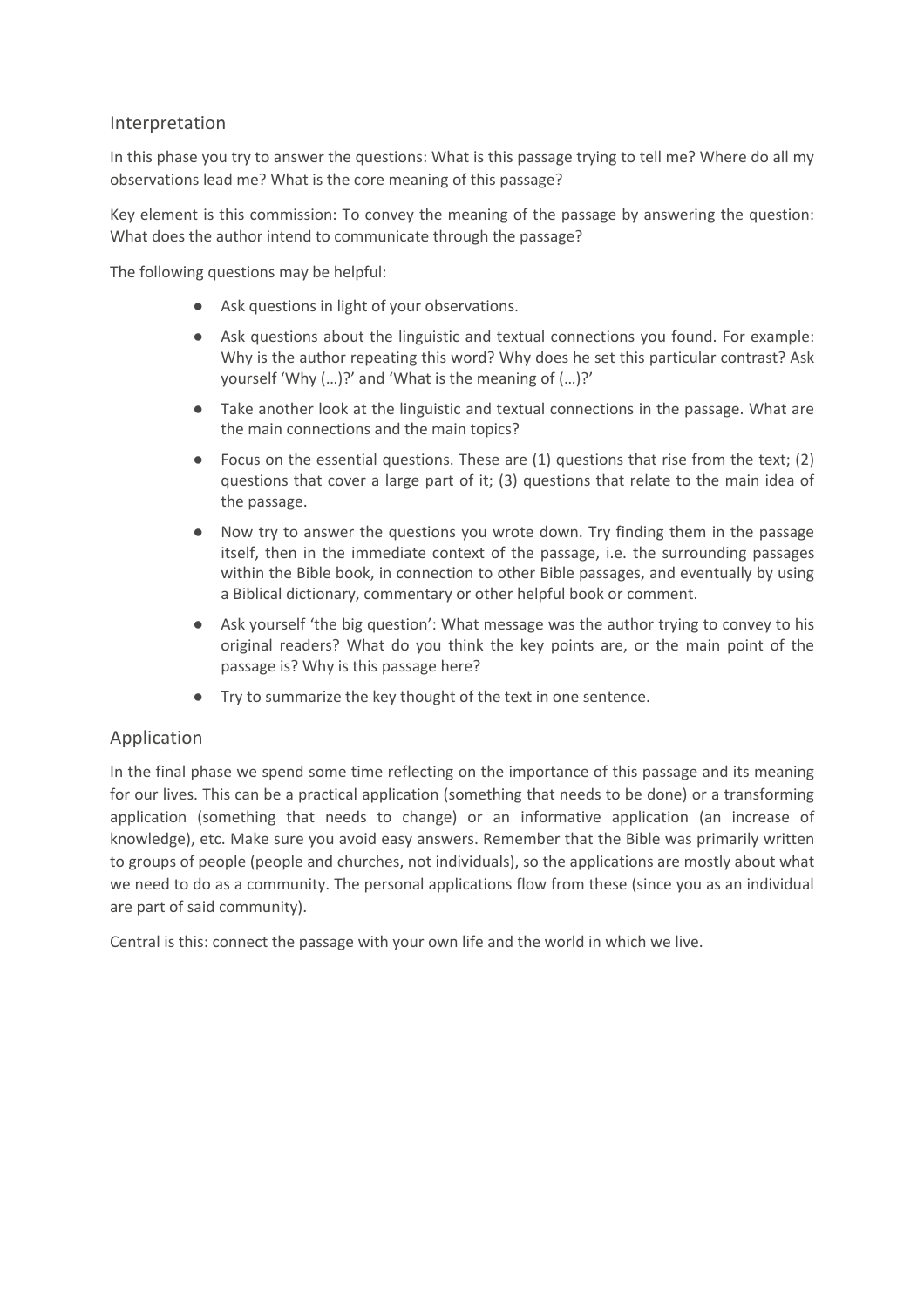The following questions can be helpful:

- Can you see the connections between the passage and your own life and our world? (E.g. Can you see yourself in one of the main characters in the text? How does the message of this passage connect with your life?)
- Do you feel that God is specifically addressing your small group or you in relation to one aspect of your life/lives in particular? How?
- Are there particular commands, promises, examples or counter-examples in this passage that speak to you?
- Are there any specific steps you need to take to put this passage into practice? Be honest and specific. (Make sure to bring a diary to make notes and remember to come back to this next time you get together as a small group)
- Is there anything in this passage that is important for my relationships with other people, with our group, our community or our society?
- Are there specific things which we, individually or as a group, need to address?
- What does this passage tell you/us about God?
- Does this passage have anything to say about the way I live, think or act as a student? Does this passage cast a new light on what I am learning at university?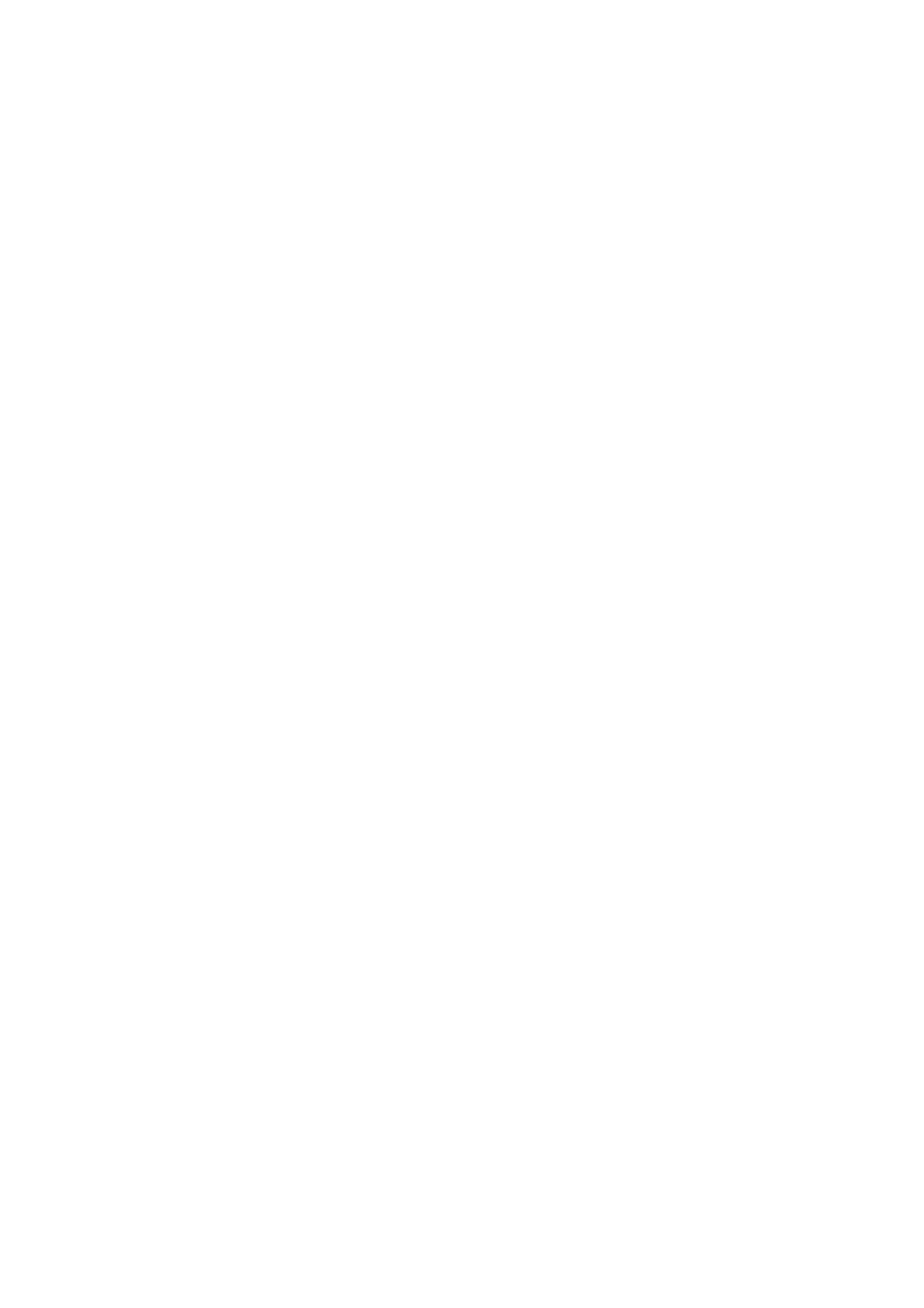# Lectio Divina

The second method that can be an invaluable help to studying a Bible passage is the *lectio divina*. This is a contemplative, intuitive way of reading the Bible - a refreshing alternative to our knowledgebased approach. This method helps us listen to God speaking into our hearts. One person leads the small group, the others do not need a Bible - they need to merely listen.

Read the passage aloud once. Do this slowly. After reading the passage, be quiet for a few minutes to allow for further reflection.

Step 2: Say to the group: "During the next reading, what do you notice? It could be word, a phrase or part of a sentence. If there is nothing in particular that stands out to you, don't worry.<sup>3</sup>" Read the passage aloud for a second time. Be quiet for a moment and allow everyone to take turns in sharing what they noticed (if anything). As the leader you need to make sure group members only share what they noticed without further reflections or explanations.

Step 3: For the third reading, give your small group this question: "Ask yourself why you are noticing this. Often the things we notice indicate a link between the passage and our individual lives. Is there a connection? Again, it is no problem if there isn't a clear connection." Read the passage for a third time. Be quiet and allow time for sharing about people's connections between the passage and their lives. As a group leader, ensure your members do not elaborate for too long.

Step 4: Say to the group: "Is there anything God is trying to make clear to you through this passage? God still speaks through his Word and maybe that is what he is doing now. Sometimes God will not speak instantly, or we do not understand him. That is not a problem." Read the passage for a fourth time. Be quiet and allow the readers to take turns in sharing what they feel God is telling them through this passage. Again, make sure this is done concisely.

Step 5: You have the choice of reading the passage for a fifth time, or taking time to share more elaborately, and to pray for each other.

<sup>&</sup>lt;sup>3</sup> Do emphasize this, so that no one feels uncomfortable when they do not notice anything special. It is not a problem when this happens.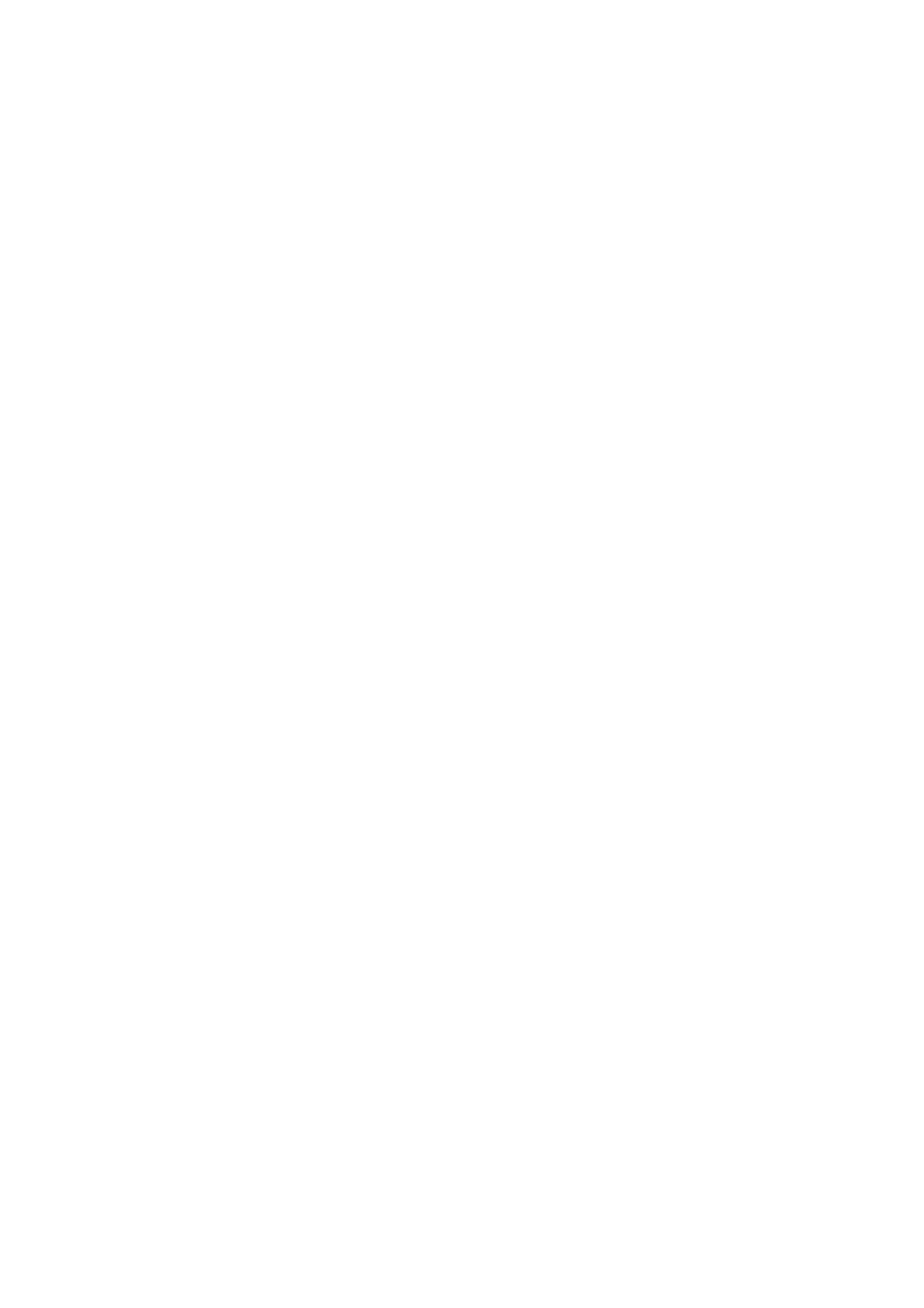# The entire Bible

Nearly every Christian from the Protestant-Evangelical background will agree that the Bible consists of both the Old and the New Testament. Both are an essential part, and both are the Word of God. Still we seem to favour the New Testament, or the Old Testament passages that clearly refer to Jesus.

In Ichtus we want to put our conviction, that the whole Bible is the Word of God, into practice. We must deal with the consequences too.

First and foremost, we want to deepen our knowledge of the Old Testament. The Old Testament was the bible of the first Christians. Paul's first letters were written 20 years after Jesus had walked the earth and the New Testament is full of references to and images of the Old Testament.

By studying the Old Testament, we will gain a deeper understanding of the New Testament. We will see the bigger picture of God's plan and will understand how Jesus and the Church fit into that plan. We will also begin to understand that the New Testament is not at all 'new', but an unexpected continuation of God's plan. It contains some new elements, but the common thread runs through both.

By knowing the New Testament well, we will gain a better understanding of the Old Testament too. We will see how prophetic texts yearn for Jesus' coming. We will understand God's ways better from Jesus' perspective.

Secondly, we want to dig into the entire Bible. Certain parts of the Bible – both in the Old and the New Testament - are less popular than others. We want to shine some light on books like Leviticus, Isaiah, Hosea and the letter of James. We do this out of the solemn conviction that God inspired these writers to teach us something about his character, his plan and his Son.

This also means that we will not avoid difficult passages. Texts that raise questions and debate, texts we do not necessarily understand – either from a logical or an emotional point of view. Why did God do something that seems horrible to us? Does this passage conflict with modern science?

Thirdly, we long to see where we fit in this big story. A better understanding of the salvation history helps us to find our own space in it. We can identify with Habakkuk, Ruth and Lydia, but we also see where the differences are and in what way our century is different from theirs. We can translate their struggles and questions to our time.

In all of this we want to see Jesus. If we believe that he is God's Word, then God's 'other word' (i.e. the Bible) is all about him. He was there when it all begun and the entire Bible – from cover to cover – is his story with mankind. Studying the Bible is not a goal in itself. It is a means to deepen our relationship with the Son of God – which in effect will affect our relationship with ourselves, our neighbour and creation.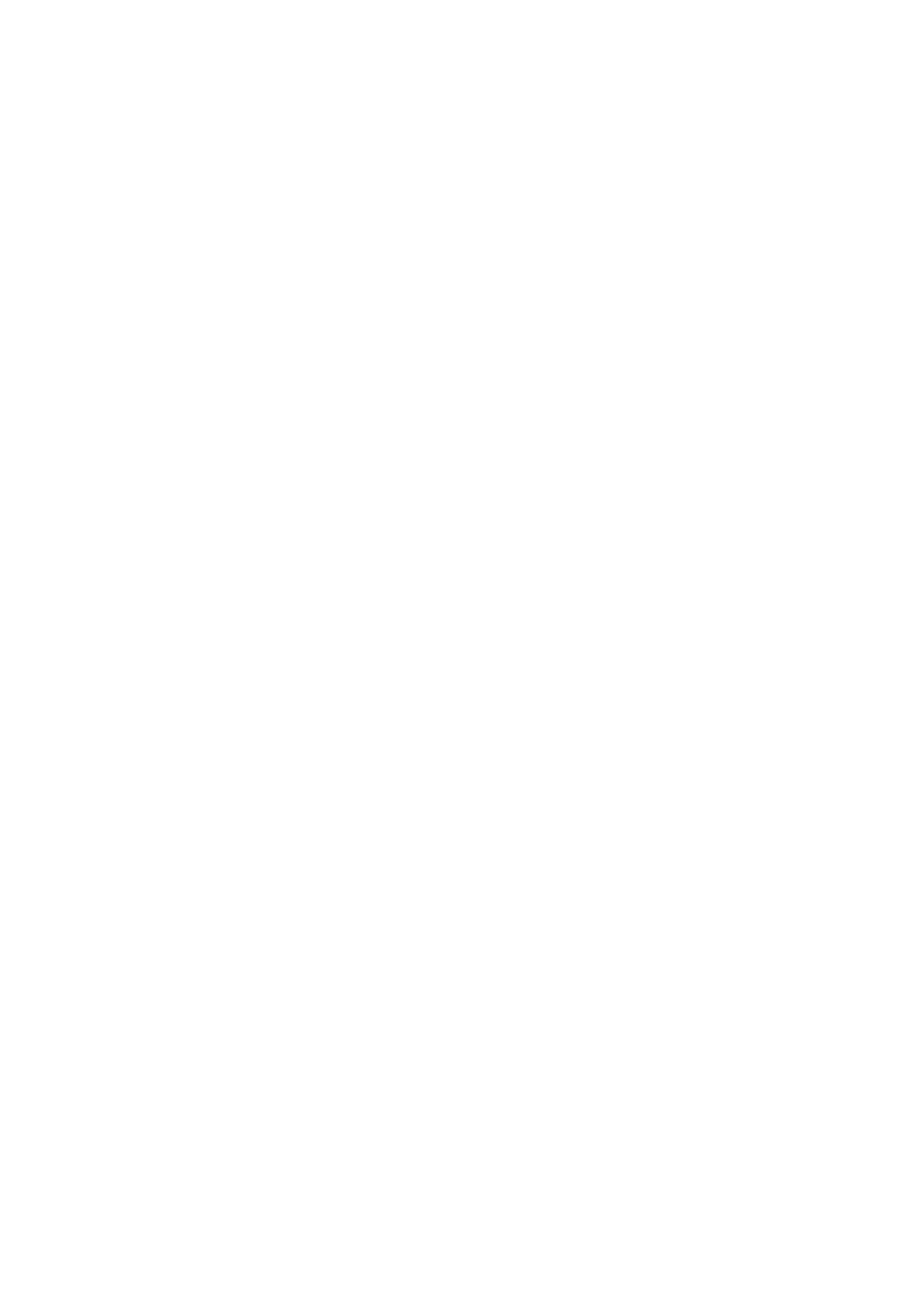# 1 // I Kings 18:1-19:18

### Bible passage

After a long time, in the third year, the word of the Lord came to Elijah: "Go and present yourself to Ahab, and I will send rain on the land." **<sup>2</sup>** So Elijah went to present himself to Ahab. Now the famine was severe in Samaria, **<sup>3</sup>** and Ahab had summoned Obadiah, his palace administrator. (Obadiah was a devout believer in the Lord. **<sup>4</sup>**While Jezebel was killing off the Lord's prophets, Obadiah had taken a hundred prophets and hidden them in two caves, fifty in each, and had supplied them with food and water.) **<sup>5</sup>** Ahab had said to Obadiah, "Go through the land to all the springs and valleys. Maybe we can find some grass to keep the horses and mules alive, so we will not have to kill any of our animals." **<sup>6</sup>** So they divided the land they were to cover, Ahab going in one direction and Obadiah in another.

**<sup>7</sup>** As Obadiah was walking along, Elijah met him. Obadiah recognized him, bowed down to the ground, and said, "Is it really you, my lord Elijah?" **<sup>8</sup>** "Yes," he replied. "Go tell your master, 'Elijah is here.'" **<sup>9</sup>** "What have I done wrong," asked Obadiah, "that you are handing your servant over to Ahab to be put to death? **<sup>10</sup>** As surely as the Lord your God lives, there is not a nation or kingdom where my master has not sent someone to look for you. And whenever a nation or kingdom claimed you were not there, he made them swear they could not find you. **<sup>11</sup>** But now you tell me to go to my master and say, 'Elijah is here.'**<sup>12</sup>** I don't know where the Spirit of the Lord may carry you when I leave you. If I go and tell Ahab and he doesn't find you, he will kill me. Yet I your servant have worshiped the Lord since my youth. **<sup>13</sup>**Haven't you heard, my lord, what I did while Jezebel was killing the prophets of the Lord? I hid a hundred of the Lord's prophets in two caves, fifty in each, and supplied them with food and water. **<sup>14</sup>** And now you tell me to go to my master and say, 'Elijah is here.' He will kill me!" **<sup>15</sup>** Elijah said, "As the Lord Almighty lives, whom I serve, I will surely present myself to Ahab today."

**<sup>16</sup>** So Obadiah went to meet Ahab and told him, and Ahab went to meet Elijah. **<sup>17</sup>**When he saw Elijah, he said to him, "Is that you, you troubler of Israel?" **<sup>18</sup>** "I have not made trouble for Israel," Elijah replied. "But you and your father's family have. You have abandoned the Lord's commands and have followed the Baals. **<sup>19</sup>**Now summon the people from all over Israel to meet me on Mount Carmel. And bring the four hundred and fifty prophets of Baal and the four hundred prophets of Asherah, who eat at Jezebel's table."

**<sup>20</sup>** So Ahab sent word throughout all Israel and assembled the prophets on Mount Carmel. **<sup>21</sup>** Elijah went before the people and said, "How long will you waver between two opinions? If the Lord is God, follow him; but if Baal is God, follow him." But the people said nothing. **<sup>22</sup>** Then Elijah said to them, "I am the only one of the Lord's prophets left, but Baal has four hundred and fifty prophets. **<sup>23</sup>**Get two bulls for us. Let Baal's prophets choose one for themselves and let them cut it into pieces and put it on the wood but not set fire to it. I will prepare the other bull and put it on the wood but not set fire to it. **<sup>24</sup>** Then you call on the name of your god, and I will call on the name of the Lord. The god who answers by fire—he is God." Then all the people said, "What you say is good."

<sup>25</sup> Elijah said to the prophets of Baal, "Choose one of the bulls and prepare it first, since there are so many of you. Call on the name of your god, but do not light the fire." **<sup>26</sup>** So they took the bull given them and prepared it. Then they called on the name of Baal from morning till noon. "Baal, answer us!" they shouted. But there was no response; no one answered. And they danced around the altar they had made. **<sup>27</sup>** At noon Elijah began to taunt them. "Shout louder!" he said. "Surely he is a god! Perhaps he is deep in thought, or busy, or traveling. Maybe he is sleeping and must be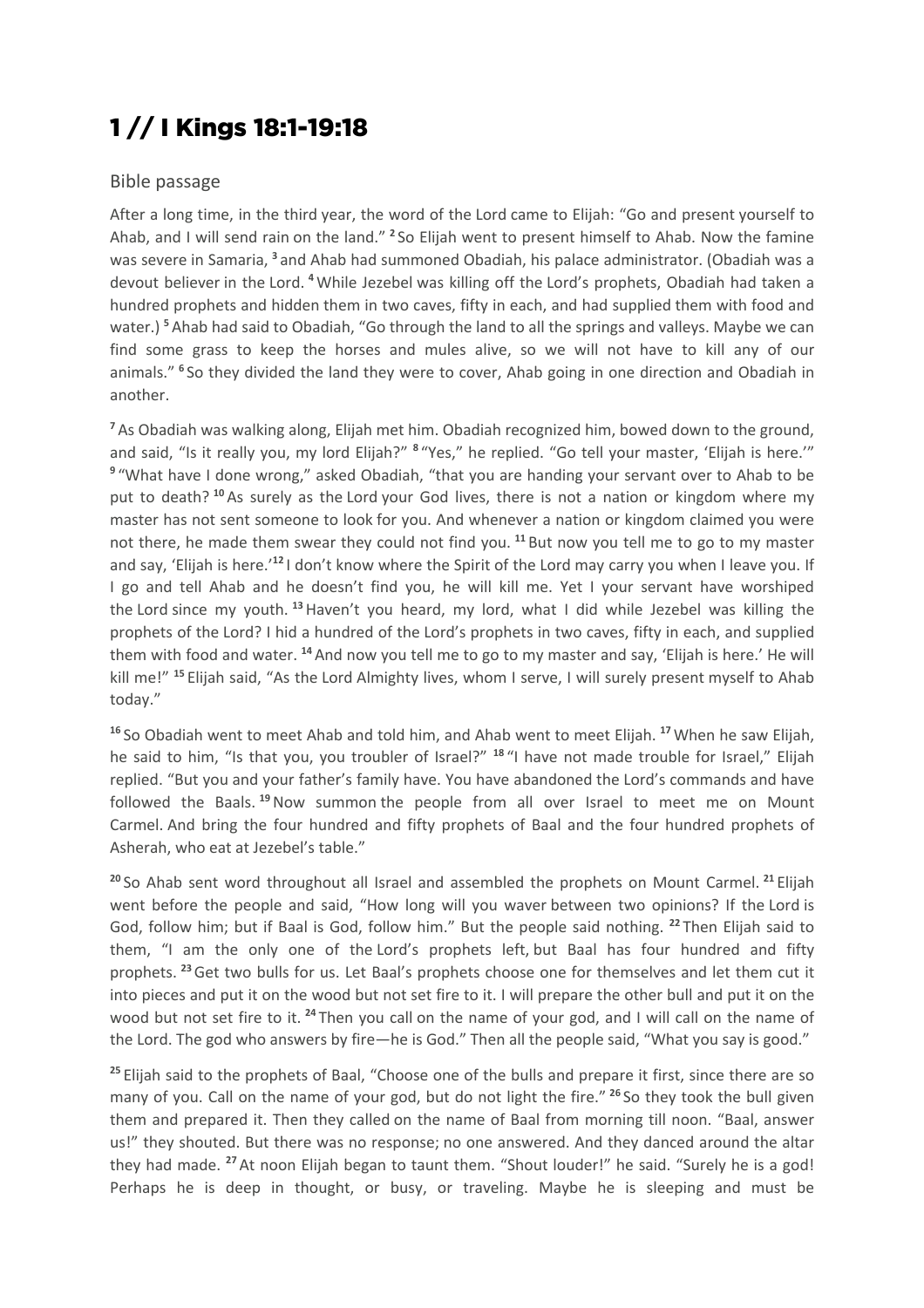awakened." **<sup>28</sup>** So they shouted louder and slashed themselves with swords and spears, as was their custom, until their blood flowed. **<sup>29</sup>** Midday passed, and they continued their frantic prophesying until the time for the evening sacrifice. But there was no response, no one answered, no one paid attention. **<sup>30</sup>** Then Elijah said to all the people, "Come here to me." They came to him, and he repaired the altar of the Lord, which had been torn down.**<sup>31</sup>** Elijah took twelve stones, one for each of the tribes descended from Jacob, to whom the word of the Lord had come, saying, "Your name shall be Israel." **<sup>32</sup>**With the stones he built an altar in the name of the Lord, and he dug a trench around it large enough to hold two seahs of seed. **<sup>33</sup>**He arranged the wood, cut the bull into pieces and laid it on the wood. Then he said to them, "Fill four large jars with water and pour it on the offering and on the wood." **<sup>34</sup>** "Do it again," he said, and they did it again. "Do it a third time," he ordered, and they did it the third time. **<sup>35</sup>** The water ran down around the altar and even filled the trench. **<sup>36</sup>** At the time of sacrifice, the prophet Elijah stepped forward and prayed: "Lord, the God of Abraham, Isaac and Israel, let it be known today that you are God in Israel and that I am your servant and have done all these things at your command. **<sup>37</sup>** Answer me, Lord, answer me, so these people will know that you, Lord, are God, and that you are turning their hearts back again." **<sup>38</sup>** Then the fire of the Lord fell and burned up the sacrifice, the wood, the stones and the soil, and also licked up the water in the trench. **<sup>39</sup>**When all the people saw this, they fell prostrate and cried, "The Lord—he is God! The Lord—he is God!"

**<sup>40</sup>** Then Elijah commanded them, "Seize the prophets of Baal. Don't let anyone get away!" They seized them, and Elijah had them brought down to the Kishon Valley and slaughtered there.

**<sup>41</sup>** And Elijah said to Ahab, "Go, eat and drink, for there is the sound of a heavy rain." **<sup>42</sup>** So Ahab went off to eat and drink, but Elijah climbed to the top of Carmel, bent down to the ground and put his face between his knees. **<sup>43</sup>** "Go and look toward the sea," he told his servant. And he went up and looked. "There is nothing there," he said. Seven times Elijah said, "Go back." **<sup>44</sup>** The seventh time the servant reported, "A cloud as small as a man's hand is rising from the sea." So Elijah said, "Go and tell Ahab, 'Hitch up your chariot and go down before the rain stops you.'" **<sup>45</sup>** Meanwhile, the sky grew black with clouds, the wind rose, a heavy rain started falling and Ahab rode off to Jezreel. **<sup>46</sup>** The power of the Lord came on Elijah and, tucking his cloak into his belt, he ran ahead of Ahab all the way to Jezreel.

**19** Now Ahab told Jezebel everything Elijah had done and how he had killed all the prophets with the sword. **<sup>2</sup>** So Jezebel sent a messenger to Elijah to say, "May the gods deal with me, be it ever so severely, if by this time tomorrow I do not make your life like that of one of them." **<sup>3</sup>** Elijah was afraid and ran for his life. When he came to Beersheba in Judah, he left his servant there, **<sup>4</sup>** while he himself went a day's journey into the wilderness. He came to a broom bush, sat down under it and prayed that he might die. "I have had enough, Lord," he said. "Take my life; I am no better than my ancestors." **<sup>5</sup>** Then he lay down under the bush and fell asleep. All at once an angel touched him and said, "Get up and eat." **<sup>6</sup>**He looked around, and there by his head was some bread baked over hot coals, and a jar of water. He ate and drank and then lay down again. **<sup>7</sup>** The angel of the Lord came back a second time and touched him and said, "Get up and eat, for the journey is too much for you." **<sup>8</sup>** So he got up and ate and drank. Strengthened by that food, he travelled forty days and forty nights until he reached Horeb, the mountain of God. **<sup>9</sup>** There he went into a cave and spent the night.

And the word of the Lord came to him: "What are you doing here, Elijah?" **<sup>10</sup>**He replied, "I have been very zealous for the Lord God Almighty. The Israelites have rejected your covenant, torn down your altars, and put your prophets to death with the sword. I am the only one left, and now they are trying to kill me too." **<sup>11</sup>** The Lord said, "Go out and stand on the mountain in the presence of the Lord, for the Lord is about to pass by." Then a great and powerful wind tore the mountains apart and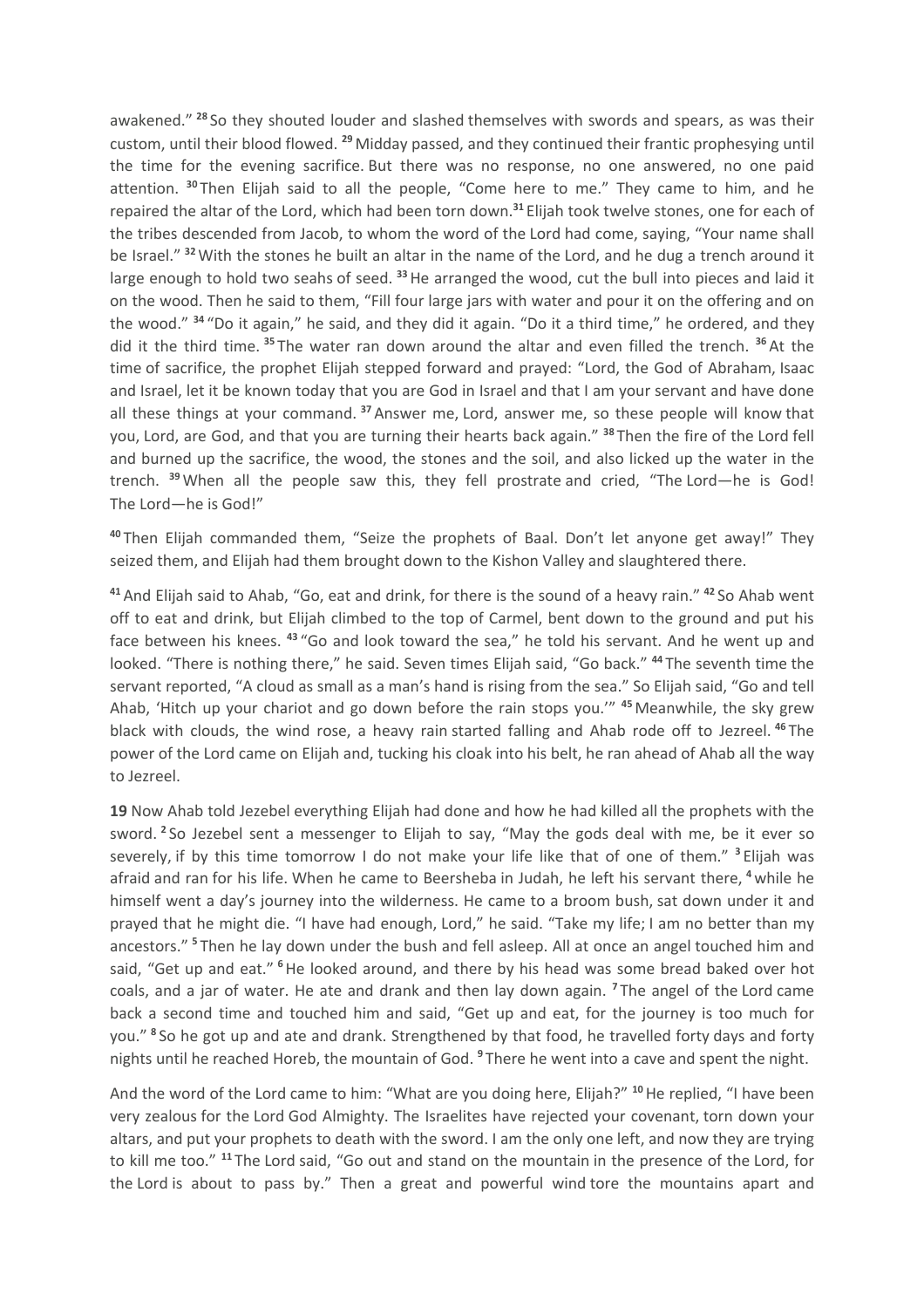shattered the rocks before the Lord, but the Lord was not in the wind. After the wind there was an earthquake, but the Lord was not in the earthquake.**<sup>12</sup>** After the earthquake came a fire, but the Lord was not in the fire. And after the fire came a gentle whisper. **<sup>13</sup>**When Elijah heard it, he pulled his cloak over his face and went out and stood at the mouth of the cave. Then a voice said to him, "What are you doing here, Elijah?" **<sup>14</sup>**He replied, "I have been very zealous for the Lord God Almighty. The Israelites have rejected your covenant, torn down your altars, and put your prophets to death with the sword. I am the only one left, and now they are trying to kill me too." **<sup>15</sup>** The Lord said to him, "Go back the way you came, and go to the Desert of Damascus. When you get there, anoint Hazael king over Aram.**<sup>16</sup>** Also, anoint Jehu son of Nimshi king over Israel, and anoint Elisha son of Shaphat from Abel Meholah to succeed you as prophet. **<sup>17</sup>** Jehu will put to death any who escape the sword of Hazael, and Elisha will put to death any who escape the sword of Jehu. **<sup>18</sup>** Yet I reserve seven thousand in Israel—all whose knees have not bowed down to Baal and whose mouths have not kissed him."

# Note

If this is the first time that you use this small group guide, do make sure you read the preface well. You may need the information given there!

# How does this text relate to this year's theme?

Elijah's action on Mount Carmel makes Israel realize that God is the Lord Almighty. With his action he restores the relation between God and his people and restores Israel as a nation. Moreover, the text gives an insight into the brokenness of man (esp. Isaiah) and how his self-image needs to be rebuilt.

# Key thought/ central message

God shows the people and Elijah that He is the Lord Almighty.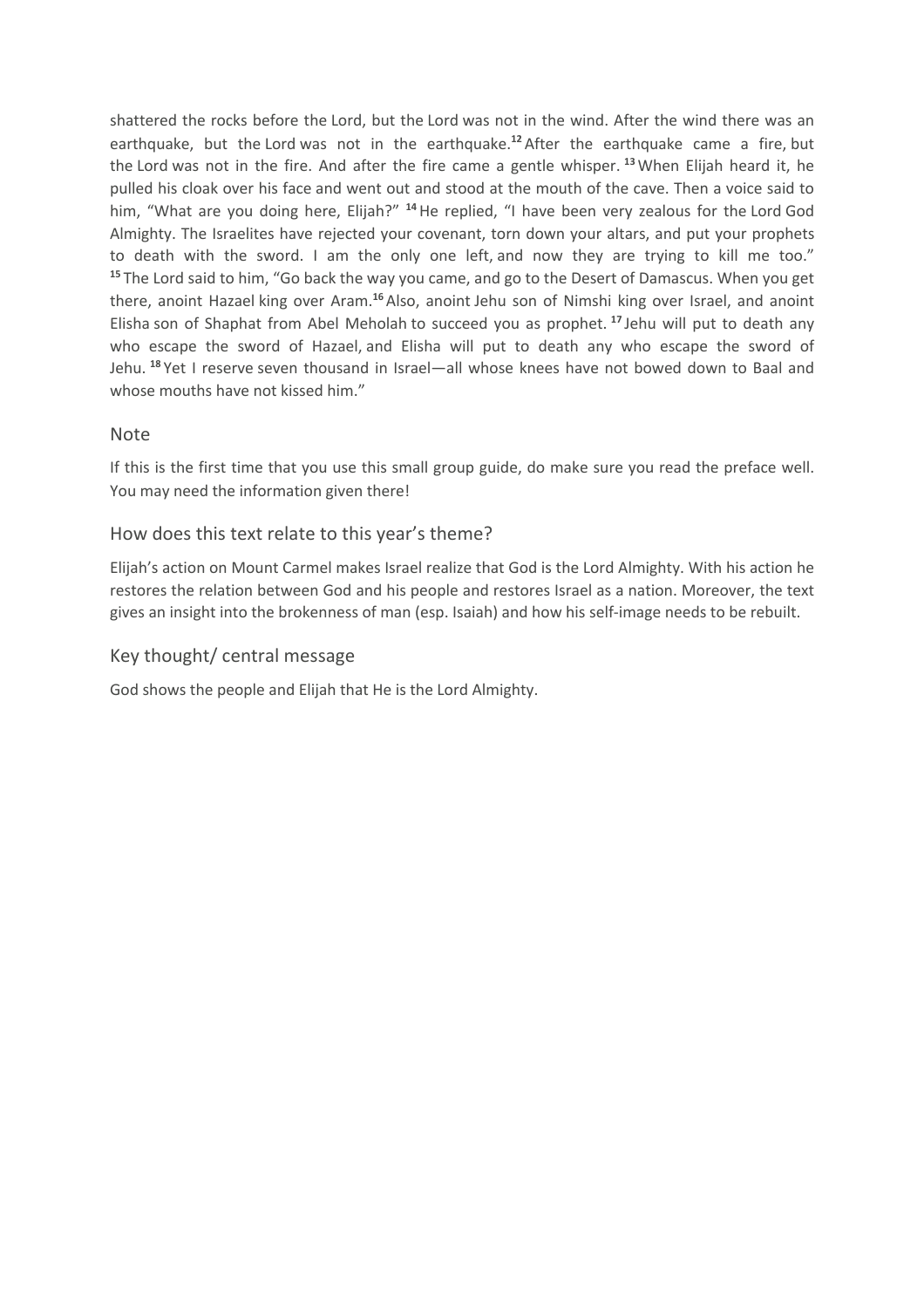# Working methods and questions for small group leaders

#### **Introduction**

Watch the video from Bible Project 'Kings': https://www.youtube.com/watch?v=bVFW3wbi9pk

Our passage is covered only briefly, but still the video provides a good context for the book of Kings and explains what a prophet is.

#### ▪ **Reading**

- a) Read through the text a couple of times. It is a long passage, so it may take a while to get familiar with its contents. Do try to read the passages before and after at least once.
- b) Is there anything that strikes you? Anything that raises questions?
- c) Who are the key players? Describe their character (throughout the story).
- d) Describe the people and how they evolve throughout the story.
- e) There are a lot of contrasts in this story. Trace them. Trace also the repetitions.
- f) There are a lot of natural elements mentioned in this story. Trace them.
- g) Divide the roles in this passage: Narrator, Elijah, Obadiah, the people, the Lord, Ahab and Jezebel, ... Read the passage out loud (several times) as if it were a theatre play. Ask one another about their choice of intonation etc.
- h) Try to find the main theme and key thoughts.

#### ▪ **Understanding**

- a) Elijah wants the people to make a choice. What is at stake?
- b) Why does Elijah repair the altar of the Lord, which had been torn down? What symbolism is reflected there?
- c) Why was Elijah feeling miserable? Was he quite rightly so?
- d) What was God trying to achieve with the episode of storm, earthquake, fire and still breeze? Did it work?
- e) Why has God three people anointed? What did it mean to Elijah?
- f) Try to summarize the passage in one sentence. Check your phrase against the text. Does it cover it all?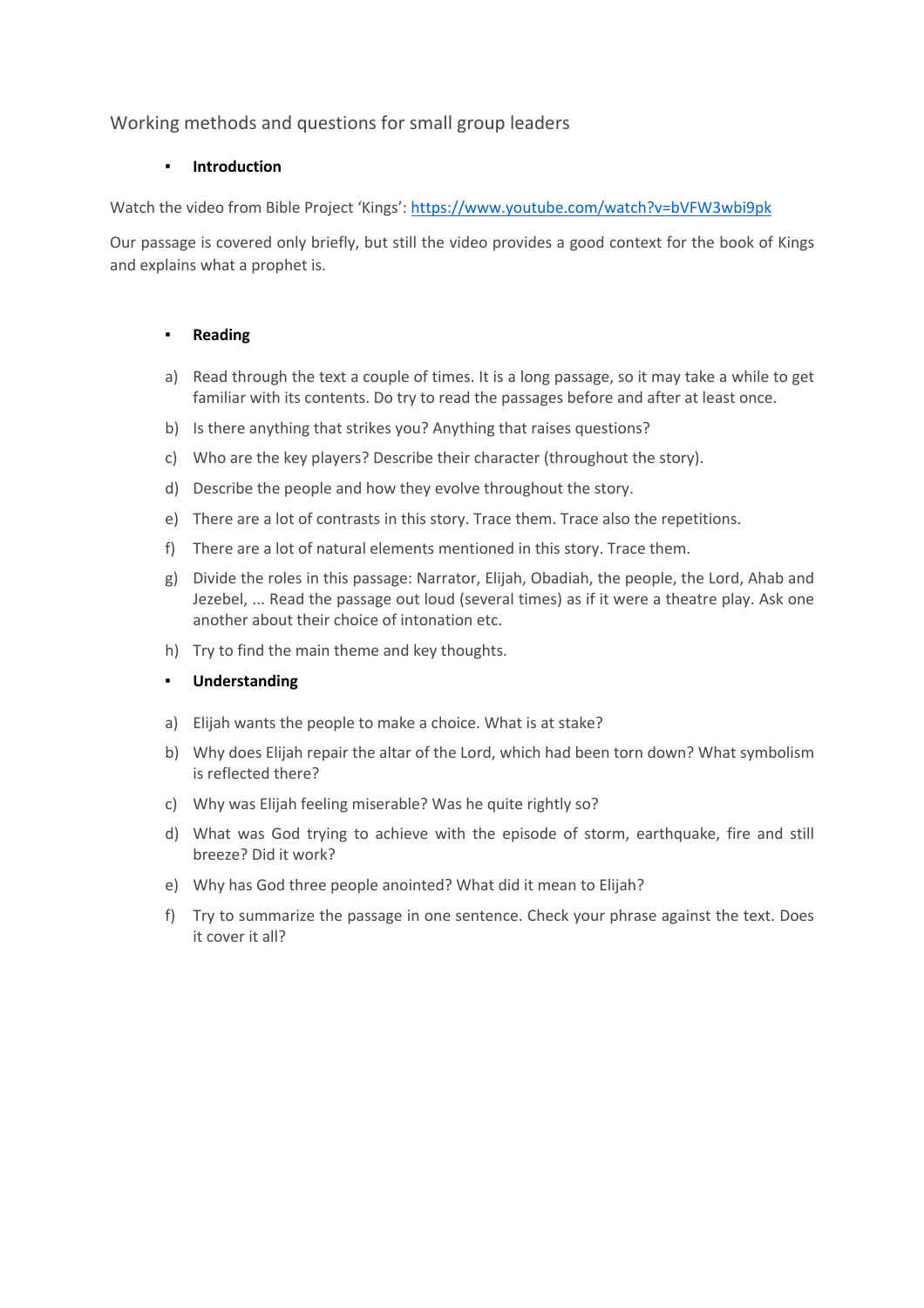#### ▪ **Application**

- a) What can you learn about God and God's character in this passage?
- b) Do you recognize yourself in one of the characters? Now what?
- c) What do you learn about worship and how God reveals himself? What can you do with that knowledge as a small group, an Ichtus group?
- d) What would it mean for you to "repair the altar of the Lord" in your life?
- e) Has God ever asked you "What are you doing here?"
- f) When was the last time you cried out "The Lord—he is God! The Lord—he is God!"
- g) This passage deals with the brokenness of Elijah. Do you see brokenness in yourself, in other members of your small group, …? What are you to do about it? What are you to do about it as a small group? What can you do in the light of "The Lord—he is God! The Lord—he is God!"?
- h) Elijah needs to learn that God uses him, but that God also works in ways that Elijah doesn't see or through other people. Have you learned that lesson yet? If so, how did God make it clear to you?
- i) By repairing the altar and by his action on Mount Carmel Elijah gives the people back their identity as God's people. Try this dream exercise as a small group or during your preparation. Imagine: What would my country, my city look like if the people would turn to the Lord and cry out "The Lord—he is God! The Lord—he is God!"?
- j) Some might consider Obadiah a coward, because he serves the Lord secretly and is involved in underground resistance and rebellion, whereas Elijah's actions are public. Discuss these and other examples. When do you do what? How is your service to the Lord: public or in secret? Why?

#### Clarification of difficult words/passages

#### ▪ **Introduction: background information**

As already mentioned, the Bible Project's video about the book of Kings gives a good overview and shows the passage in a bigger perspective.

#### **Reading: background information**

In the previous chapters we can read that Ahab married Jezebel, daughter of Ethbaal king of the Sidonians. He begins to serve Baal and even builds him a temple. Elijah is in hiding and God takes care of him by sending ravens to feed him. He also lives with a widow in Sidon for some time and is able to do some miracles there.

Obadiah fears Ahab. In the previous chapters there is no indication that Ahab is particularly cruel, but it does state that with his idol worship he did more evil than any of the previous kings of Israel.

Elijah calls God 'the Lord of the heavenly forces'. This whole passage is about showing God's power versus Baals lack of power. The lack of rain is a forecasting of this.

Elijah invites them to Mount Carmel. This is intentional because this mountain was associated with Baal. He also summons priests of Baal described as "the prophets of Asherah, who eat at Jezebel's table". It is striking that she is the benefactor who supports the priests and their worship.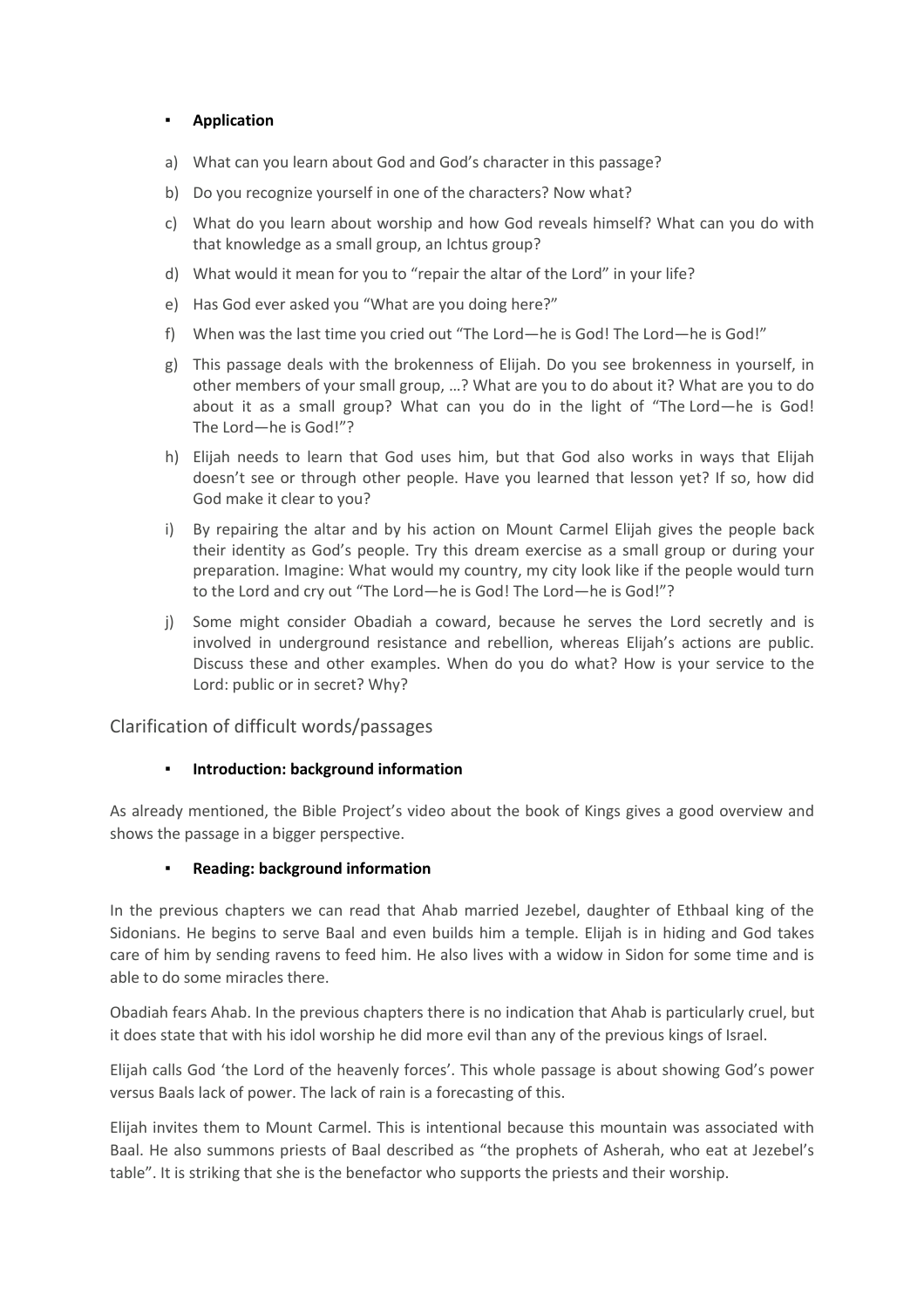In verse 22 Elijah says that he is last remaining prophet. Unless the prophets that were hidden by Obaiah have died, this is incorrect. We should read this as a rhetorical exaggeration. Elijah is trying to make a point.

Baal is often pictured with a lightning bolt in his hand. Fire from heaven or lightning was associated with him.

Elijah commands people to pour water over his altar until this is completely covered. This could be a way to contrast the years of drought. On the other hand, the Mediterranean Sea isn't far from Carmel so this could have been saltwater. In both cases he makes his challenge that bit more difficult.

Notice (verse 38) that the fire comes from the Lord, without a cloud in the sky.

Whether Elijah's command to kill the priests - a motif in this passage - is from God or not we don't know. No further comment is made in the text. This kind of violence isn't common for us and much has been written about it. A book which covers this kind of violence and similar difficult passages is 'God behaving badly'.

Elijah ran ahead of Ahab. This doesn't necessarily mean that he caught up with him or ran a lot faster than Ahab's carriage. No, he goes in front of him as part of the king's consort, like a royal herald. By the power of the Lord he goes like a herald before Ahab and announces the king's loyalties have changed. In Hittite texts it is often the deity that goes before the king, so this makes Elijah a representative of God himself.

Elijah runs all the way to Barsheba, all the way down south, nearly outside the country border. Does he also believe that God is merely a regional god, with no power outside of the country?

The 'whisper of a gentle breeze' does not do justice to the enigmatic Hebrew. It is more like 'the sound of silence'; implicating that God shows his glory when he comes in silence after all the big things have passed.

'Those that have not kissed him'. On a black stela of Salmanassar III we can see the Israelite king Jehu kiss the ground in front of the Assyrian king. This was a common way to portray submission to a deity or king.

#### ▪ **Understanding: background information**

The competition between Baal and the Lord. It is about demonstrating that God is not just a local god (e.g. the mountain where Moses received the law, Mount Horeb) or an aspect god (who only wields power over a certain aspect of life) but an almighty God. A god who controls the elements wins. Fire in the first instance is an indicator of the presence of God (such as the burning bush). On top of this Baal was associated with lightning. So the Lord is showing his power and presence in the domain of Baal. Fire also represents the acceptance of a sacrifice. Burnt offerings like this are also commonly accompanied by a question. The question here is clearly to end the droughts. If both groups had prayed for this then rain could have been sent by both gods. The competition is about which god responds with fire. The subsequent rain can then be attributed to the correct deity. Both answers with fire and rain and key to this passage.

Elijah rebuilt the destroyed altar of the Lord and used 12 stones to do this. The covenant with the Lord, the identity of Israel as God's people, Israel's worship and all of Israel was at stake here. This act is a very loaded and very symbolic. Read Joshua 4:6-8.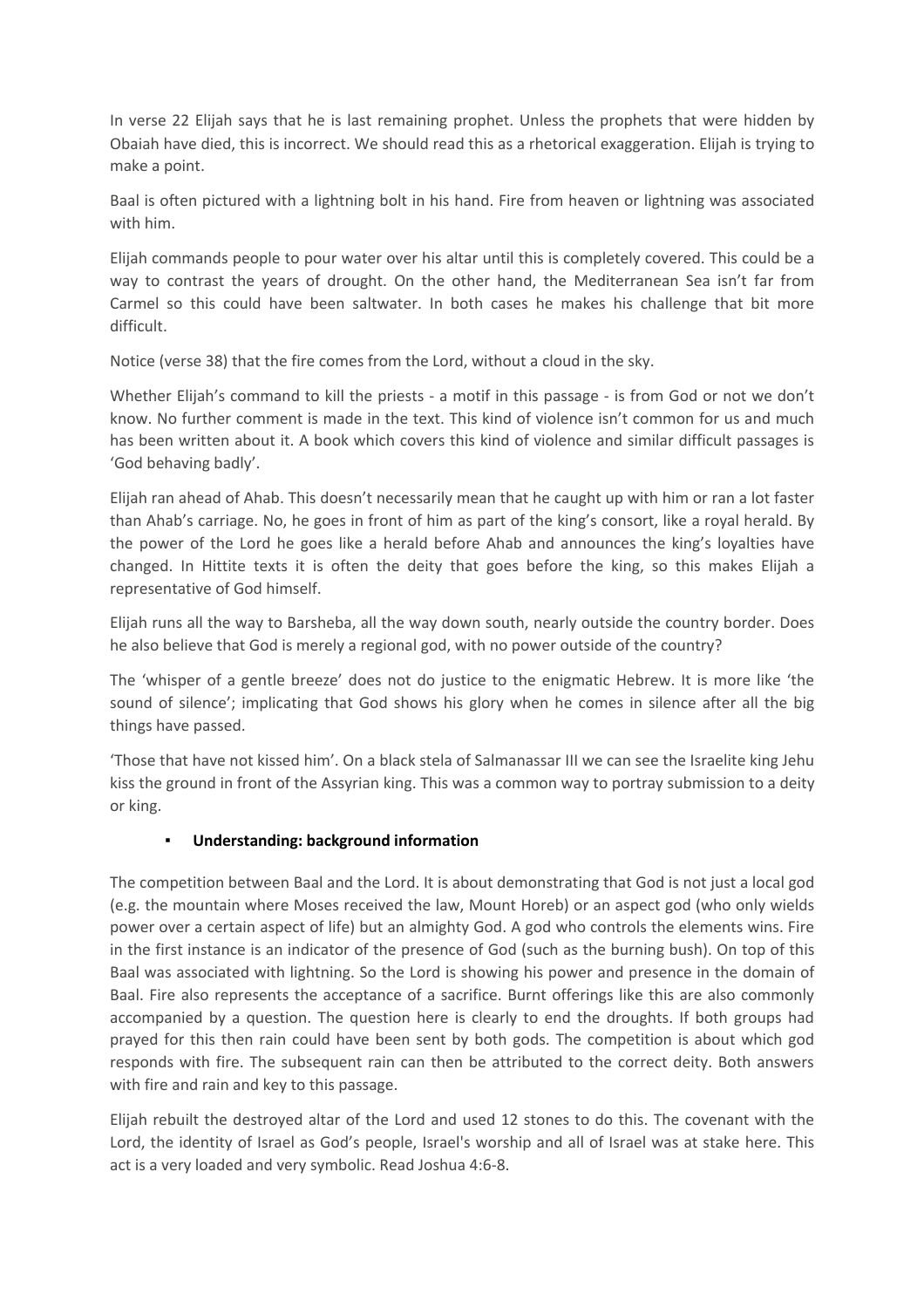When the people cry 'the Lord is God' they don't just recognise him as a god among many but as the Lord Almighty.

God asks Elijah twice what he is doing there? And twice Elijah gives his dejected answer which clearly shows he overestimates himself and underestimates God or at least can't always see what God is doing.

# ▪ **Application: background information**

Now discuss how the small group leader can responsibly link the observation and interpretation to today's application.

Not seeing that God doesn't just work through you (or your 'kind' of Christians), that he can work in ways he had not realised were possible can lead to negativity, fanaticism and arrogance. This passage is a good way to show people that they are precious, and that God can use them as a individual or as a group, but that he is also working in endless other ways through many different types of people.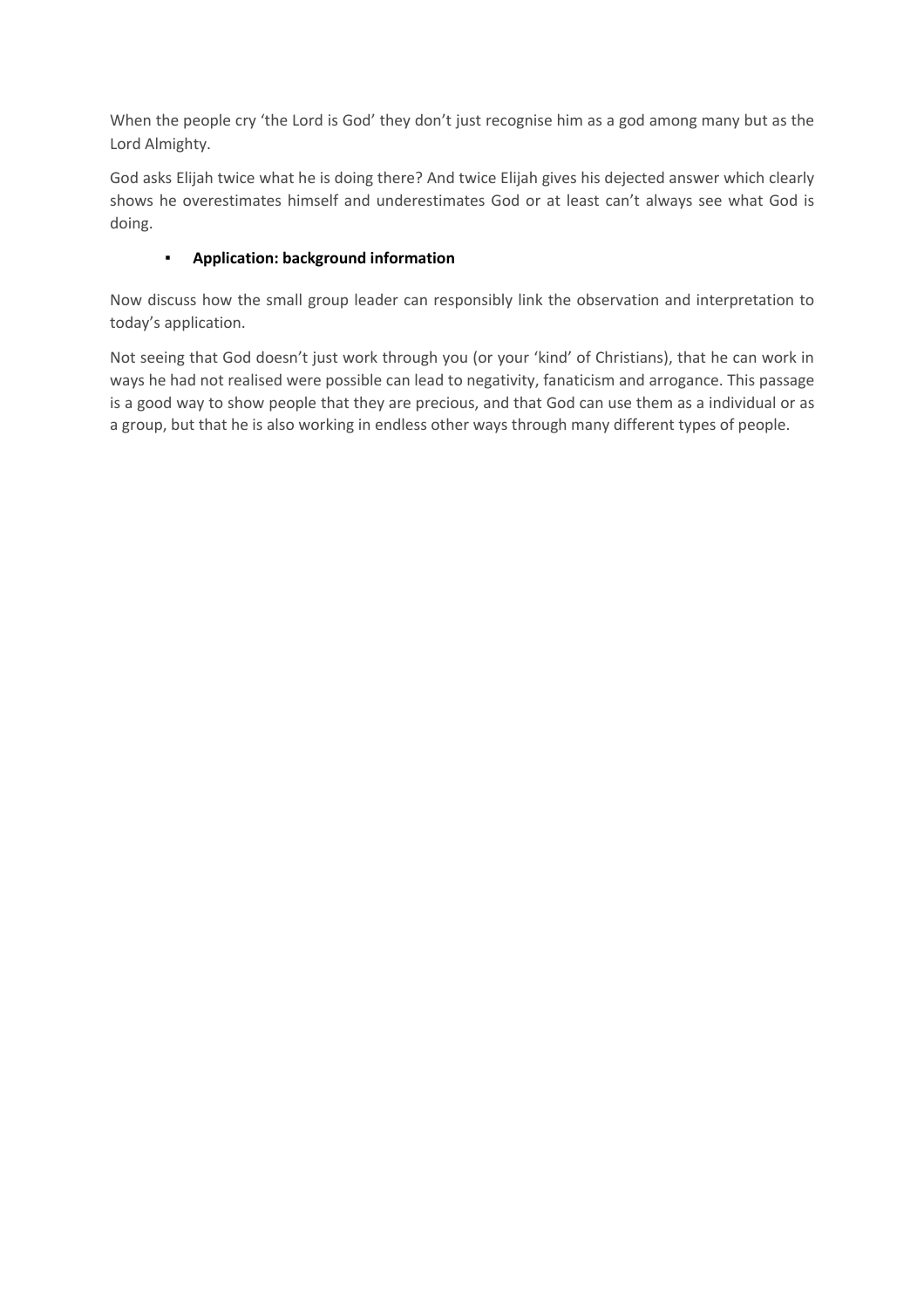# Preparing for small group

This is a very long Bible passage, which you will have to take into account in your own preparation time but also for your small group

#### Your own preparation:

Start on time. It is better to prepare your observations over a few days. Keep coming back to the passage and read it again.

#### ▪ **For your small group:**

- a) You could send them the passage beforehand, so your small group members have read it already (and perhaps can bring along some of their own observations)
- b) You can spread the content over two small group evenings
- c) You can chop the text into smaller pieces (find logical breaks in the text) and split your small group into smaller groups. Each little group can go through different steps and you can bring it all together at the end.

Where do you start your small group prep as a small group leader using this resource? Start by setting the goal for your group: what is the key message of the Bible passage and what is your small group goal? How do you link this to the year's theme? Did you read the passage thoroughly and can you see how 'reading', 'understanding' and 'application' link together? Have you worked through the background information? Now you're ready to start the preparation of your working methods and questions for your Bible study. We strongly recommend using 'reading', 'understanding' and 'application' as the main structure for your study time. This is a basis for responsibly using the Bible and to ensure you will reach your small group goal.

There are a lot of working methods that can help you with your preparation and that could also help your small group. A few are recommended in this resource, but you know your group and the best approach for them.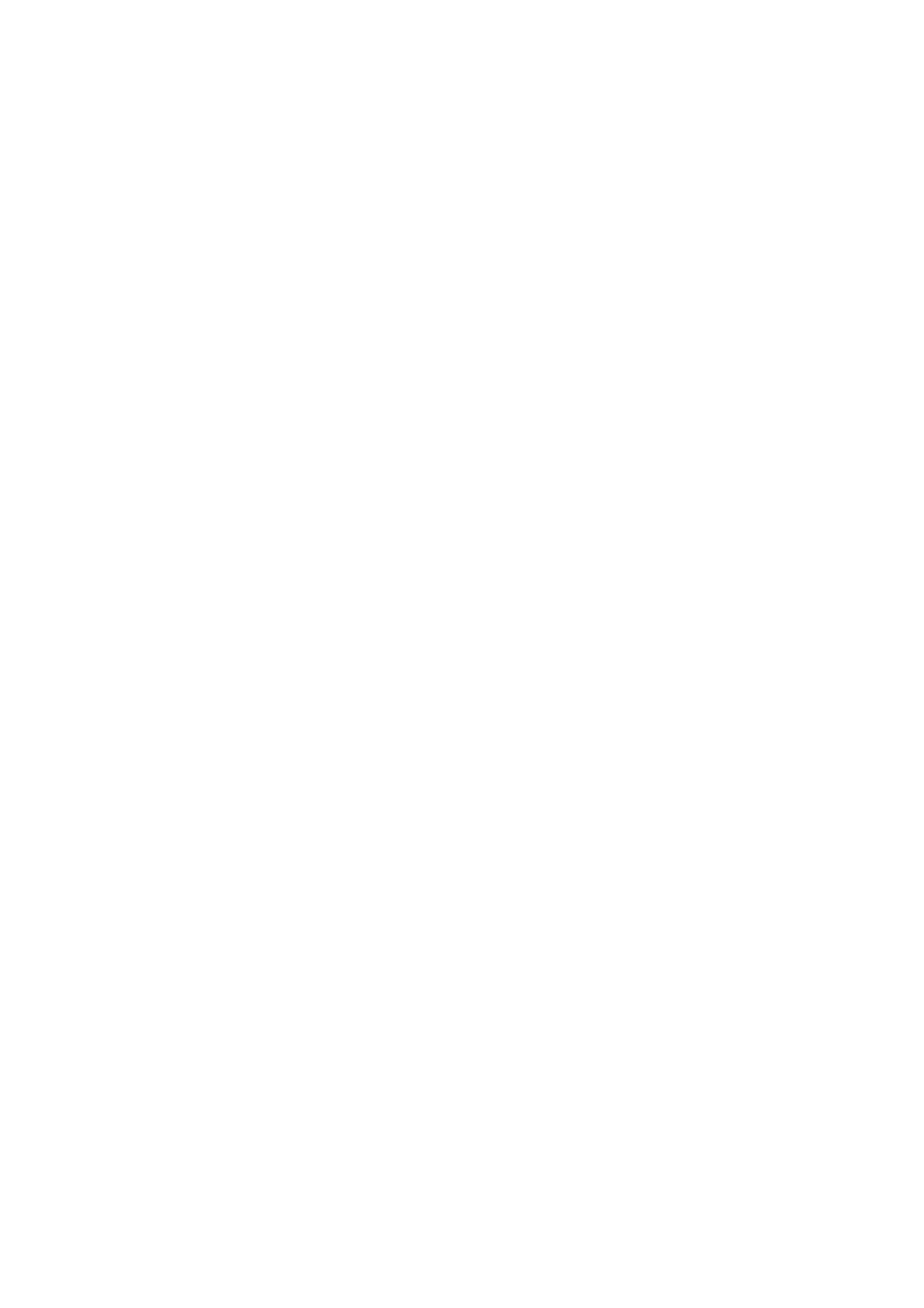# 2 // I Corinthians 3:4-4

#### Bible passage

4 For when one says, "I follow Paul," and another, "I follow Apollos," are you not mere human beings? 5 What, after all, is Apollos? And what is Paul? Only servants, through whom you came to believe—as the Lord has assigned to each his task. 6 I planted the seed, Apollos watered it, but God has been making it grow. 7 So neither the one who plants nor the one who waters is anything, but only God, who makes things grow. 8 The one who plants and the one who waters have one purpose, and they will each be rewarded according to their own labour. 9 For we are co-workers in God's service; you are God's field, God's building.

10 By the grace God has given me, I laid a foundation as a wise builder, and someone else is building on it. But each one should build with care. 11 For no one can lay any foundation other than the one already laid, which is Jesus Christ. 12 If anyone builds on this foundation using gold, silver, costly stones, wood, hay or straw, 13 their work will be shown for what it is, because the Day will bring it to light. It will be revealed with fire, and the fire will test the quality of each person's work. 14 If what has been built survives, the builder will receive a reward. 15 If it is burned up, the builder will suffer loss but yet will be saved—even though only as one escaping through the flames.

16 Don't you know that you yourselves are God's temple and that God's Spirit dwells in your midst? 17 If anyone destroys God's temple, God will destroy that person; for God's temple is sacred, and you together are that temple.

18 Do not deceive yourselves. If any of you think you are wise by the standards of this age, you should become "fools" so that you may become wise. 19 For the wisdom of this world is foolishness in God's sight. As it is written: "He catches the wise in their craftiness"[a]; 20 and again, "The Lord knows that the thoughts of the wise are futile."[b] 21 So then, no more boasting about human leaders! All things are yours, 22 whether Paul or Apollos or Cephas[c] or the world or life or death or the present or the future—all are yours, 23 and you are of Christ, and Christ is of God.

4 This, then, is how you ought to regard us: as servants of Christ and as those entrusted with the mysteries God has revealed. 2 Now it is required that those who have been given a trust must prove faithful. 3 I care very little if I am judged by you or by any human court; indeed, I do not even judge myself. 4 My conscience is clear, but that does not make me innocent. It is the Lord who judges me.5 Therefore judge nothing before the appointed time; wait until the Lord comes. He will bring to light what is hidden in darkness and will expose the motives of the heart. At that time each will receive their praise from God.

6 Now, brothers and sisters, I have applied these things to myself and Apollos for your benefit, so that you may learn from us the meaning of the saying, "Do not go beyond what is written." Then you will not be puffed up in being a follower of one of us over against the other. 7 For who makes you different from anyone else? What do you have that you did not receive? And if you did receive it, why do you boast as though you did not?

8 Already you have all you want! Already you have become rich! You have begun to reign—and that without us! How I wish that you really had begun to reign so that we also might reign with you! 9 For it seems to me that God has put us apostles on display at the end of the procession, like those condemned to die in the arena. We have been made a spectacle to the whole universe, to angels as well as to human beings. 10 We are fools for Christ, but you are so wise in Christ! We are weak, but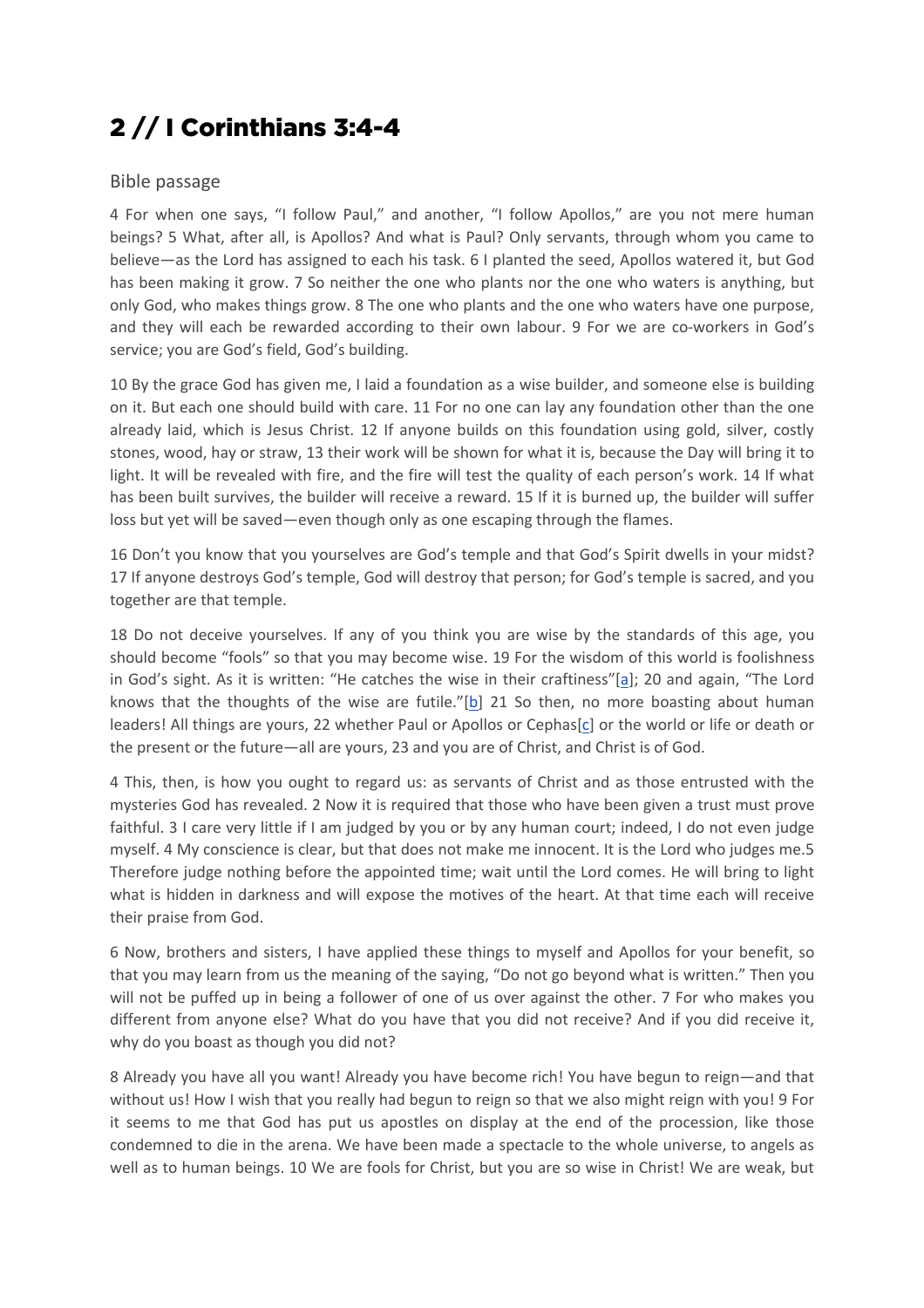you are strong! You are honoured, we are dishonoured! 11 To this very hour we go hungry and thirsty, we are in rags, we are brutally treated, we are homeless. 12 We work hard with our own hands. When we are cursed, we bless; when we are persecuted, we endure it; 13 when we are slandered, we answer kindly. We have become the scum of the earth, the garbage of the world right up to this moment.

14 I am writing this not to shame you but to warn you as my dear children. 15 Even if you had ten thousand guardians in Christ, you do not have many fathers, for in Christ Jesus I became your father through the gospel. 16 Therefore I urge you to imitate me. 17 For this reason I have sent to you Timothy, my son whom I love, who is faithful in the Lord. He will remind you of my way of life in Christ Jesus, which agrees with what I teach everywhere in every church.

18 Some of you have become arrogant, as if I were not coming to you. 19 But I will come to you very soon, if the Lord is willing, and then I will find out not only how these arrogant people are talking, but what power they have. 20 For the kingdom of God is not a matter of talk but of power. 21 What do you prefer? Shall I come to you with a rod of discipline, or shall I come in love and with a gentle spirit?

# Note

If this is the first time that you use this small group guide, do make sure you read the preface well. You may need the information given there!

# How does this text relate to this year's theme?

Much of what is broken in the world today relates to ego, destructive leadership and a twisted perspective. Paul presents us with a different view and calls us to follow him.

#### Key thought/ central message

Only God can judge, and his judgement is the only one that counts. Be careful in your judgement of yourself and others.

# Working methods and questions for small group leaders

#### **▪ Introduction**

a) Watch this video about the first letter to the Corinthians by the Bible Project: https://thebibleproject.com/explore/1-corinthians/ This video gives you a good overview and outlines the problems Paul is addressing through his letter.

b) Whilst preparing for the Bible Study it is best to read the chapters preceding this passage. Reading Acts 18 would also be useful. These passages will help you understand more about Paul and the problems he faced in the city of Corinth.

c) This Bible passage is a letter. Generally speaking a letter only shows you one side of the conversation and you can't always see what certain comments are in response to.

d) To illustrate this for yourself or your small group use this exercise: open your inbox on your mobile. Read some of the messages you received. Do you still understand what others were responding to?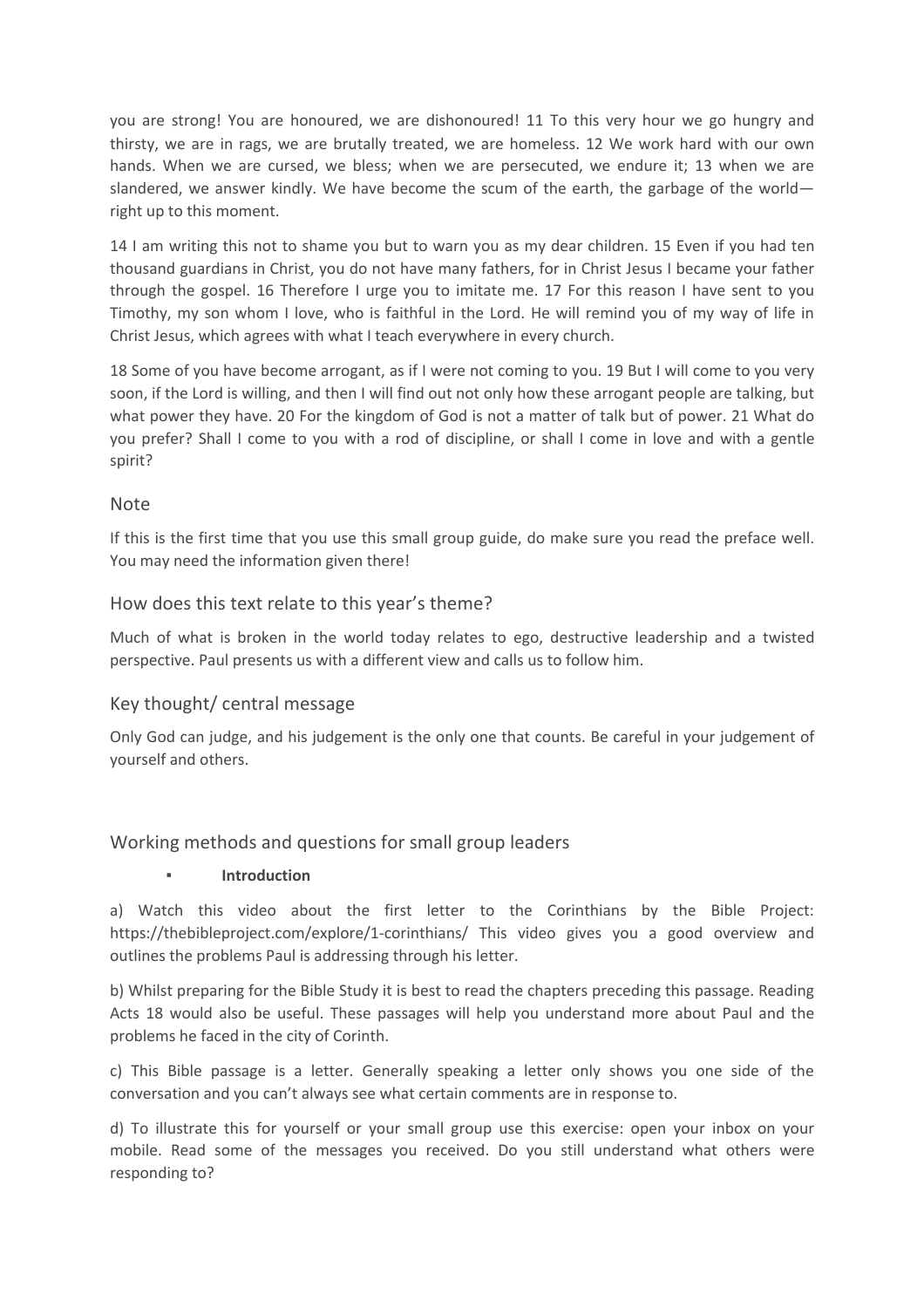e) Belgium's national motto is 'Unity makes strength'. What does this mean? What could it mean? Reflect on this in your preparation or reflect on it with your small group.

f) Look at the news and look at the leaders that are prominent in news stories at the moment (Trump, Orban, …). Compare their style of leadership with what Paul is describing.

#### **▪ Reading**

a) Read the text aloud.

b) It is a letter to a church. The original audience would have listened to it as a group. Therefore, the appeals are aimed at a group. Read the whole passage again (aloud) and imagine the 'you' addressing your group.

c) What have you noticed? What is repeated?

d) Find connections and divide the text into logical sections.

e) Pay attention to the times Paul says 'you are…'

f) Paul compares himself with different sorts of people. What are these people?

#### **▪ Understanding**

a) If you had to give this passage a title, what would it be? Does the text allow for this? Use arguments from the text.

b) What do the images mean that Paul uses? Why does he use the images of 'servant', 'field', 'foundation', 'temple' etc?

c) How does your reading and understanding of this passage change when you look at it from a group perspective? For example: 'Don't you know that you yourselves are God's temple and that God's Spirit dwells in your midst?'

d) What does the passage say with regards to judging (yourself or others)? How does he build his argument?

e) Which image does Paul give of himself and his mission as an apostle? Why does he do this?

#### **▪ Application**

a) What did you learn about God and about Jesus? Which new insights have you gained about the character of God?

b) This passage is about division, about judging, disregarding people, forming exclusive groups, etc. At the end of your preparation or whilst discussing with your small group it would be good to read chapter 13 of the same book.

c) Are there lessons your own small group or your Ichtus group can learn from this letter regarding leadership?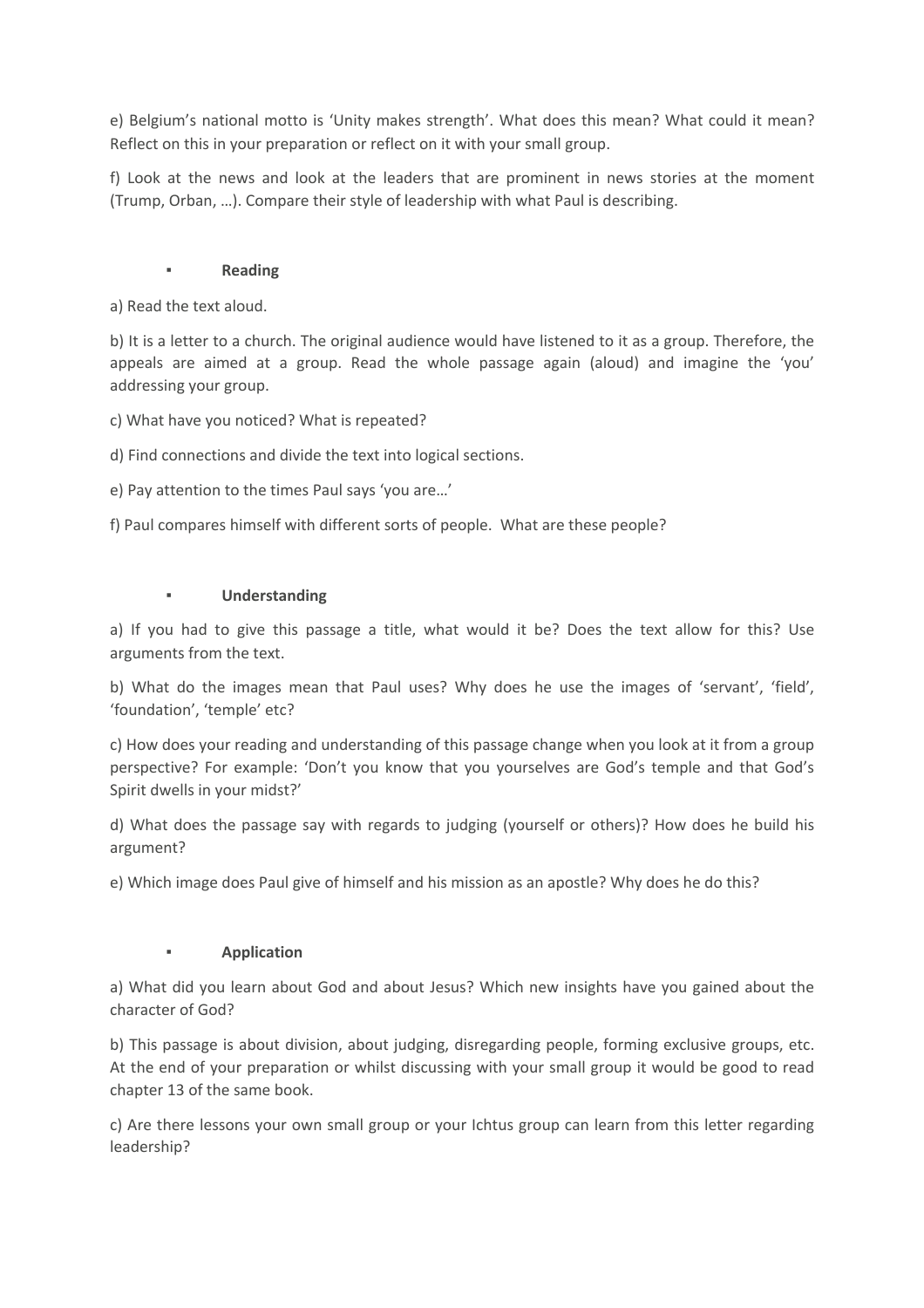d) It's an election year. Look at the leaders of the different parties that are coming forward. Compare them with how Paul describes himself.

e) Paul calls the church in Corinth and us to follow him. What does this mean for you and your small group?

f) The well-known prayer by St Francis 'Let me be in instrument for your Peace' is very applicable here. You could pray this prayer as a group into areas where there is 'hate', 'injustice' etc. and together think about how you can be a better instrument of peace.

# Clarification of difficult words/passages

#### **Introduction: background information**

As already mentioned, the majority of the necessary background information can be found in the preceding chapters and in the passages in Acts about Paul's journey to Corinth and the relationship of Paul and Apollo with Corinth. Peter (Kefas) also seems to have visited Corinth (see 1 Cor 1:12).

#### **Reading: background information**

Verses 19-20: Paul makes reference to Job 5:13 and Psalm 94:11.

Everything is yours: see I Cor. 1:4-7

#### ▪ **Understanding: background information**

We have to understand that in Paul's day a person's role was determined by their social status. The rich and powerful had a preference for a religious and philosophical teacher like Apollo. They looked down on manual labour and therefore struggled with Paul, who provided for himself by making tents. Because of this Paul wasn't seen as a moral teacher. Throughout the letter you can see that social differences played an important role in their society and these influences had entered the church.

Paul is very deliberate when he describes himself as a servant. He uses farming metaphors to describe both himself and Apollo. This job would be regarded as inferior by the Corinth elite. And they had no right to boast as God has given them both the same task, which they had carried out.

In chapter 4:7 Paul asks a lot of questions that are intended to end the boasting by Christians and he uses a healthy portion of irony. In the following verses he compares the Christians in Corinth with the apostles.

#### ▪ **Application: background information**

Nothing much has changed. We are still just as sensitive to following the wrong examples. We still have the wrong image of ourselves and others. Discuss leadership and the consequences of good and bad leadership. Think about leadership in Ichtus. Think about our celebrity culture and how certain Christian leaders in certain churches and Christian communities are almost worshipped for their ministry.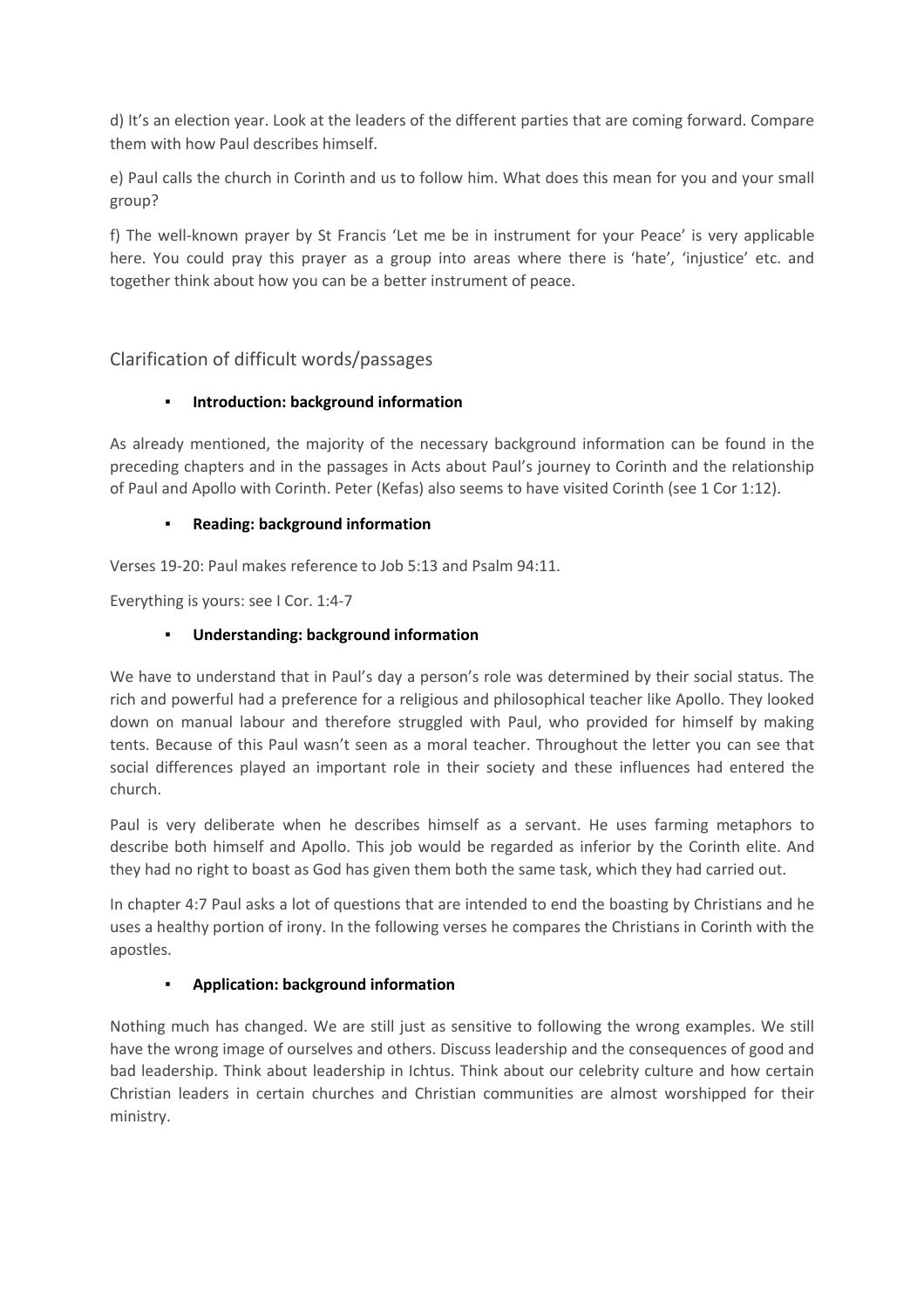# Preparing for small group

Where do you start your small group prep as a small group leader using this resource? Start by setting the goal for your group: what is the key message of the Bible passage and what is your small group goal? How do you link this to the year's theme? Did you read the passage thoroughly and can you see how 'reading', 'understanding' and 'application' link together? Have you worked through the background information?

Now you're ready to start the preparation of your working methods and questions for your Bible study. We strongly recommend using 'reading', 'understanding' and 'application' as the main structure for your study time. This is a basis for responsibly using the Bible and to ensure you will reach your small group goal.

There are a lot of working methods that can help you with your preparation and that could also help your small group. A few are recommended in this resource, but you know your group and the best approach for them.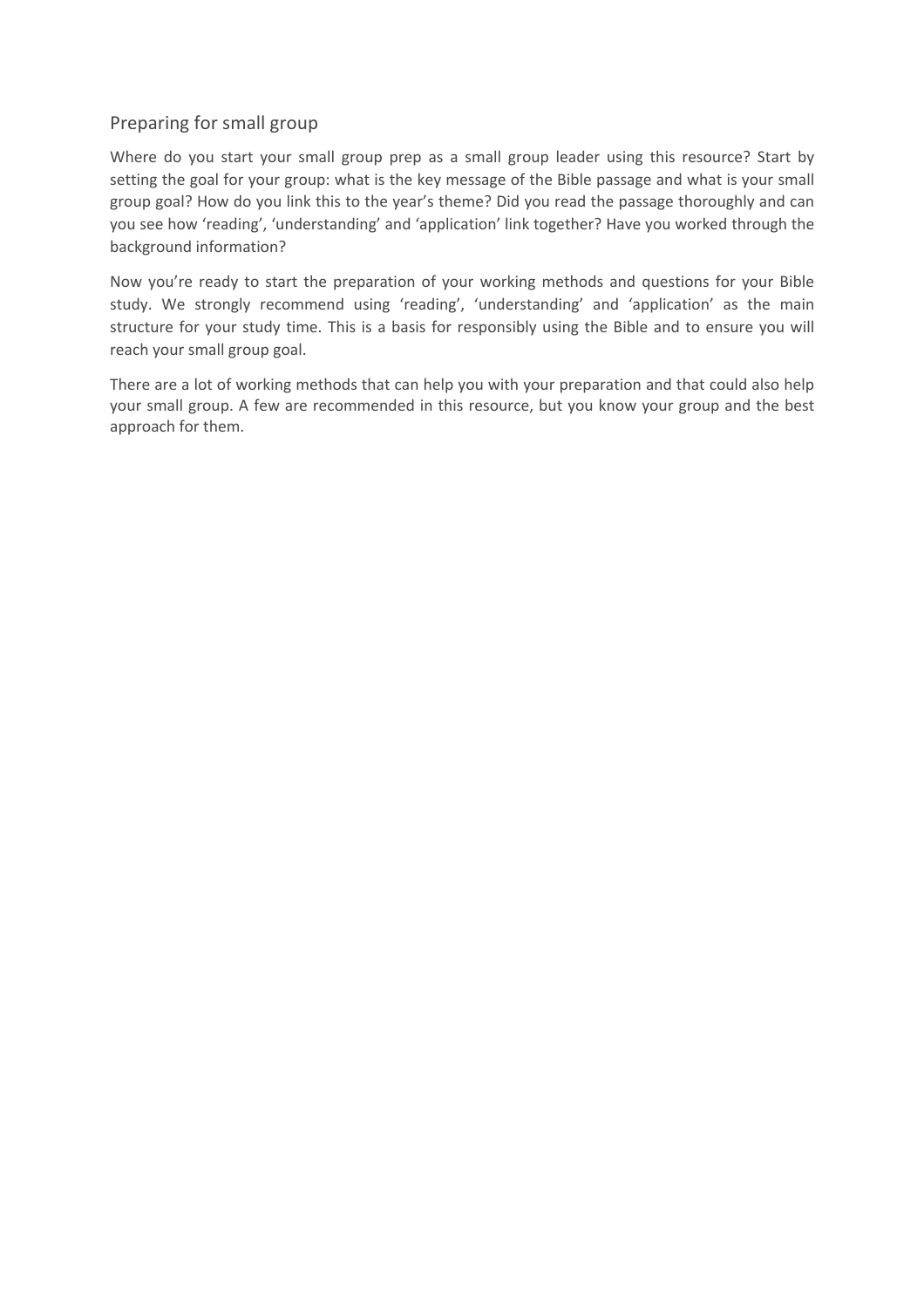# 3 // Mark 5:21-43

# Bible passage

21 When Jesus had again crossed over by boat to the other side of the lake, a large crowd gathered around him while he was by the lake. 22 Then one of the synagogue leaders, named Jairus, came, and when he saw Jesus, he fell at his feet. 23 He pleaded earnestly with him, "My little daughter is dying. Please come and put your hands on her so that she will be healed and live." 24 So Jesus went with him.

A large crowd followed and pressed around him. 25 And a woman was there who had been subject to bleeding for twelve years. 26 She had suffered a great deal under the care of many doctors and had spent all she had, yet instead of getting better she grew worse. 27 When she heard about Jesus, she came up behind him in the crowd and touched his cloak, 28 because she thought, "If I just touch his clothes, I will be healed." 29 Immediately her bleeding stopped and she felt in her body that she was freed from her suffering.

30 At once Jesus realized that power had gone out from him. He turned around in the crowd and asked, "Who touched my clothes?"

31 "You see the people crowding against you," his disciples answered, "and yet you can ask, 'Who touched me?' "

32 But Jesus kept looking around to see who had done it. 33 Then the woman, knowing what had happened to her, came and fell at his feet and, trembling with fear, told him the whole truth. 34 He said to her, "Daughter, your faith has healed you. Go in peace and be freed from your suffering."

35 While Jesus was still speaking, some people came from the house of Jairus, the synagogue leader. "Your daughter is dead," they said. "Why bother the teacher anymore?"

36 Overhearing[a] what they said, Jesus told him, "Don't be afraid; just believe."

37 He did not let anyone follow him except Peter, James and John the brother of James. 38 When they came to the home of the synagogue leader, Jesus saw a commotion, with people crying and wailing loudly. 39 He went in and said to them, "Why all this commotion and wailing? The child is not dead but asleep." 40 But they laughed at him.

After he put them all out, he took the child's father and mother and the disciples who were with him and went in where the child was. 41 He took her by the hand and said to her, "Talitha koum!" (which means "Little girl, I say to you, get up!").42 Immediately the girl stood up and began to walk around (she was twelve years old). At this they were completely astonished. 43 He gave strict orders not to let anyone know about this and told them to give her something to eat.

# Note

If this is the first time that you use this small group guide, do make sure you read the preface well. You may need the information given there!

#### How does this text relate to this year's theme?

This passage is about Jesus giving physical recovery to two separate women. Once you dig deeper into the text you will find that as well as physical recovery Jesus also gives them societal recovery.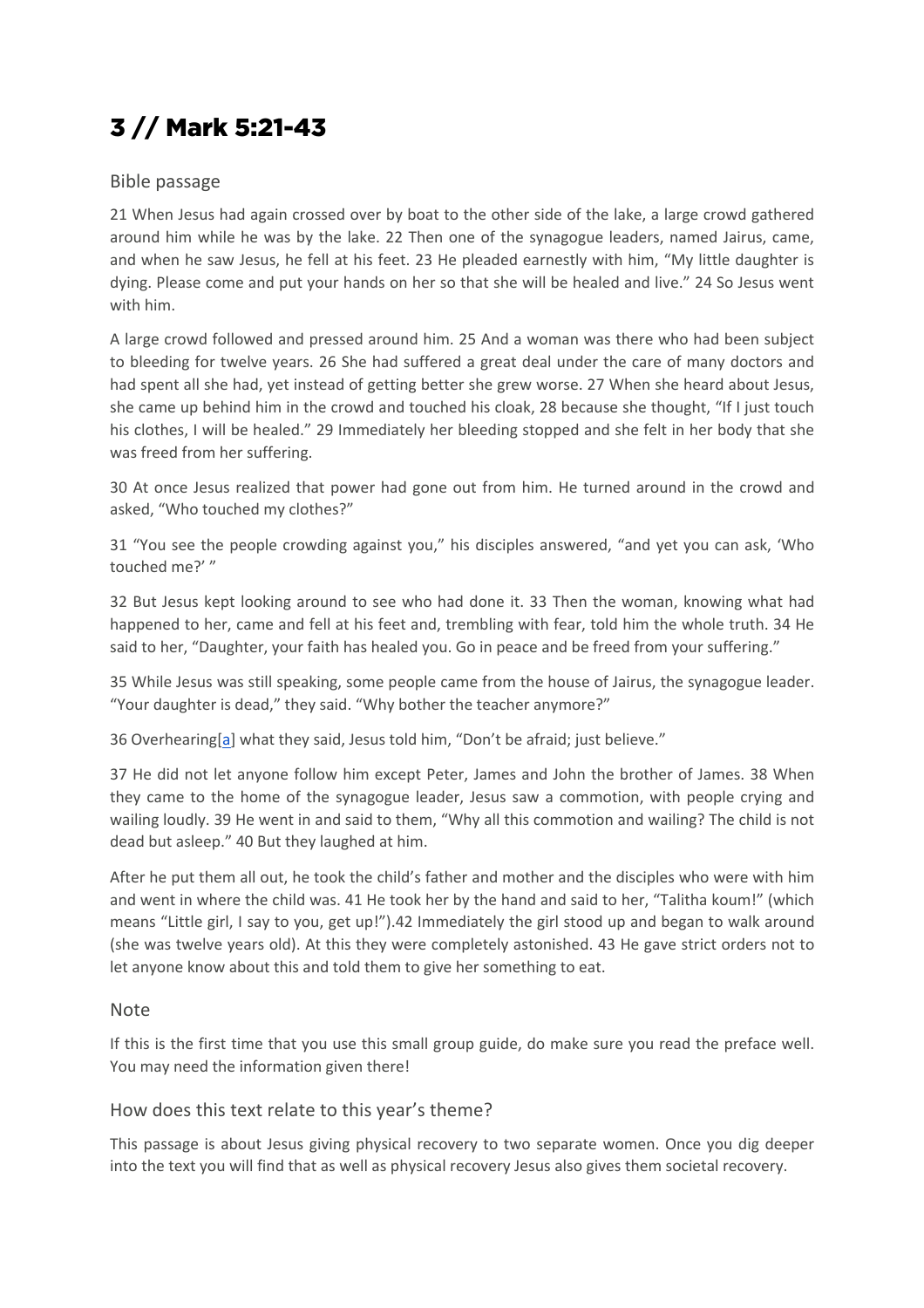# Key thought/ central message

Jesus brings recovery to all.

# Working methods and questions for small group leaders

The working methods and questions have been divided into 'introduction', 'reading', 'understanding' and 'application'. This supports the group leader in the first instance to study the text independently. Afterwards you can read through the background information to further deepen your understanding before preparing for your Bible study.

#### ▪ **Introduction**

- a) Read the passage a few times.
- b) Watch https://www.bible.com/nl/videos/3179-mark-5-21-43-from-lumoproject-dot-com
- c) Read the passage in another version or in one of the other Gospels (Luke 8:40-56 and Matthew 9:18-26)
- d) Watch this video to gain an overview of Marks Gospel:

https://www.youtube.com/watch?v=HGHqu9-DtXk

- **Reading**
- a) In the introduction of this resource you will find a list of general observation questions (see 'manuscript study'). Print off Mark 5:21-43 and study the text using those questions. Make notes.
- b) Who are the main characters in the story?
- c) What can you notice about the structure and build up?
- d) What happens?
- e) Are there any contrasts? Or comparisons?
- f) What emotions can we see in the story?
- g) What kind of text is this?
- h) What words are repeated?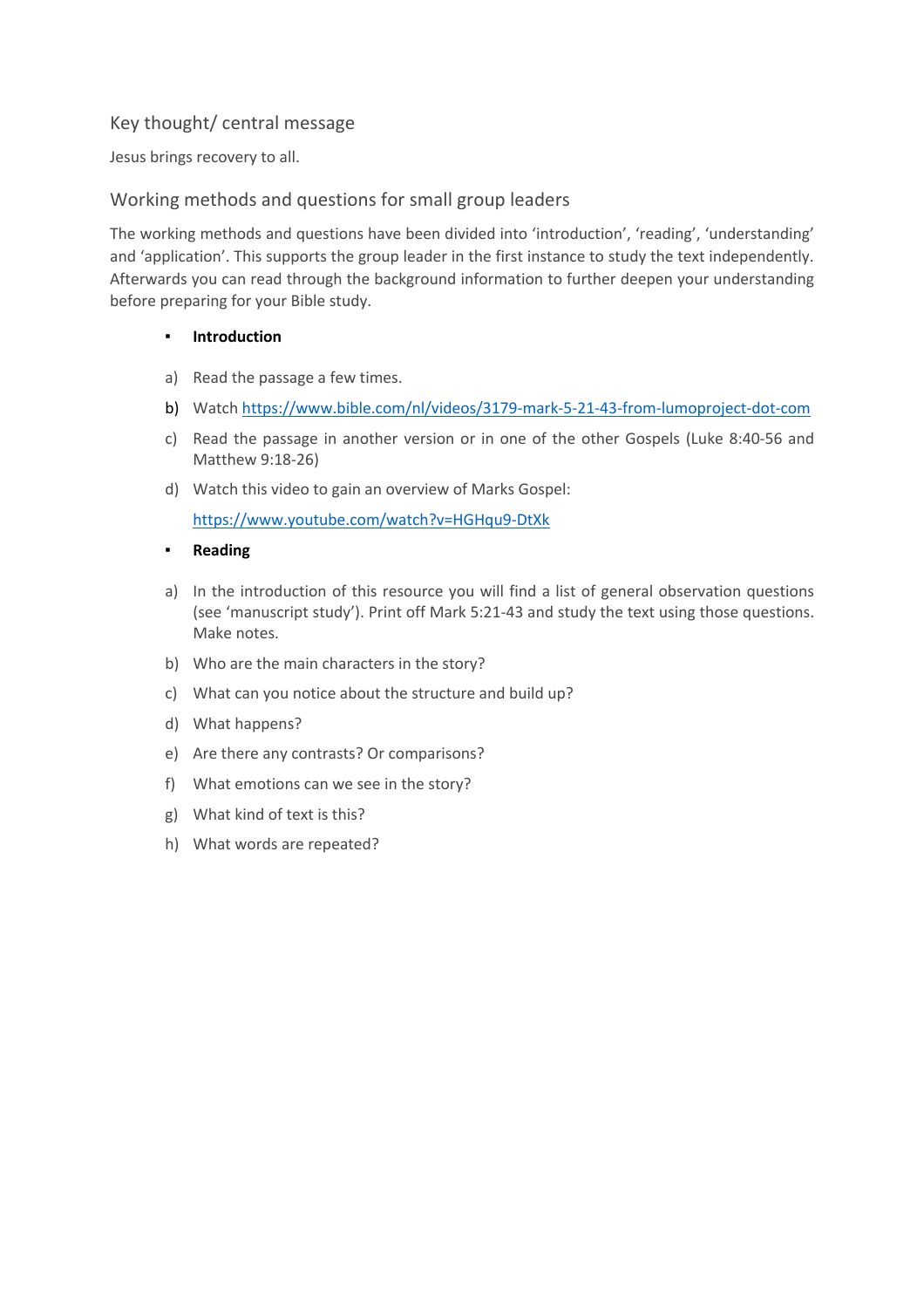#### ▪ **Understanding**

- a) What can we learn about Jesus in this passage?
- b) Take a sheet of paper and draw two columns: one for Jairus' daughter and one for the bleeding woman. Which similarities or comparisons are there? List them.
- c) Why does Jesus request secrecy of the witnesses in Jairus' household?
- d) Why is the bleeding woman fearful when Jesus asks who touched him?
- e) Why 12 years old? Does this number have significance?
- f) What role does faith play in this text?
- g) How does this passage relate to the year theme?

#### ▪ **Application**

- a) Look at the general application questions in the manuscript study
- b) What social status do you think you have in society or in your university?
- c) How important is social status and people's opinion to you?
- d) Who do you find most like yourself: Jairus' daughter or the bleeding woman? Why?
- e) What stops you getting closer to Jesus (in public and in secret)?
- f) Where do you see a need for societal recovery around you? Why are today's social outcasts (you could create a newspaper collage)
- g) Why do you look down to? (academically, socially, background/ heritage)
- h) Where can you see links with your own life?

# Clarification of difficult words/passages

#### ▪ **Introduction: background information**

#### *Author, place and date:*

The Gospel of Mark is probably the oldest gospel in the Bible. Many scholars believe that this gospel was written between 60 and 70 BD. It is likely to have been written by John Mark, someone who worked with the apostle Paul, Barnabas and Peter. We can read about him in Acts 12:12. The early church believed that Peter was the most important source of information for John Mark's version of the gospel. An important witness for this was church father Papias (70-160 AD) who, when discussing authorship, writes that Mark "meticulously wrote down everything Peter remembered but not in order (...)" (History of the Church 3.39.15). The gospel probably originated in Rome (where according to tradition Peter was crucified), which can be noted from several Latin words used in the original text.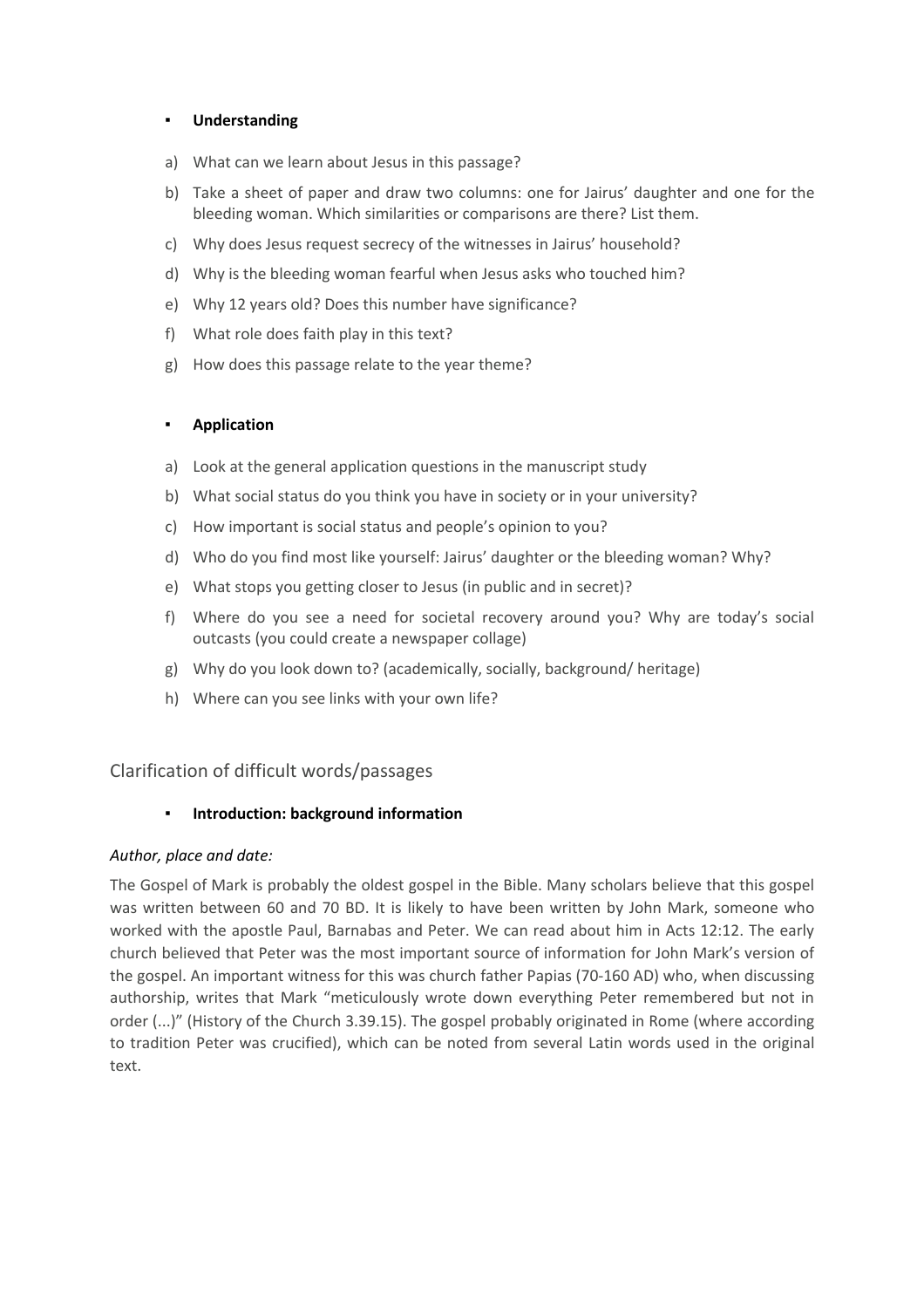#### *Audience*

In writing the gospel Mark had a specific audience in mind.

The readers do not know Aramaic and have a lack of knowledge regarding Jewish custom. The many Greek translations create the assumption this was written for non-Christians. (examples of translations and explanations are 5:41; 7:1-4,11,34: 10:46; 14:36; 15:22,34,42). However, Mark doesn't translate everything, so they must be familiar with some Jewish customs (e.g. 1:13; 3:23 or Hosanna 11:10).

The target audience likely spoke Latin or Greek with Latin influences. This can be deduced from the words borrowed from Latin in his gospel. In 12:42 Mark mentions Quadrans coins. These coins were only used in the west and in the Roman Empire, not in Palestine.

Another assumption regarding the original audience for Mark's gospel is that they were persecuted Christians (Keener, 1993) and some of them had renounced their faith. Mark's writing style and education point to this (8:34-38; 10:30; 13:9-13; 14:27-31).

Despite all these indications there is no certainty regarding the target audience. According to various researchers all the gospel authors sought to address a wide and varied target audience in the Roman Empire and not necessarily a specific church congregation.

#### *Central theme of the gospel*

The central theme of Mark's gospel is the life is Jesus. Unlike the other gospels Mark focuses on the death of Jesus.

The messianic secret is a clear topic within the gospel of Mark. Jesus hides his true identity, that he is the Messiah, to the public. Apart from this the failing of the disciples is also a much-debated topic.

#### *Genre:*

The four gospels are old biographies about Jesus' life.

#### *Structure:*

Mark's gospel can be divided into five parts.

● Prologue *(1:1-13)*

The coming of the Messiah is announced by John the Baptists.

● Narratio (1:14-6:13)

Chapter four is central to this part. It narrates the similarities. These chapters also serve to introduce Jesus. What is he doing? His actions and words get all the attention.

● Argumentatio (6:14-10:52)

The question "Who is Jesus?" is central to this part. Jesus is constantly misunderstood by the people around him. In chapter 8 we can see Jesus finally being recognised. This recognition is linked to the call to follow Jesus.

Denouement (11:1-15:47)

In the denouement the story is told of what happens to Jesus and how it is going to end. His final weeks on earth are described.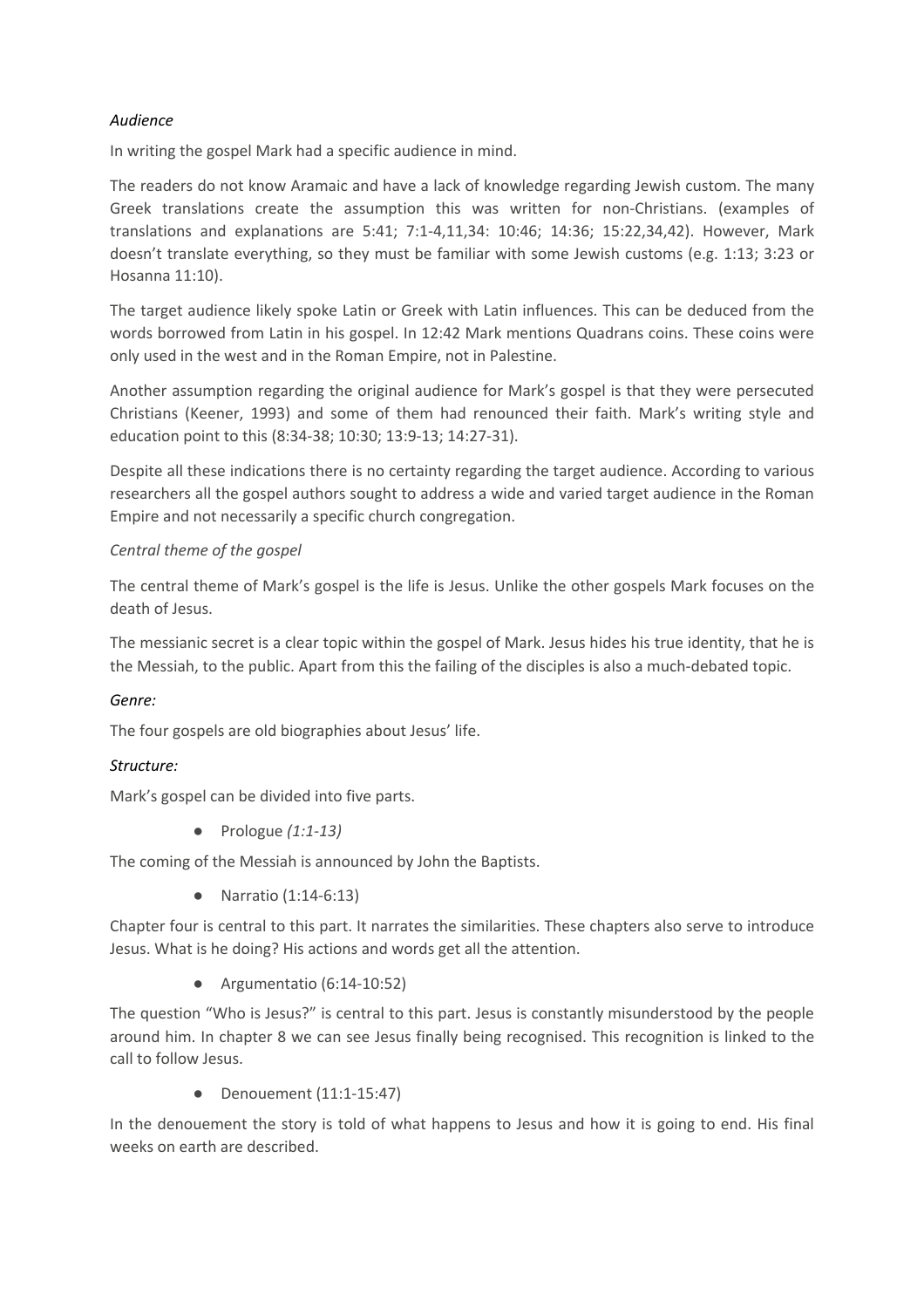$\bullet$  Epilogue (16:1-8)

The Gospel of Mark ends with the announcement that Jesus has risen from the dead.

### ▪ **Reading: background information**

#### *The messianic secret*

In Mark's Gospel Jesus never explicitly says he is the Son of God. This is called the messianic secret. In this gospel Jesus waited until God revealed his identity to the crowds and apostles. Jesus only publicly admits to being the Messiah at the court in front of the high priest. The reader is taken on a journey by the author as a disciple of Jesus who, together with the apostles, works towards the climax of the final week where the reader discovers throughout the story that Jesus really is the Messiah.

#### *Additional information from John and Matthew*

Much of what is described in this chapter is also described in Matthew and John. It can be very interesting to compare the stories in the different books of the Bible and it can shed a light on different aspects of the story. You can also read the story of the bleeding woman and Jairus' daughter in Luke 9:40-56 and Matthew 9:18-26.

#### *The 'suffering, dying and resurrection' as a biography*

This gospel devotes almost half of the book on the final week Jesus is on earth. In the Greco-Roman tradition it was common for biographies to spend a lot attention on the person's final hours and the way they died if the person was of importance. It usually provided some description of the hero's character and wisdom. It is only during this part that Mark shows Jesus as the Christ (= Messiah or 'anointed king').

#### **Understanding: background information**

#### *Jewish synagogues and their leaders*

When the people of Israel grew in number and spread out over the Promised Land it was no longer possible to gather together as a group and study the Law. They started meeting in smaller, more local, groups. Every community or village started a meeting place lead by appointed leaders, often the village elders. These meeting places were called synagogues and were places for education and worship but also social occasions.

Over the years these synagogues grew into institutions of their own with different social roles:

● Pharisees:

The Pharisees studied the Law. They believed in life after death, the importance of rituals, the resurrection of the body … The Pharisees were respected by the people for their piety (Zavada, 2017).

● Sadducees:

The Sadducees were a group of people who identified with the priestly aristocracy. They rejected the traditions of the elders that were upheld and highly respected by the Pharisees. The Sadducees preferred to study the Torah (Wilson, 2018)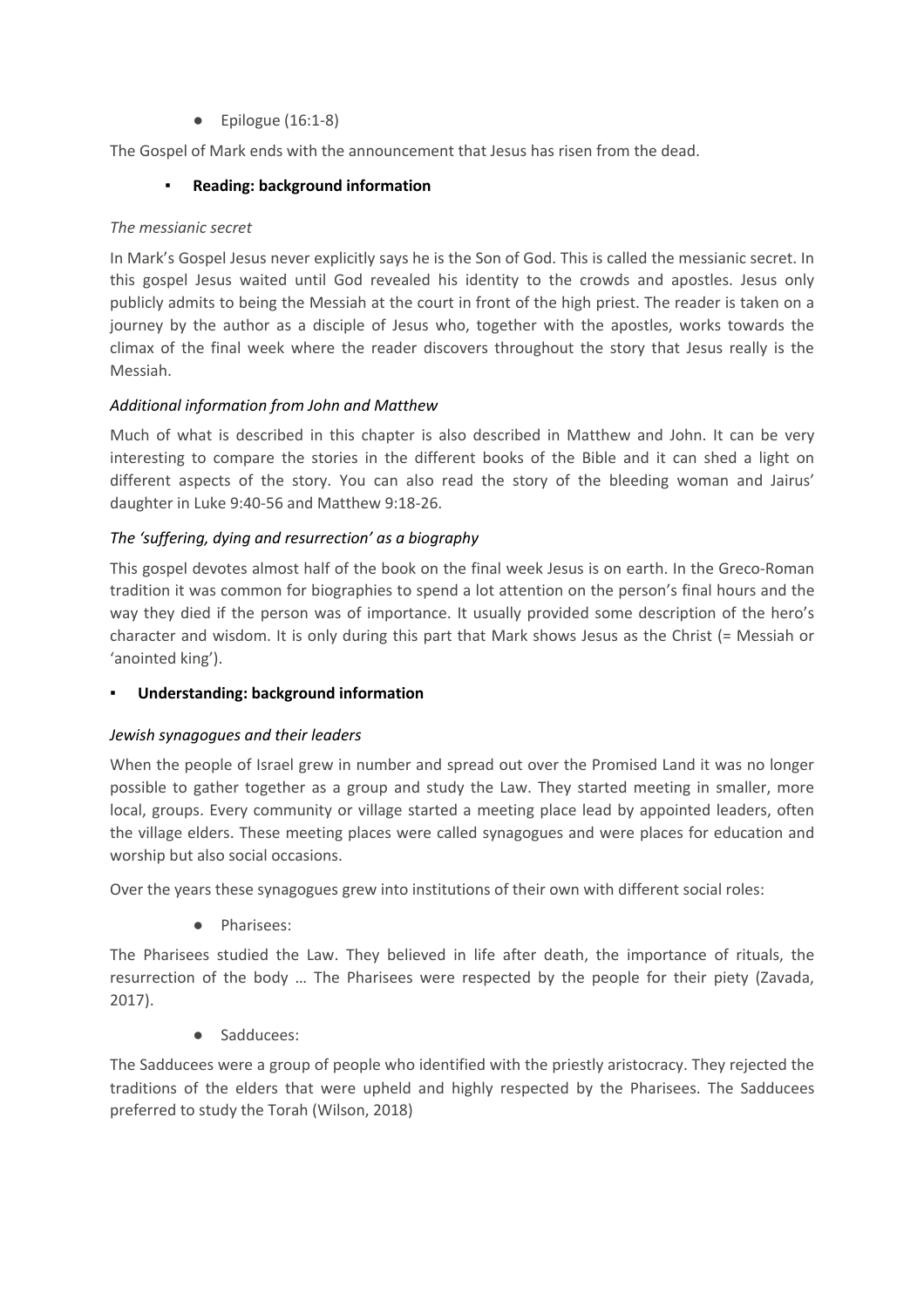Scribes:

The Scribes were the teachers of the Law. They could belong to the Pharisees or the Sadducees. Scribes were respected teachers and often had a student whom they studied the law with. Scribes could also create legal documents (Wilson, 2018).

● Elders

Elders carried the general leadership with regards to religious affairs of their communities.

● Leader of the synagogue

The leader of the synagogue was the highest-ranking citizen. He carried the immediate supervision of religious services. He appointed preachers and people to lead the prayers, was responsible to ensure appropriate conduct during the services and was overseer for the building (Mitchell, 1900).

● Alms collector

The alms collector was responsible for the collection and to give out alms to the poor (Mitchell, 1900).

**Minister** 

The minister was responsible for the care of the Holy Scriptures, the handing over of the scrolls during the service, teaching the children, lashings … (Mitchell, 1900).

#### *Uncleanness*

In Jesus' time society was still ruled and shaped based on the Old Testament laws. In these laws there are rules, for example, about women when they are bleeding (Leviticus 15:19-30).

When a woman had her monthly menstruation, she had to seclude herself because she was now unclean. Only when the bleeding had stopped, and she had undergone the cleansing ritual a woman was allowed back in society. If someone had touched this woman, they would also be considered unclean.

In Numbers 19:11-22 we can also find laws and rules around corpses. Touching a dead person was supremely unclean.

#### *Laying on of hands*

Laying on of hands appears in the Old and New Testament. The meaning is different in each setting.

Moses lays hands on Joshua to make him his successor. In Numbers 8:10-14 we can read about laying on of hands to honour God. In Exodus and Leviticus it is used to anoint priests and sacrifices. In the New Testament we can see laying on of hands to give a blessing, in prayer, in surrender (Vandenberghe, 2016).

In the New Testament laying on of hands is often occurs when healing the sick or to heal sins (Luke 13:13; Mark 8:23-25). We can see that Jesus extends his and to the sick who are bedbound to pull them up (Mark 1:30 and also Jairus' daughter). Jesus' gesture is usually accompanied with words. To the leper Jesus says "I say to you become clean". To Jairus' daughter he says "Talita Koum - little girl, rise".

#### *12 years*

In Jesus' time the age a woman would expect to get married is 12. Jairus' daughter had reached an important time in her life and her family's lives.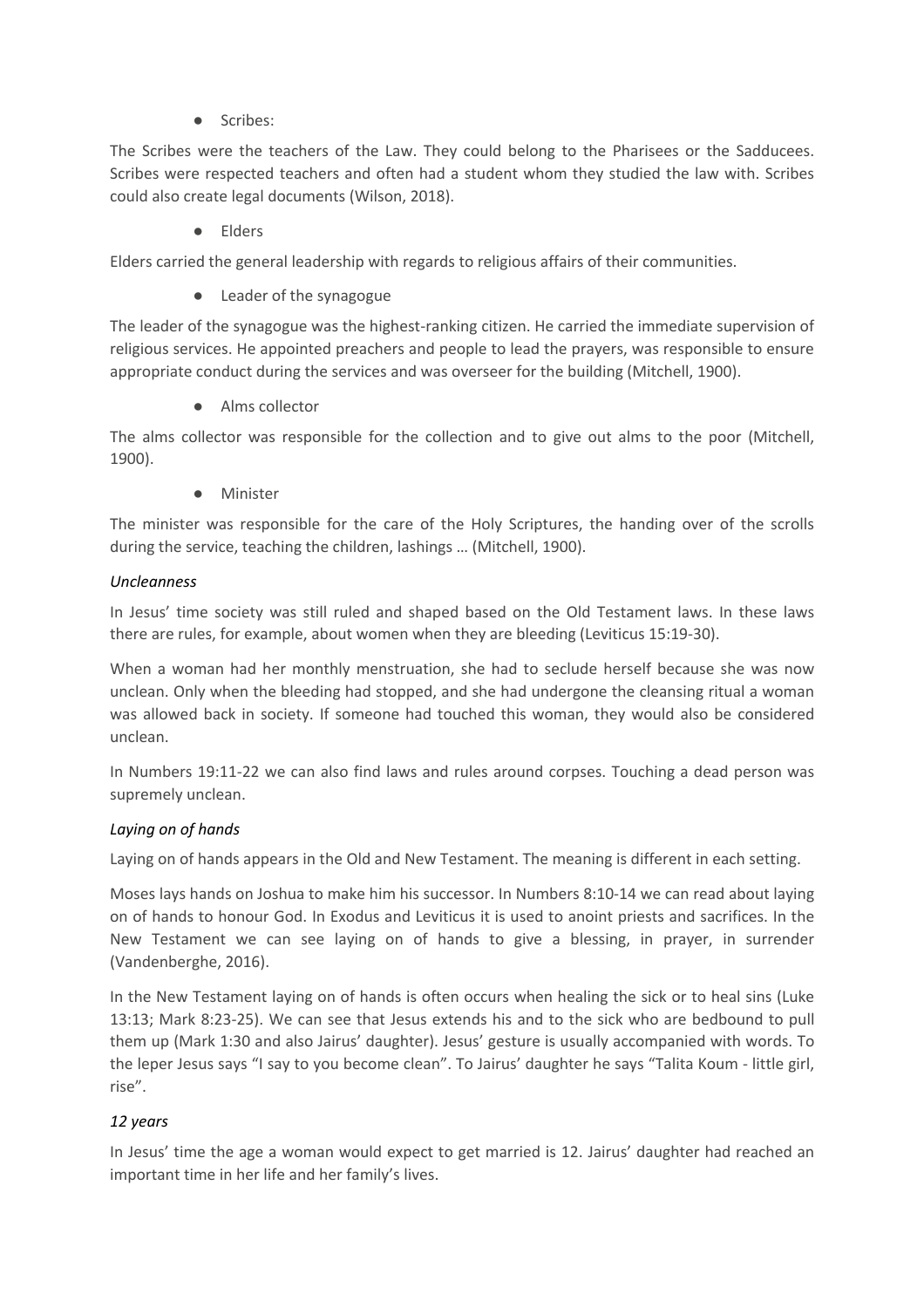The number 12 often occurs throughout the Bible and points to completion or wholeness. Jesus had 12 disciples, Jacob has 12 sons, Israel's 12 tribes, the new Jerusalem was to have 12 city gates (Revelation 12:1).

#### *Social status*

In Jesus' time the poor, the sick and orphans were all part of the lowest classes in society. They were ignored and outcast. Not only in daily life but also in religious aspects.

The landowners, government officials and army officers as well as the religious leaders enjoyed prestige and belonged to the highest classes. The made the decisions in society and were recognised.

# *Faith*

" By Your faith you are saved" is a sentence Jesus often uses when someone asks him for healing. The leper (Luke 17,19), the lame (Mark 2:5) as well as the bleeding woman.

Despite her uncleanness the woman makes her way over to Jesus. It is clear that it was Jesus' power that healed her (verse 30), however, Jesus references her faith. Her faith caused her to act.

When the messages arrive that Jairus' daughter has died, Jesus tells him to keep the faith.

# ▪ **Application: background information**

We can take the two stories of Jairus' daughter and the bleeding woman in many different directions. Several (current) themes lend themselves: social recovery, physical recovery, social status, humility, faith (public and secret).

In the following section 'preparing for small group' we will only focus on one of these topics. During your preparation reflect whether this topic is suitable for your small group. Maybe you have noticed on your previous small group evenings that one of the other themes is more applicable for your group. If this is the case do find other working methods that suit your theme and perhaps ask another student leader for help.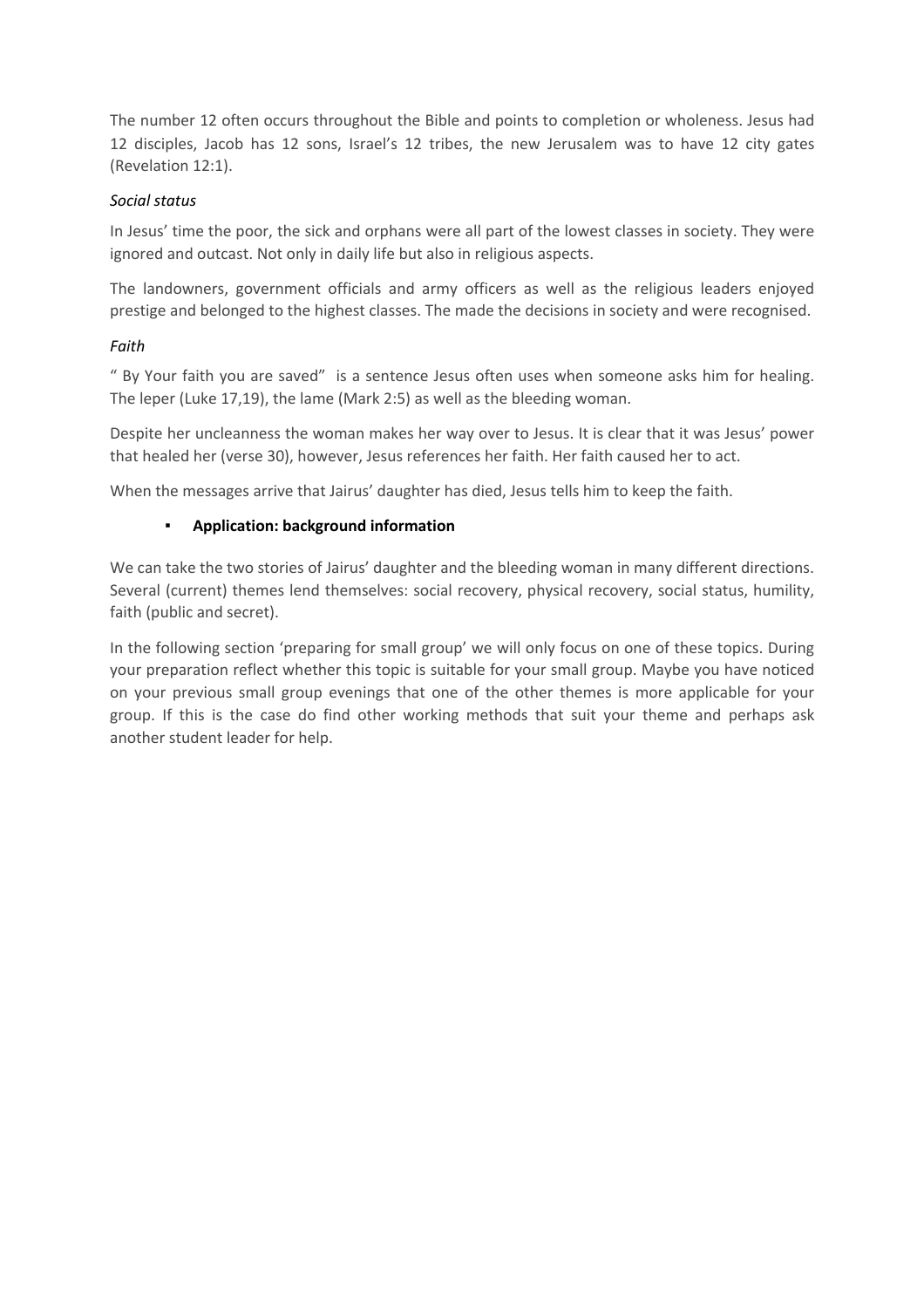### Preparing for small group

- a) Study the text by reading it several times and mark the things that stand out. Read the questions with the text. Ask your own questions and write these down.
- b) Find answers to your questions in the text. For any answers that cannot be found in there look at the footnotes in your Bible, however, try and find them by yourself first. If you cannot find the necessary answers there you could always consult a commentary. However, not all background information is necessary to reach your key message.
- c) Use the previous two points to find the key message for the passage. What is the passage about and what is its relationship to the year theme.
- d) From the key message you can start to prepare your small group evening. You do this by leading your group to the key message. There are lots of good ways to do this but ensure you use the 'reading', 'understanding' and 'application' method. These elements are necessary to use the Bible in a responsible way. Using the working methods isn't just didactically recommended but it can certainly help you find the key message.
- e) With your application pay attention to the individual, your small group, the diverse fields of study, your Ichtus group and society. Maybe your application doesn't apply to just the individual but to all of society.
- f) Possible applications for your group:
- g) You could re-enact the story. Divide up the parts and put yourself in the story.
- h) Divide your small group in 2 groups at random (an outer circle and an inner circle all facing inwards). Don't count yourself as small group leader in either group but sit within the inner the circle. Group 1: these people are the lowest in society. They are in the outer circle. When they want to share, they have to put up their hand and wait to be allowed to speak. Group 2: they are prominent ones in society. They sit in the inner circle and can take part as normal to the conversation and enjoy some food and drink that is within reach.
- i) Make a small group collage of newspaper cuttings that talk about social status and social exclusion.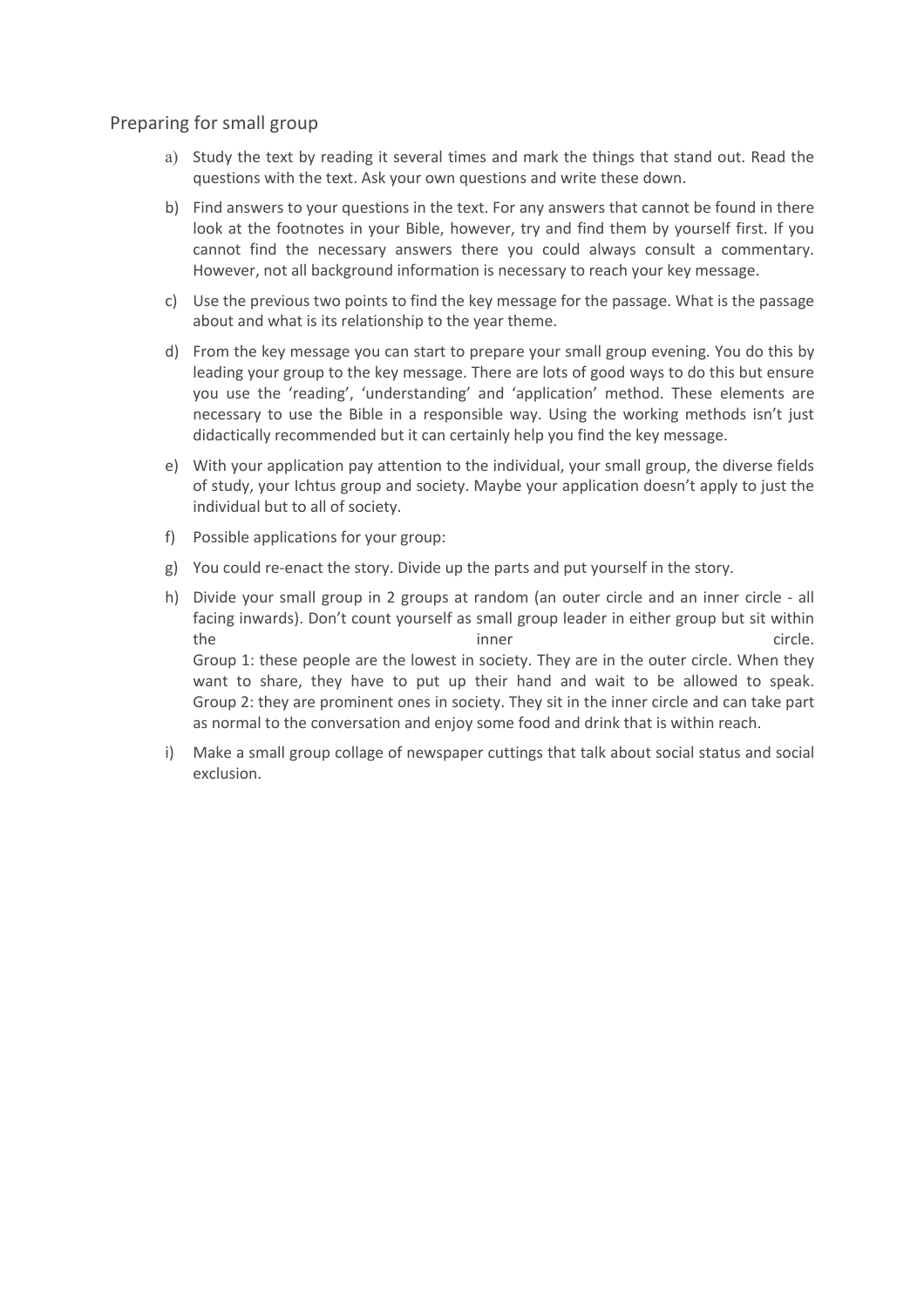# 4// Lamentations 1

Bible passage

- 1 [a]How deserted lies the city, once so full of people! How like a widow is she, who once was great among the nations! She who was queen among the provinces has now become a slave. 2 Bitterly she weeps at night, tears are on her cheeks. Among all her lovers there is no one to comfort her. All her friends have betrayed her; they have become her enemies. 3 After affliction and harsh labor, Judah has gone into exile. She dwells among the nations; she finds no resting place. All who pursue her have overtaken her in the midst of her distress. 4 The roads to Zion mourn, for no one comes to her appointed festivals. All her gateways are desolate, her priests groan, her young women grieve, and she is in bitter anguish. 5 Her foes have become her masters; her enemies are at ease. The Lord has brought her grief because of her many sins.
- Her children have gone into exile, captive before the foe. 6 All the splendour has departed from Daughter Zion. Her princes are like deer that find no pasture; in weakness they have fled before the pursuer. 7 In the days of her affliction and wandering Jerusalem remembers all the treasures that were hers in days of old. When her people fell into enemy hands, there was no one to help her. Her enemies looked at her and laughed at her destruction. 8 Jerusalem has sinned greatly and so has become unclean. All who honoured her despise her, for they have all seen her naked; she herself groans and turns away. 9 Her filthiness clung to her skirts; she did not consider her future. Her fall was astounding; there was none to comfort her. "Look, Lord, on my affliction, for the enemy has triumphed." 10 The enemy laid hands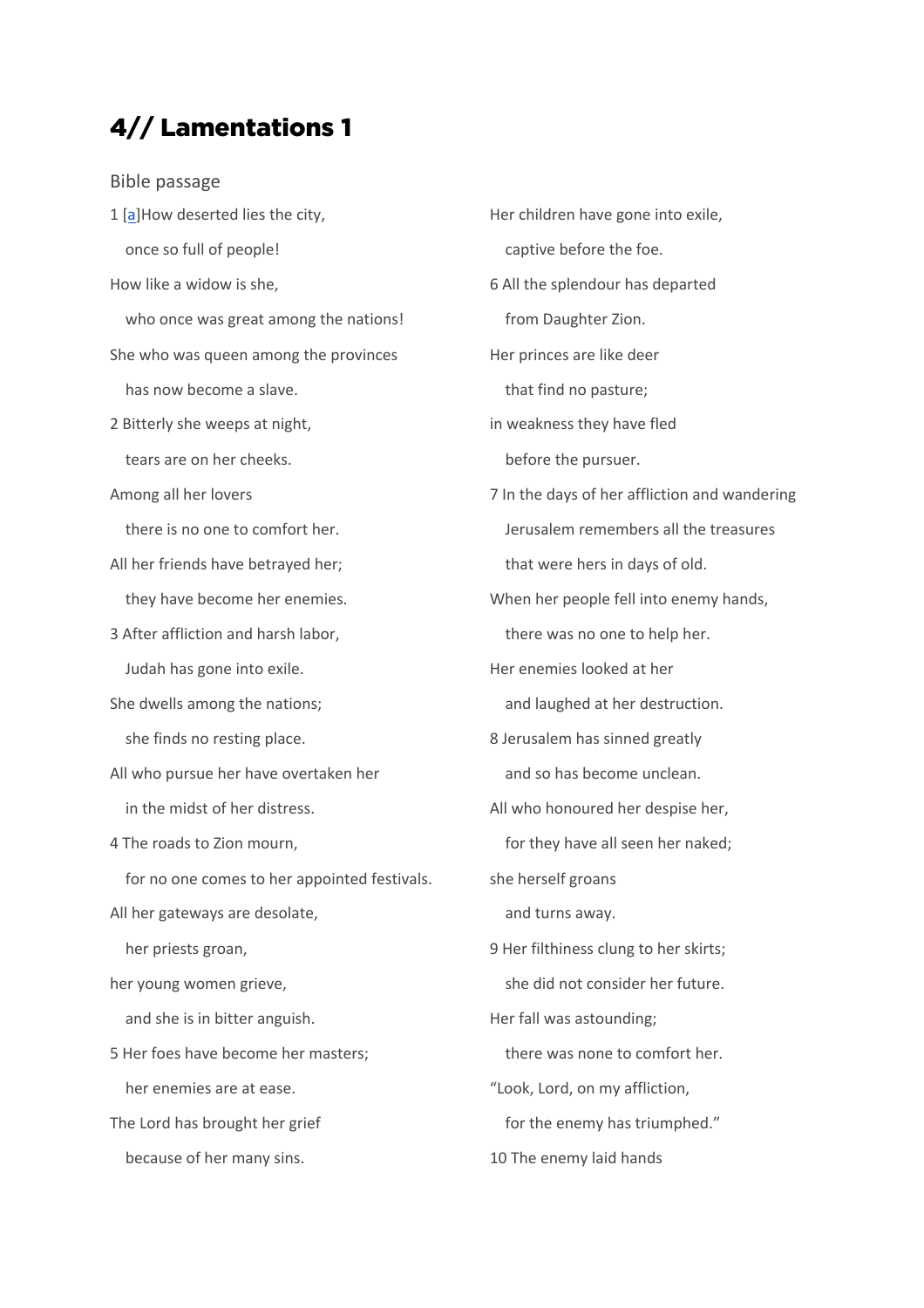on all her treasures; she saw pagan nations enter her sanctuary those you had forbidden to enter your assembly. 11 All her people groan as they search for bread; they barter their treasures for food to keep themselves alive. "Look, Lord, and consider, for I am despised." 12 "Is it nothing to you, all you who pass by? Look around and see. Is any suffering like my suffering that was inflicted on me, that the Lord brought on me in the day of his fierce anger? 13 "From on high he sent fire, sent it down into my bones. He spread a net for my feet and turned me back. He made me desolate, faint all the day long. 14 "My sins have been bound into a yoke[b]; by his hands they were woven together. They have been hung on my neck, and the Lord has sapped my strength. He has given me into the hands of those I cannot withstand. 15 "The Lord has rejected all the warriors in my midst;

he has summoned an army against me  $to[c]$  crush my young men. In his winepress the Lord has trampled Virgin Daughter Judah. 16 "This is why I weep and my eyes overflow with tears. No one is near to comfort me, no one to restore my spirit. My children are destitute because the enemy has prevailed." 17 Zion stretches out her hands, but there is no one to comfort her. The Lord has decreed for Jacob that his neighbours become his foes; Jerusalem has become an unclean thing among them. 18 "The Lord is righteous, yet I rebelled against his command. Listen, all you peoples; look on my suffering. My young men and young women have gone into exile. 19 "I called to my allies but they betrayed me. My priests and my elders perished in the city while they searched for food to keep themselves alive. 20 "See, Lord, how distressed I am! I am in torment within, and in my heart I am disturbed,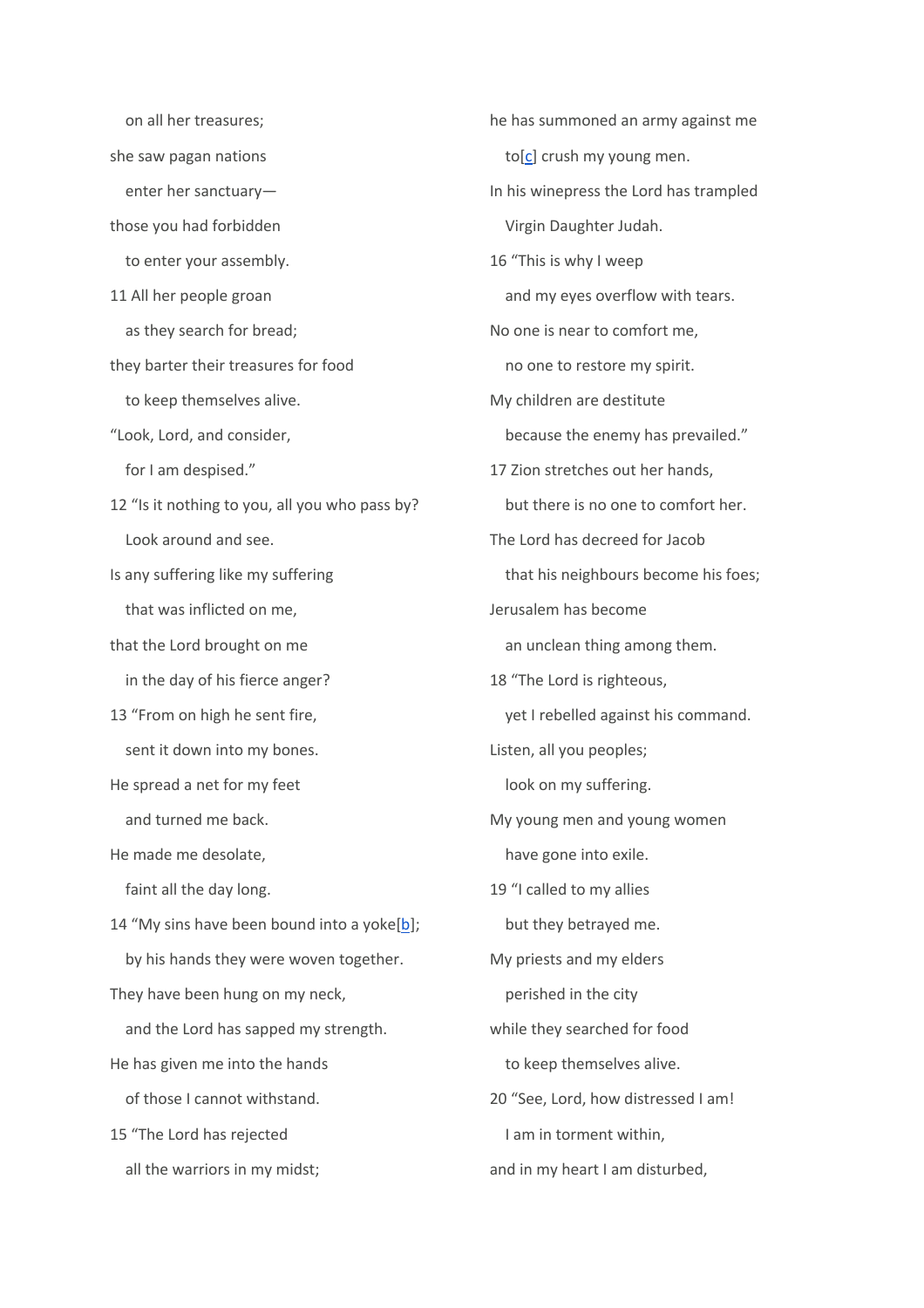for I have been most rebellious.

Outside, the sword bereaves;

inside, there is only death.

21 "People have heard my groaning,

but there is no one to comfort me.

All my enemies have heard of my distress;

they rejoice at what you have done.

May you bring the day you have announced

#### Note

If this is the first time that you use this small group guide, do make sure you read the preface well. You may need the information given there!

# How does this text relate to this year's theme?

The theme for this year is 'RecoveReally'. This passage from Lamentations fits in perfectly. Lamentations chapter 1 is about Jerusalem's exile to Babylon and compares Jerusalem with a woman who is afflicted and hurting. Where is Jerusalem's recovery? How does this passage relate to today's news stories of war-torn countries? How can recovery become reality today?

### Key thought/ central message

When there is great loss, as a group or individually, it's good to bring your complaint and emotions to God. God's plan of recovery begins when you recognise the reality of the situation.

Working methods and questions for small group leaders

- **Introduction (look up: www.jointhebibleproject.com )**
- a) To help you understand this Scripture better watch the videos of the 'Read Scripture' series. They will provide you with some context for the passage:
- b) Video 1: a summary of the book of Kings

https://www.youtube.com/watch?v=bVFW3wbi9pk

c) Video 2: a summary of the book of Lamentations

https://www.youtube.com/watch?v=p8GDFPdaQZQ

- d) What kind of text is Lamentations?
- e) How does the style of writing influence how we read this text?
- f) Which audience was it originally written for?
- g) Where does this fit into the overarching story of Israel's exile? What happens just before? What happens after?

so they may become like me.

22 "Let all their wickedness come before you;

deal with them

as you have dealt with me

because of all my sins.

My groans are many

and my heart is faint."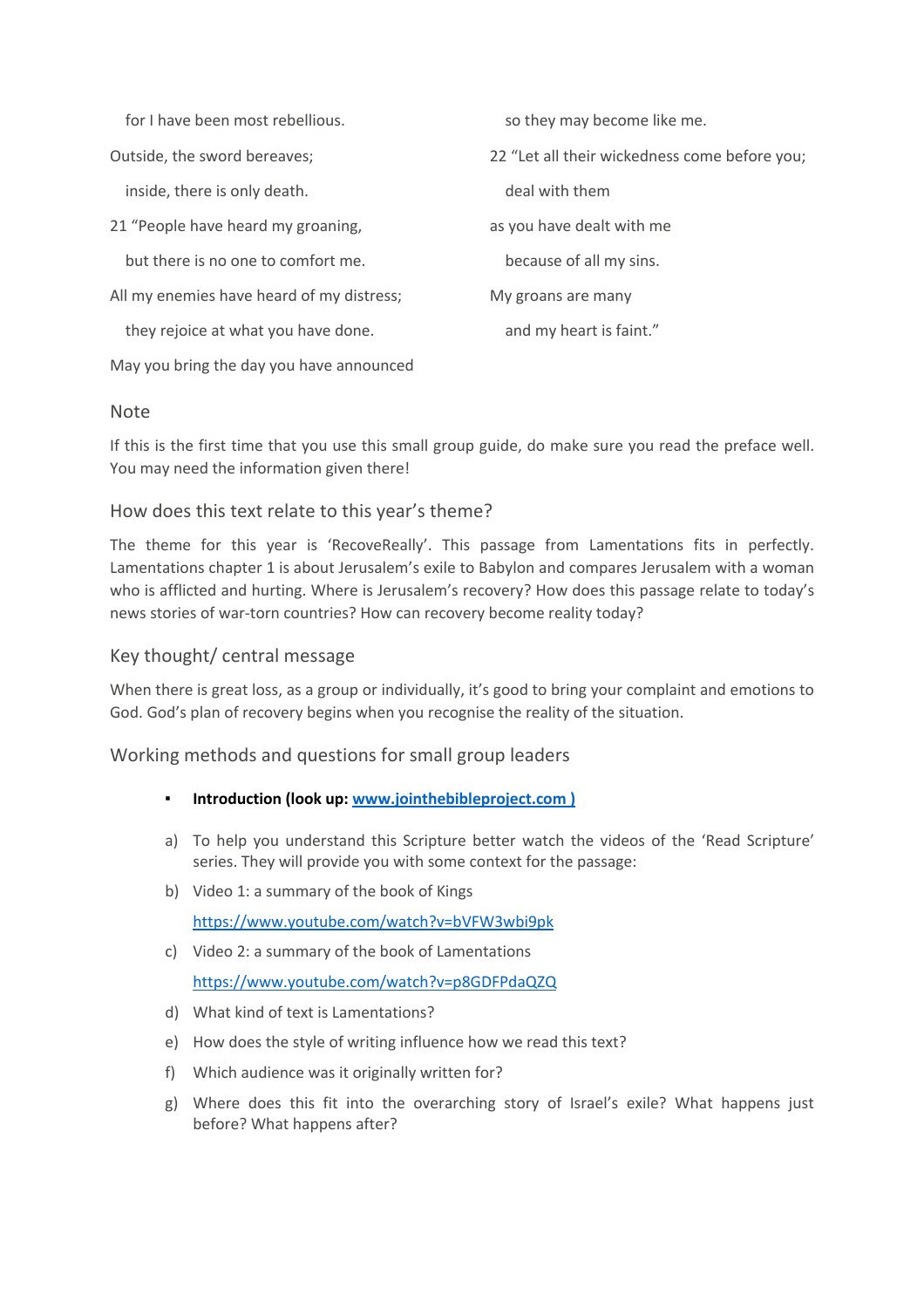#### ▪ **Reading**

- a) In the introduction of this resource you'll find a list with general observation questions (see 'OIA - method'). Print off Lamentations 1 and study the text using those questions. Make some notes. Pay special attention to the use of emotive language.
- b) Who is meant to be the narrator of this passage?
- c) This passage has 2 clear parts to it. One part is the narrator, the other part is lady Jerusalem. Both parts appear intertwined.
	- Print off part 1 (verses 1 to 10) and give this to one half of your group
	- Print off part 2 (verses 11 to 22) and give this to the other half of your group
- d) Let both groups analyse their text using the OIA method. Let the first group share their findings with other group adding what similarities or differences they found.
- e) To help you understand the passage you can ask the group to put themselves in the shoes of the people of Jerusalem. You could picture this passage as a scene in the theatre. The narrator (the choir) gives an introduction, whilst a woman sits on the ground and is lamenting her losses. Who will comfort her? Let the group get into the text by dramatising some of the verses. One person can narrate, another can pretend to be the distraught woman.
- f) Who is being addressed in this passage?

#### ▪ **Understanding**

- a) Why does Jerusalem lament? Why is she being punished?
- b) When did the exile take place?
- c) What image of Jerusalem before the exile does the poet describe?
- d) What image of the current Jerusalem does the poet describe?
- e) Which emotions recur throughout the text?
- f) What is the poet hoping to achieve? (Are there any glimpses of the future?)
- g) Does this passage provide any hope? To answer this question also consider the end of 2 Kings (see background information)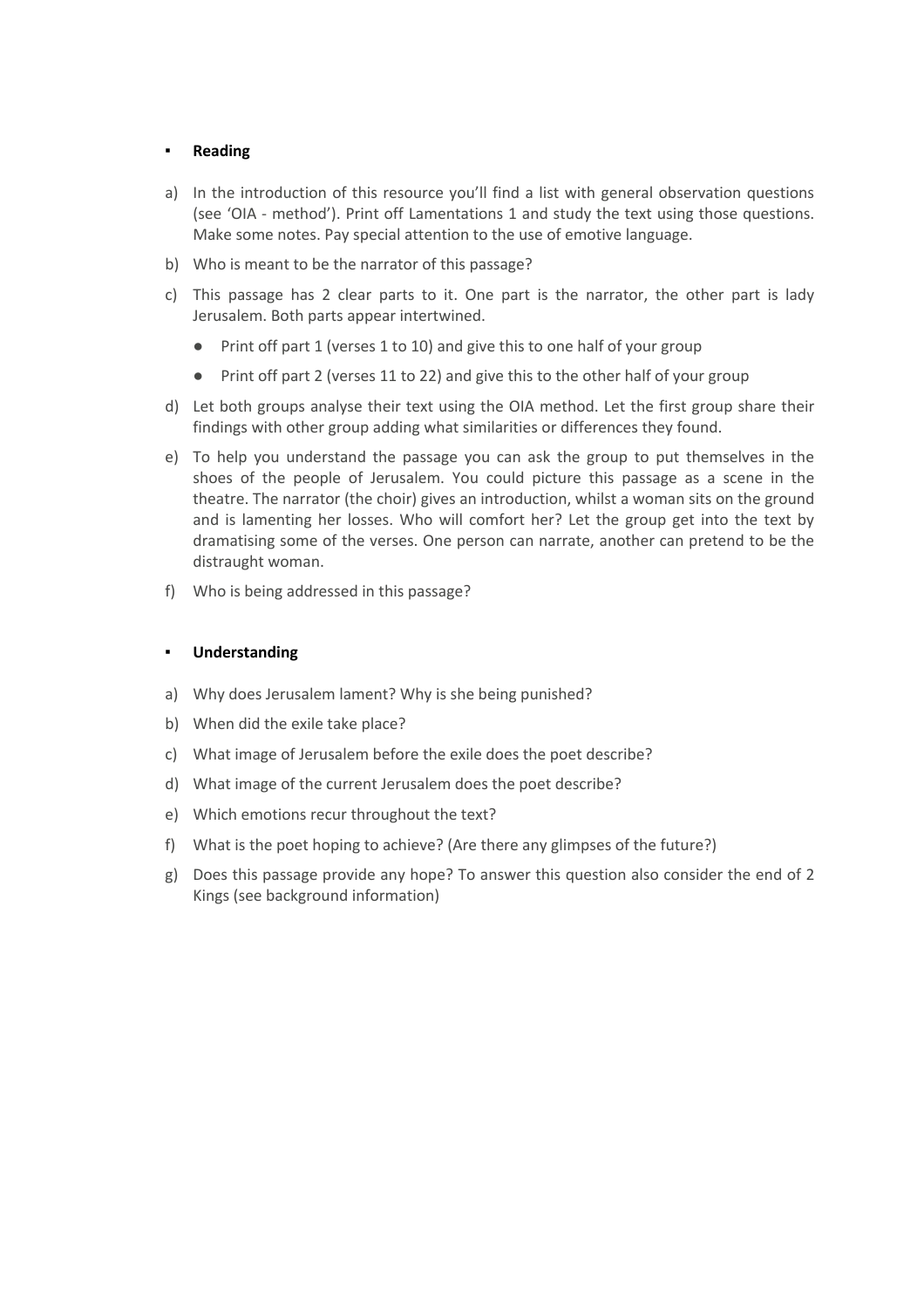#### **Application**

a) Look at this picture of a sculpture by George Minne. What do you see? What emotions do you think it conveys? Which of these emotions can be found in Lamentations chapter 1?



- b) You can make a similar comparison with the song below. In which ways does it express emotion? Which of these can be found in the passage of Lamentations and which are different?
	- Song: Oh God, where are you now? Sufjan Stevens
	- https://www.youtube.com/watch?v=wdvfGwkp7CM
- c) Which wars are waging in the world today? How can we apply this passage to those?
- d) What is our responsibility when events like that happen? How can we focus attention on these problems?
- e) Where is God in Lamentations chapter 1? Where is God today? Why does God allow wars to happen?
- f) The passage describes what is going wrong. Can we complain to God?
- g) What is the role of complaining/ lamenting and how can it help in recovery?
- h) Is there a place for mourning in church services?
- i) Look at the different subjects your small group members are studying. Are there any health care professionals, social workers, psychologists etc? How do they read this text? What stands out to them? How would they approach this passage?
- j) Exile and returning from exile are two major themes throughout the Bible. We can read God's plan in the Bible as a working towards returning from the ultimate exile - in which we can take part - so what does that mean to us? In light of our own lives, in light of the refugee crisis, in light of the constant wars?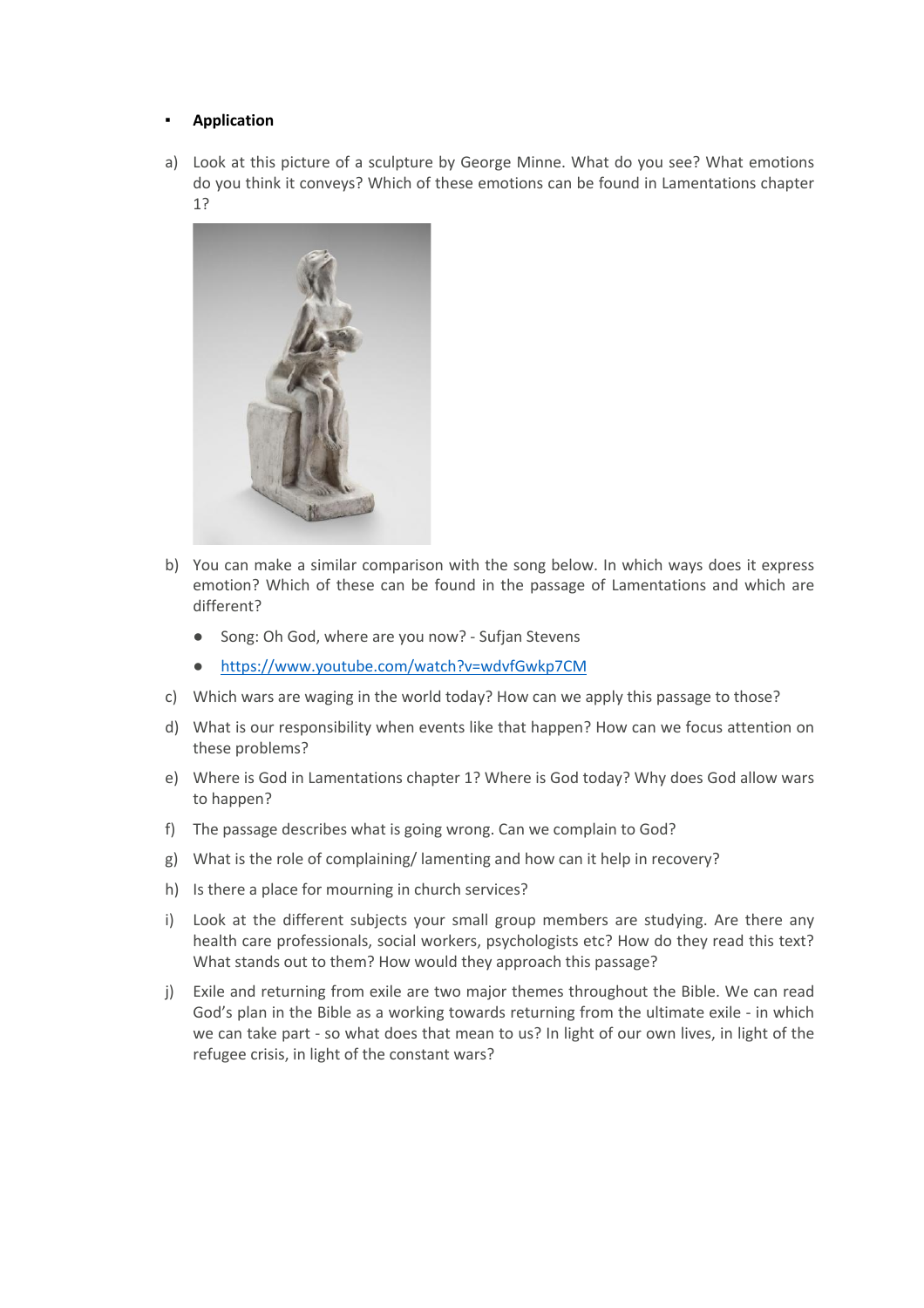# Clarification of difficult words/passages

#### ▪ **Introduction: background information**

# *Author*

It is generally accepted that the book of Lamentations was written by Jeremiah. The author is not mentioned in this poetic book.

# *Audience*

Israel, in a state of powerlessness and a loss of independence.

The intended audience for the book could be expanded to include anyone living in a war zone or who is oppressed.

# *Central themes for book*

- The fall of Jerusalem
- Exile and slavery: God freed Israel from Egypt but now they are going to Babylon to be slaves again.
- Mourning: despair and sadness accompany great loss
- Hope and trust

# *Book structure + placing the passage within wider structure*

- Lamentations is a book that consists of five poems. The first four are written as an acrostic poem<sup>4</sup>
- Alphabetic acrostic poem: a poem where the first letter of each verse is alphabetical. There are 22 verses which correspond to the 22 letters of the Hebrew alphabet. Although the content of the book of Lamentations is heavy, they used this poetic technique to bring beauty in the midst of pain.
- Content: In chapter 1 the prophet lets his thoughts wander over the great suffering that the city has endured. The city 'sits like a lonely widow who sits alone and weeps'. In chapter 2 these devastations are described with their national sins that caused all of this. Chapter 3 describes the hope for God's people. The punishment in only there to cause recovery. Better days are coming. Chapter 4 laments the destruction of the city and the temple but blames the sins of the people. Chapter 5 is a prayer that Zion's punishment may turn into the repentance and recovery of the people.

#### **Reading: background information**

As explored in the working methods and questions this passage gives a voice to different characters. A narrator and Jerusalem/ Zion itself.

# ▪ **Understanding: background information**

# *Chronology5*

 <sup>4</sup> Walton, J.H. – Matthews, V.H. – Chavalas, M.W.,*The IVP Bible background commentary: the Old Testament*, Downers Grove: IVP Academic (2000), p. 686.

<sup>5</sup> The Bible Project: https://www.youtube.com/watch?v=bVFW3wbi9pk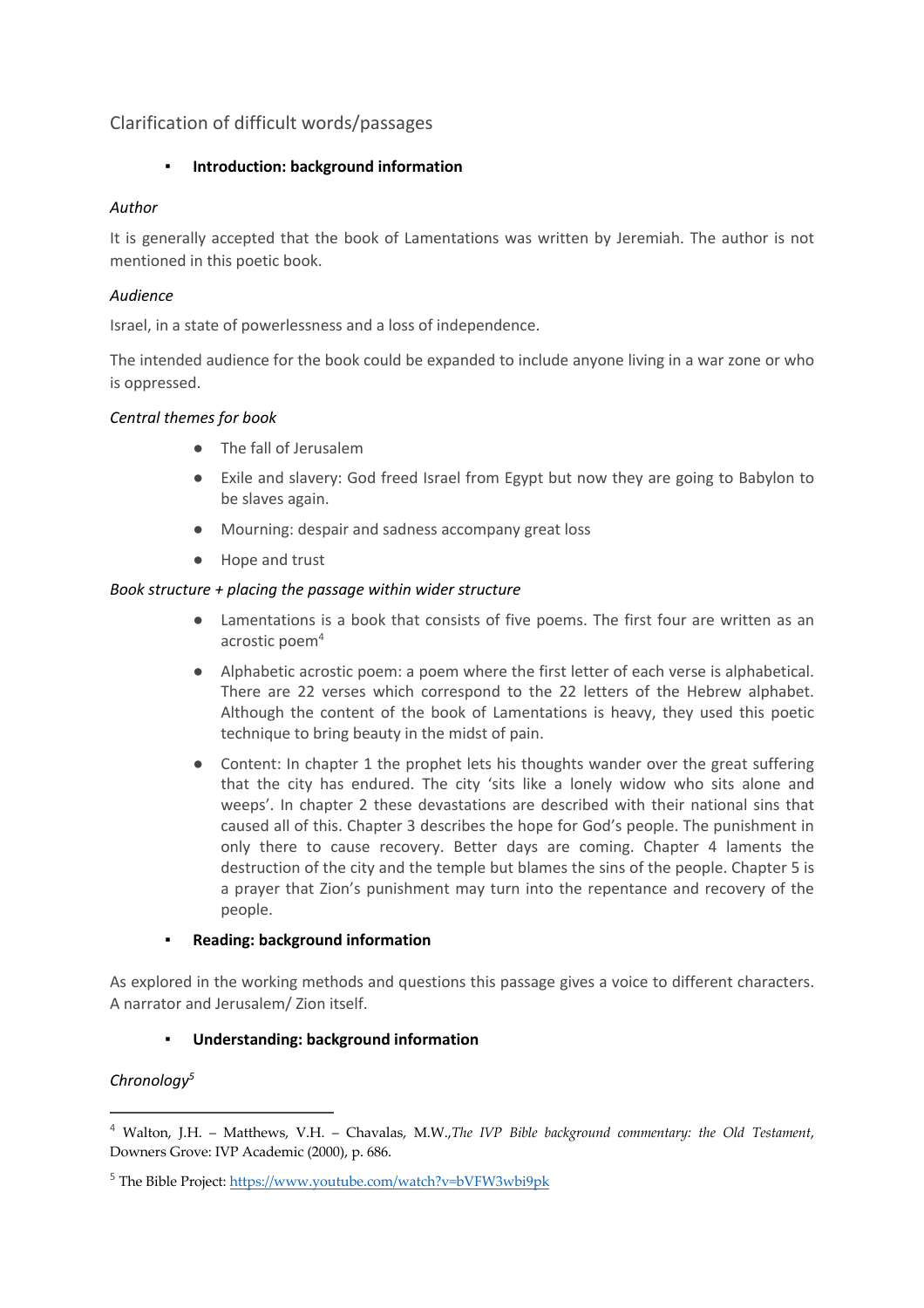Judah's exile had been ongoing for roughly ten years before the city and the temple were destroyed. This text talks about this last event from 587 BC.

2 Kings chapter 24 - 25 gives a better insight into the context around the fall of Jerusalem. Despite despair the book of Kings ends with the story of the final king who receives grace and can eat at the royal table. Can we see a glimpse of hope that God has not abandoned Israel?

#### *Video*

Exile in the Bible. What is exile? You can watch this clip yourself or show it to your group. It explores how exile and return from exile is a theme running through the Bible and can help us understand our story too.

#### https://www.youtube.com/watch?v=xSua9\_WhQFE

#### ▪ **Application: background information**

This poem is about grieving, loss and despair. It is appropriate to help the group focus on mourning as a group, people, country. We are often inclined to read each text like it is written for us personally. However, the intended audience here is the people of Israel. Therefore, let's think as a group, despite the individualistic society we live in.

# Preparing for small group

Where do you start your small group prep as a small group leader using this resource? Think about the following:

- a) Start by setting the goal for your group: what is the key message of Lamentations 1 and what is your small group goal? Do they correspond?
- b) How do you link this to the year's theme? How can we better understand the recovery God gives from this passage and how does this reflect in your group?
- c) Did you read the passage thoroughly and can you see how 'reading', 'understanding' and 'application' link together?
- d) Have you worked through the background information? Please be aware that you do not need all this information for one small group evening. Choose what is most appropriate for your group's set up.
- e) Look through the different working methods on offer (poems, video, song etc). What can you use and what is less appropriate? What will best help your small group to think through the passage and reach a life application?

Now you're ready to start the preparation of your working methods and questions for your Bible study. There are a lot of working methods that can help you with your preparation and that could also help your small group. A few are recommended in this resource but you know your group and the best approach for them. We strongly recommend using 'reading', 'understanding' and 'application' as the main structure for your study time. This is a basis for responsibly using the Bible and to ensure you will reach your small group goal.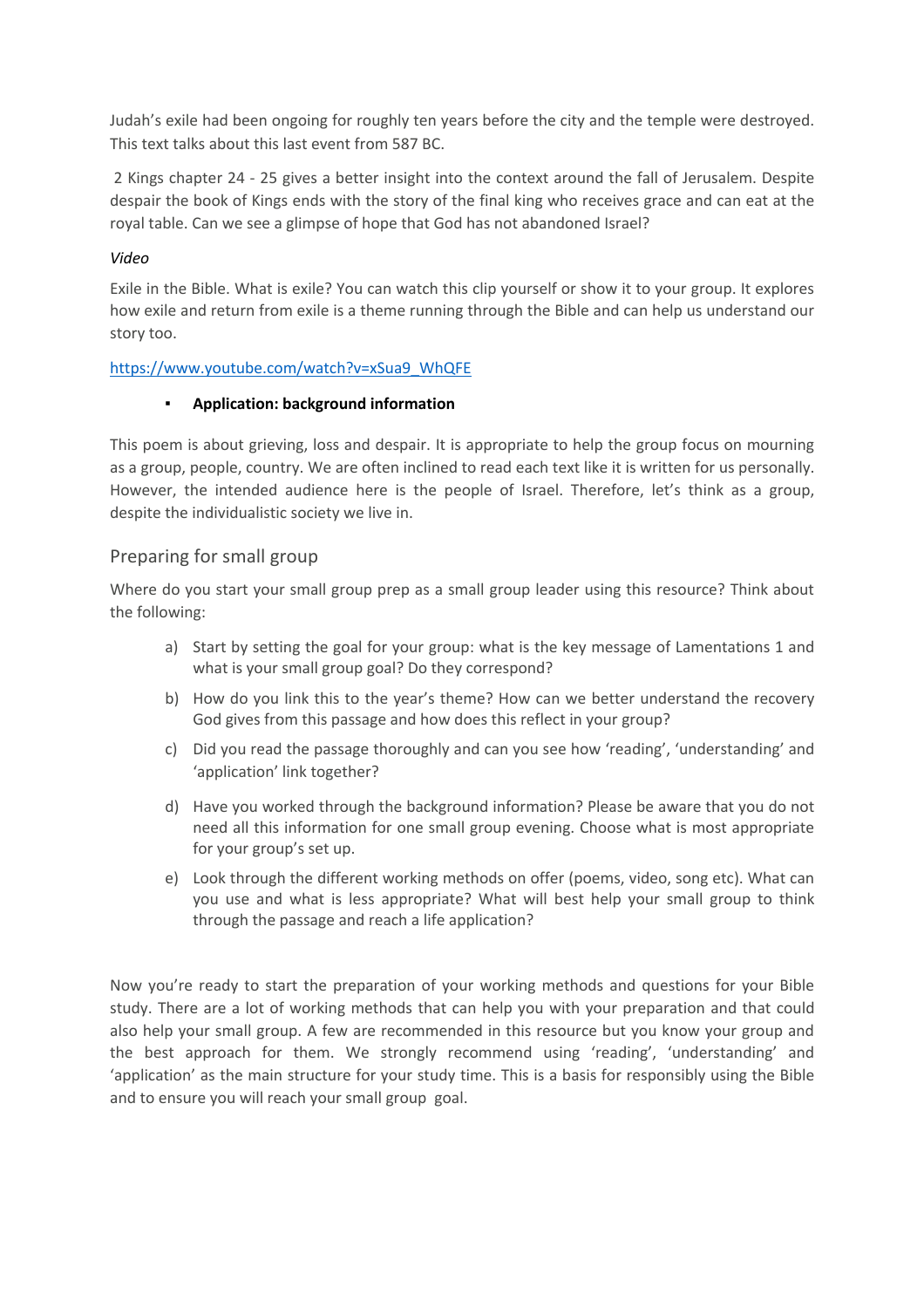# 5 // Colossians 1: 1-24

# Bible passage

Paul, an apostle of Christ Jesus by the will of God, and Timothy our brother,2 To God's holy people in Colossae, the faithful brothers and sisters in Christ: Grace and peace to you from God our Father. 3 We always thank God, the Father of our Lord Jesus Christ, when we pray for you,4 because we have heard of your faith in Christ Jesus and of the love you have for all God's people— 5 the faith and love that spring from the hope stored up for you in heaven and about which you have already heard in the true message of the gospel 6 that has come to you. In the same way, the gospel is bearing fruit and growing throughout the whole world—just as it has been doing among you since the day you heard it and truly understood God's grace. 7 You learned it from Epaphras, our dear fellow servant, [c] who is a faithful minister of Christ on our [d]behalf, 8 and who also told us of your love in the Spirit.

9 For this reason, since the day we heard about you, we have not stopped praying for you. We continually ask God to fill you with the knowledge of his will through all the wisdom and understanding that the Spirit gives,[e] 10 so that you may live a life worthy of the Lord and please him in every way: bearing fruit in every good work, growing in the knowledge of God, 11 being strengthened with all power according to his glorious might so that you may have great endurance and patience, 12 and giving joyful thanks to the Father, who has qualified you[f] to share in the inheritance of his holy people in the kingdom of light. 13 For he has rescued us from the dominion of darkness and brought us into the kingdom of the Son he loves, 14 in whom we have redemption, the forgiveness of sins. 15 The Son is the image of the invisible God, the firstborn over all creation. 16 For in him all things were created: things in heaven and on earth, visible and invisible, whether thrones or powers or rulers or authorities; all things have been created through him and for him. 17 He is before all things, and in him all things hold together. 18 And he is the head of the body, the church; he is the beginning and the firstborn from among the dead, so that in everything he might have the supremacy.19 For God was pleased to have all his fullness dwell in him, 20 and through him to reconcile to himself all things, whether things on earth or things in heaven, by making peace through his blood, shed on the cross. 21 Once you were alienated from God and were enemies in your minds because of[g] your evil behaviour. 22 But now he has reconciled you by Christ's physical body through death to present you holy in his sight, without blemish and free from accusation— 23 if you continue in your faith, established and firm, and do not move from the hope held out in the gospel. This is the gospel that you heard and that has been proclaimed to every creature under heaven, and of which I, Paul, have become a servant. 24 Now I rejoice in what I am suffering for you, and I fill up in my flesh what is still lacking in regard to Christ's afflictions, for the sake of his body, which is the church.

#### Note

If this is the first time that you use this small group guide, do make sure you read the preface well. You may need the information given there!

# How does this text relate to this year's theme?

The book of Colossians poetically depicts Christ's position as the origin of creation, the keeper of the universe and the ultimate goal of our reality. The text highlights how our thoughts about the universe are inseparable from our thoughts regarding Christ unless we lose some of it's value. Without Christ the universe is just a fragmented chaos, with him it is a valuable creation.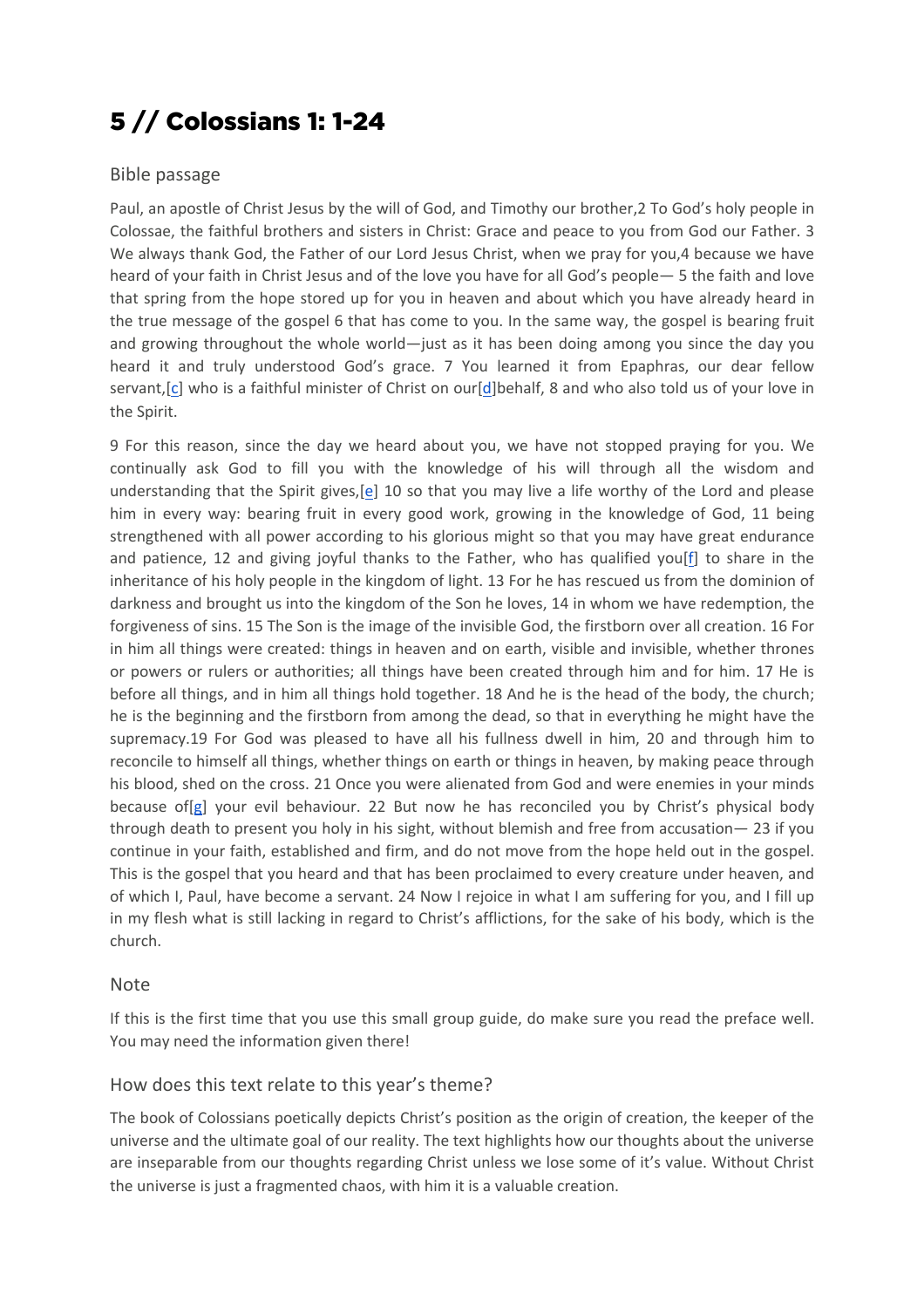# Key thought/ central message

Christ's worked is focused around the recovery of all of creation: he is the origin of everything and everything is focused on being brought back into his kingdom. He is the one who brings true meaning and value to everything.

Working methods and questions for small group leaders

### **Introduction**

- a) Watch https://www.youtube.com/watch?v=pXTXlDxQsvc&t=1s It is an excellent introduction to the letter and highlights how the themes of the first chapter are threaded through the rest of the letter.
- b) Who is Christ? How is he discussed, what is said about him in our popular culture or our (worship) songs? You can answer this question by looking through some songs from Opwekking, Hillsong, Bethel, … as a group and finding out how the image of Jesus is portrayed.

#### ▪ **Reading**

- a) Find all the prepositions in the text. As a working method you could remove them from the original text and let your small group members fill in the blanks. During 'interpretation' you can compare their suggestions with the original text and see if there is much difference between the two. It can help the group read the passage more carefully.
- b) Give the text a structure. Which are the subsections in this the text?
- c) Find any indications of time, either used in conjugations or in words that indicate time.

#### ▪ **Understanding**

- a) What is said about Christ in this passage? Use the prepositions you found earlier.
- b) What does it mean when Christ is the image of (the invisible) God?
- c) Twice Christ is mentioned as the first born. What is meant by this?
- d) What does this text say about the reach of the gospels?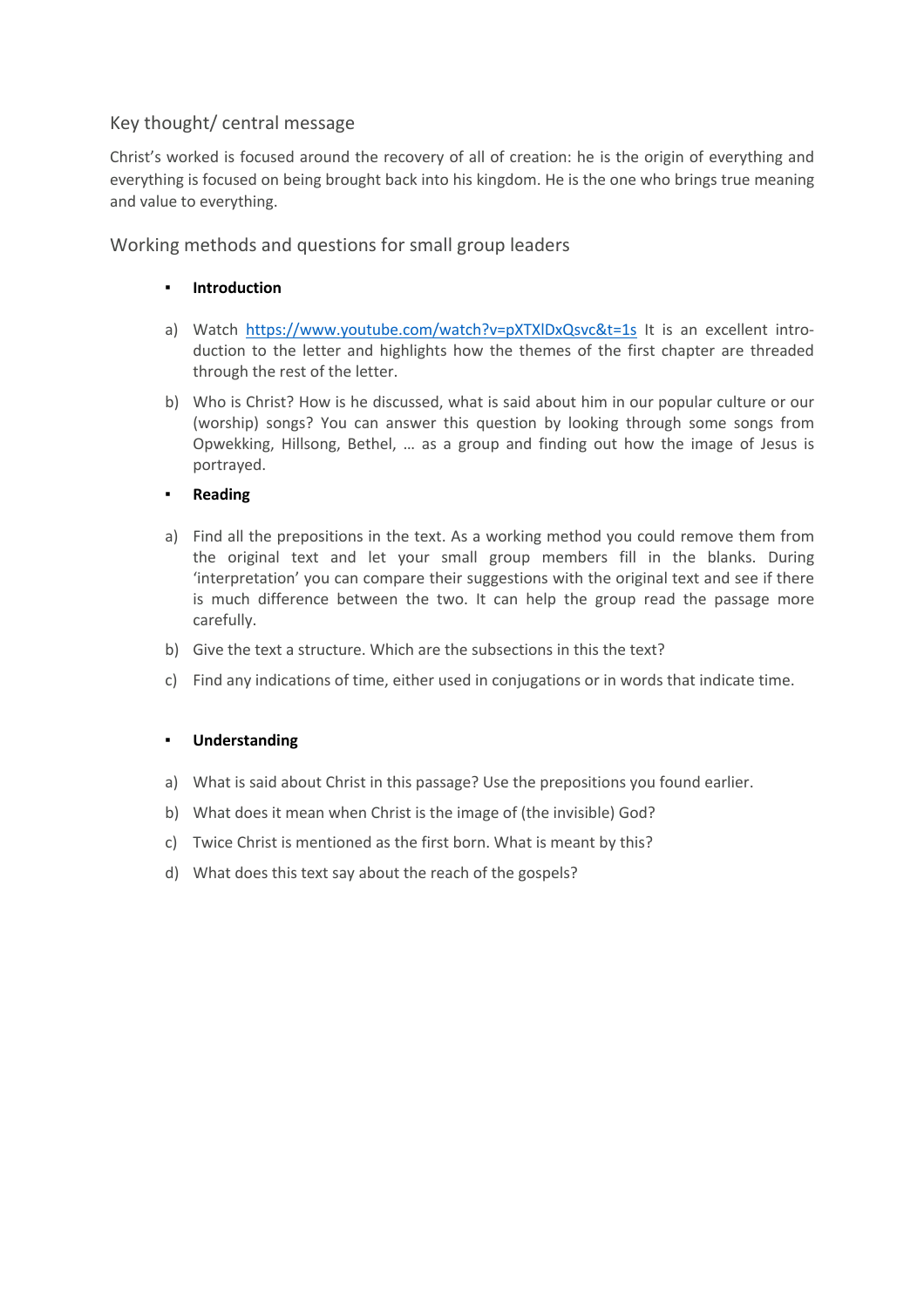#### **Application**

- a) At the inauguration of the Free University of Amsterdam Abraham Kuyper said "In the total span of a human life there isn't a square centimetre of which Christ, who majestically stands above all, doesn't claim "This is mine!" In this passage is mentioned that everything is in Christ. Have a look at your week or your diary and analyse what you spend most of your time on.
- b) What would it mean for these uses of time if they were Christ's?
- c) What would it mean for your field of study if it were Christ's?
- d) Put together a liturgy or piece of worship either spoken word, song, image, other that reflects what is said about Christ in this passage.
- e) Use verse 15 to 20 as a lectio divina.

#### Clarification of difficult words/passages

#### ▪ **Introduction: background information**

#### *Authorship*

The letter to the Colossians was probably written by Paul himself or dictated to a scribe. This means the dating of the letter would have been in Paul's lifetime as otherwise there would have been some sort of tribute to him. It therefore seems unlikely it was written by one of Paul's students after his death. For this study we will presume Paul wrote is the author.

#### *Audience and goal*

Colossae was a minor, less important city. In 61 AD it was hit by an earthquake that destroyed most of the city. It is generally accepted this letter predates this event. The young church in Colossae, although started by one of Paul's disciples, was strongly influenced by Jewish-Greek mysticism, Greek philosophy and an intensity with which religion was often accompanied in this region. Although it is too early for any gnosticism to be an influence, it is possible that this school of thought had started to develop already. The author of this letter is reacting to legalism, asceticism, ecstatic religious experiences and sophism. It appears these problems are not so much present within the church, but the author has decided to provide an underpinning to the faith of the Colossians in order to prevent these influences corrupting them. Finally, the letter also discusses the practical outworking of Christian faith in daily life.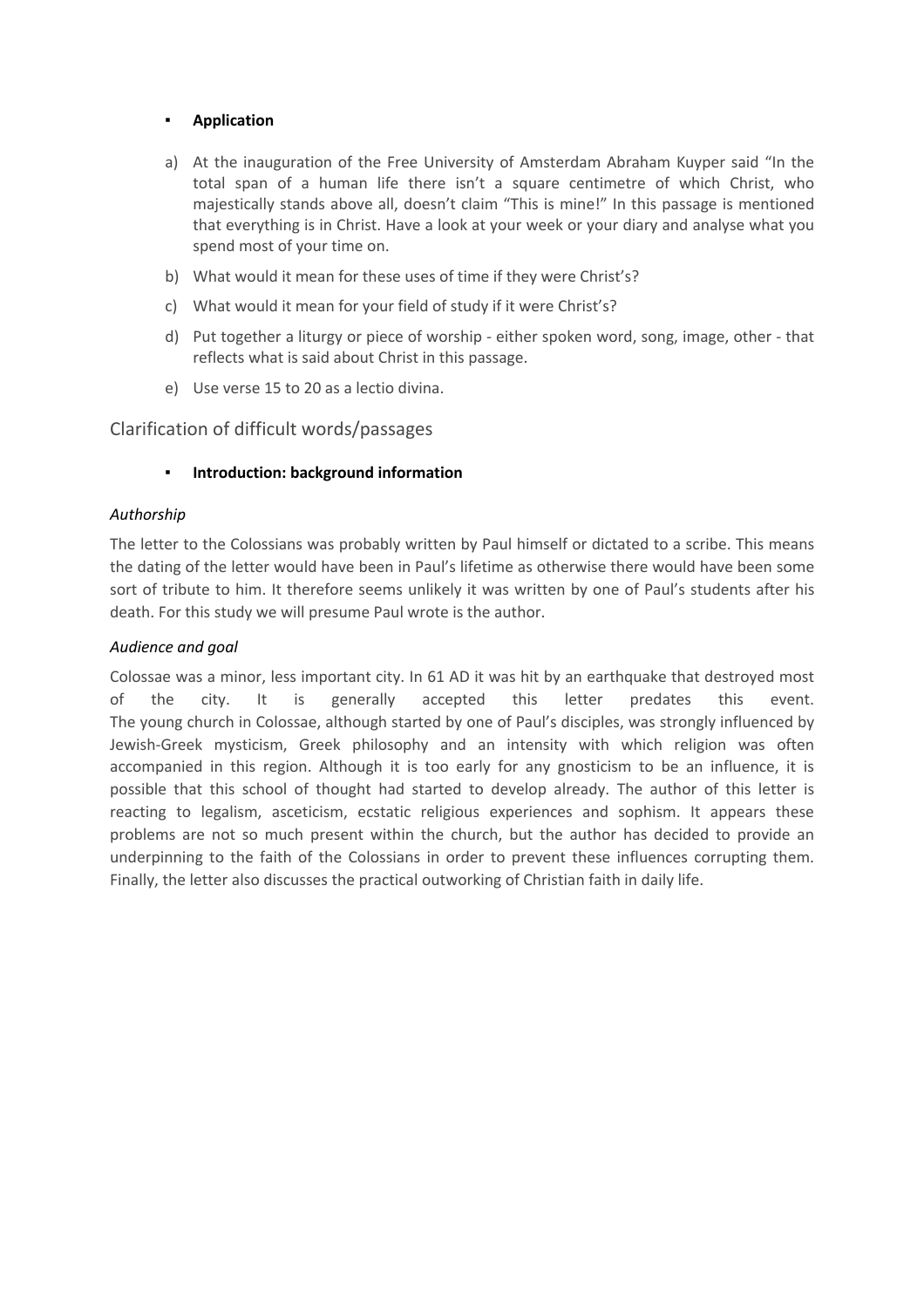#### **Reading : background information**

#### *Hymn*

Verse 15-20 is seen by scholars as a direct quote from a hymn because of its cadence. It may have been a hymn the church was using at the time<sup>6</sup>. Paul uses familiar words perhaps because this church does not know him personally - Epaphras would have been the one sent on the mission to Colossae. It demonstrates that they share the same basis of faith. By doing this he shows himself as a servant of Christ and to have the authority to teach them something through the rest of this letter<sup>7</sup>.

#### *Present perfect*

Please note that in this passage, when it talks about reconciliation and proclamation of the gospel, it is assumed these have already happened. You are now reconciled, and the gospel is already been proclaimed to all creation.

#### **Understanding: background information**

#### *Image*

The phrase that Christ is the image of the invisible God evokes a similar phrase in creation mythology: mankind is created in the image of God. Hence, Christ is presented as the perfect man, a so-called second Adam. In the idea of him being the image of God he represents his character and especially his lordship over the rest of creation. The human reflection of God's image was distorted and in this way God was also invisible in mankind - but Christ completes God's perfect image<sup>8</sup>

#### *First born*

It is not a physical claim that Christ is the first born. He is not the first product of creation. What is meant is the social position that came with being the first born: the heir. As God's heir the whole universe belongs to Christ. By using the word 'first born' twice the reader's attention is brought to creation and a new creation. Christ is the first one back from the dead to start this recovery of creation.9

#### *Kings, rulers, might and power*

The idea of this section is not to create a hierarchical list of spiritual beings but simply to emphasize that nothing is outside of Christ's domain.

#### *Head*

this word could point to authority or origin.<sup>10</sup>

<sup>10</sup> BBC, p. 573.

 <sup>6</sup> This cannot complete be proven nor denied. BBC, p. 572.

<sup>7</sup> https://www.biblegateway.com/resources/ivp-nt/Foundation-Faith-Gods-Grace

<sup>8</sup> H. Peskett – V. Ramachandra, *The message of Mission*, Nottingham: Inter-Varsity Press (2003), p. 19-20. (hierna: MOM)

<sup>&</sup>lt;sup>9</sup> MOM, p. 20, 23-24.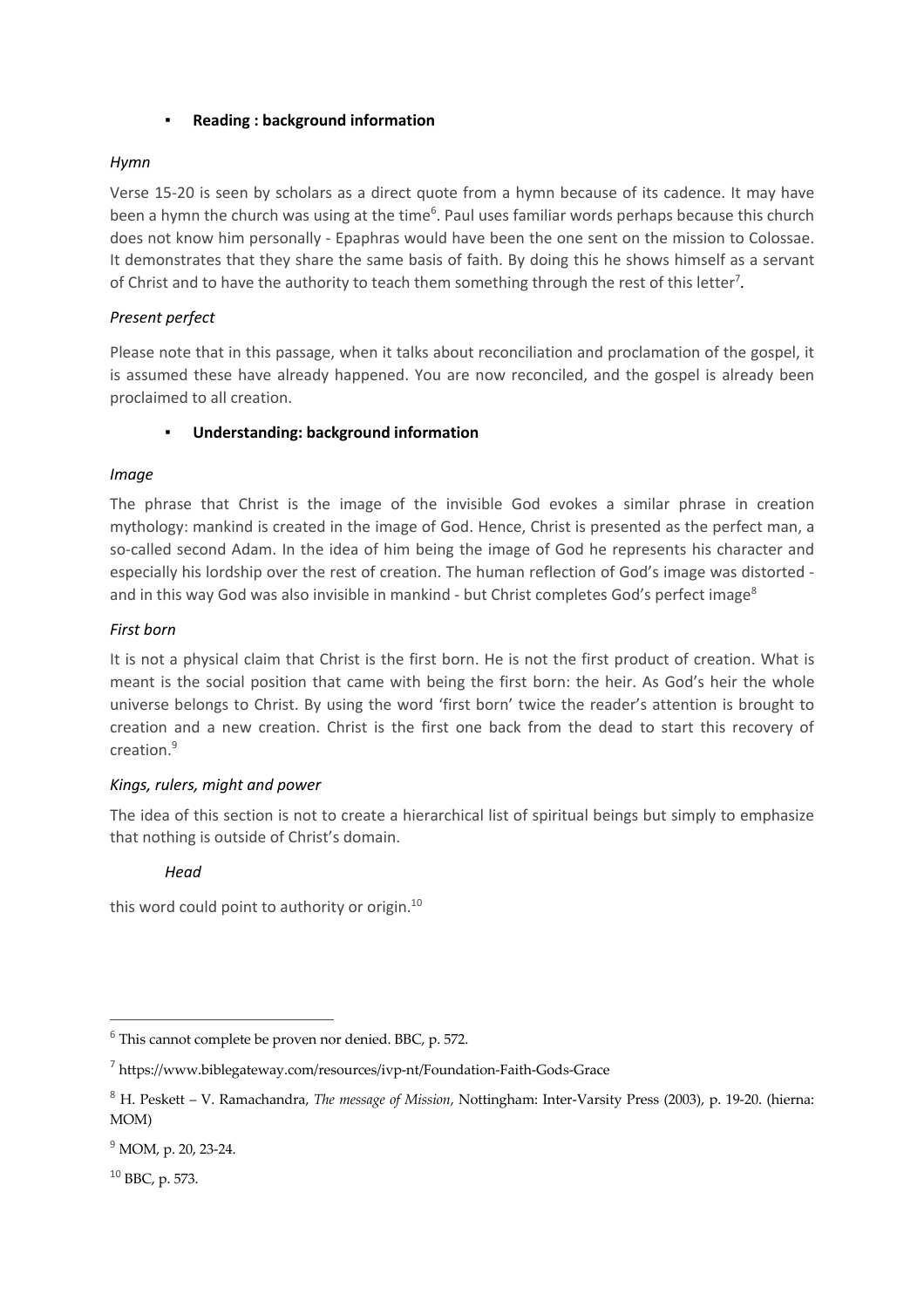#### *Has been declared to all creation*

the recovery Christ brings isn't just the relationship between God and mankind but between God and all of creation. All of creation will benefit from this recovery. <sup>11</sup>

Paul is using this also to avoid any false teachings arising around hidden knowledge - the central thought which fuels the later gnosticism. His statement that everything which was to be revealed has been revealed, has the consequence that everything is available to everyone and not just to the 'happy few'.

#### ▪ **Application: background information**

#### *Christ is the lord of everything*

This statement is more than just working out how to be a good Christian in your field of study. What does it mean that your whole field of study is entirely under Christ's reign? What does this mean for your study goal?

# Preparing for small group

Where do you start your small group prep as a small group leader using this resource? Think about the following:

- f) Start by setting the goal for your group: what is the key message of this passage and what is your small group goal? Do they correspond?
- g) How do you link this to the year's theme? How can we better understand the recovery God gives from this passage and how does this reflect in your group?
- h) Did you read the passage thoroughly and can you see how 'reading', 'understanding' and 'application' link together?
- i) Have you worked through the background information? Please be aware that you do not need all this information for one small group evening. Choose what is most appropriate for your group's set up.
- j) Look through the different working methods on offer. What can you use and what is less appropriate? What will best help your small group to think through the passage and reach a life application?

Now you're ready to start the preparation of your working methods and questions for your Bible study. There are a lot of working methods that can help you with your preparation and that could also help your small group. A few are recommended in this resource, but you know your group and the best approach for them. We strongly recommend using 'reading', 'understanding' and 'application' as the main structure for your study time. This is a basis for responsibly using the Bible and to ensure you will reach your small group goal.

 <sup>11</sup> N.T. Wright, *Colossians and Philemon*, Cambridge, Grand Rapids: William B. Eerdmans (1986), p. 85.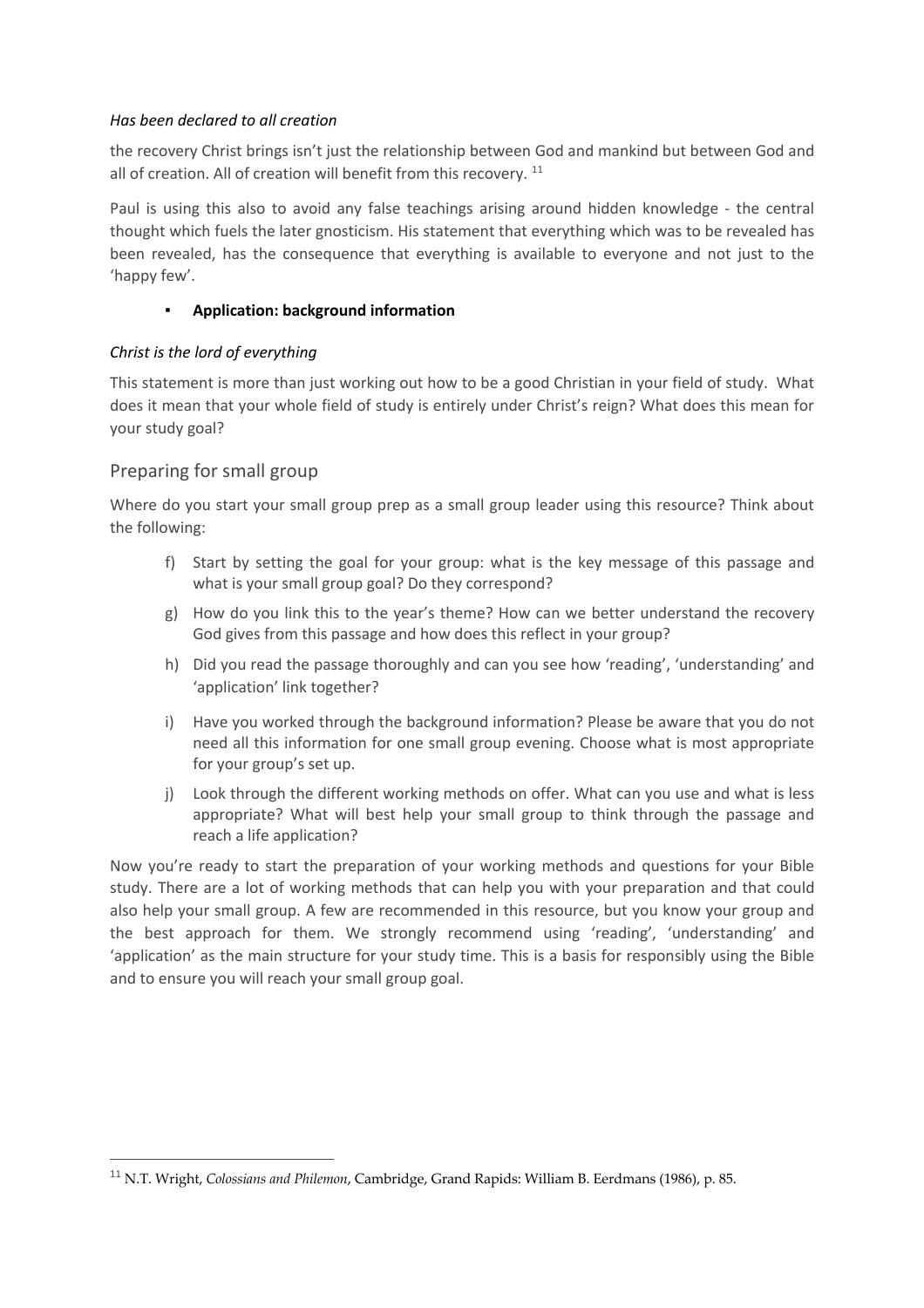# 6 // Genesis 11:1-9

# Bible passage

1 Now the whole world had one language and a common speech. 2 As people moved eastward, they found a plain in Shinar and settled there.

3 They said to each other, "Come, let's make bricks and bake them thoroughly." They used brick instead of stone, and tar for mortar. 4 Then they said, "Come, let us build ourselves a city, with a tower that reaches to the heavens, so that we may make a name for ourselves; otherwise we will be scattered over the face of the whole earth."

5 But the Lord came down to see the city and the tower the people were building.6 The Lord said, "If as one people speaking the same language, they have begun to do this, then nothing they plan to do will be impossible for them. 7 Come, let us go down and confuse their language so they will not understand each other."

8 So the Lord scattered them from there over all the earth, and they stopped building the city. 9 That is why it was called Babel $[c]$ —because there the Lord confused the language of the whole world. From there the Lord scattered them over the face of the whole earth.

# Note

If this is the first time that you use this small group guide, do make sure you read the preface well. You may need the information given there!

# How does this text relate to this year's theme?

After the fall the world seems to go from bad to worse: the first murder, the first polygamist relationship. Man does everything God hates. God uses the flood to bring restoration but immediately after sins are being committed again such as the first drunkenness. Building the tower of Babel is an attempt to gain power and represents the ultimate disobedience to God's mission to fill the earth and spread out (Gen 1:28 9:1,7). God again brings restoration by bringing confusion.

# Key thought/ central message

God wanted man to spread out at any cost, so they would take care of the earth. Their own ambitions cannot stop his plan.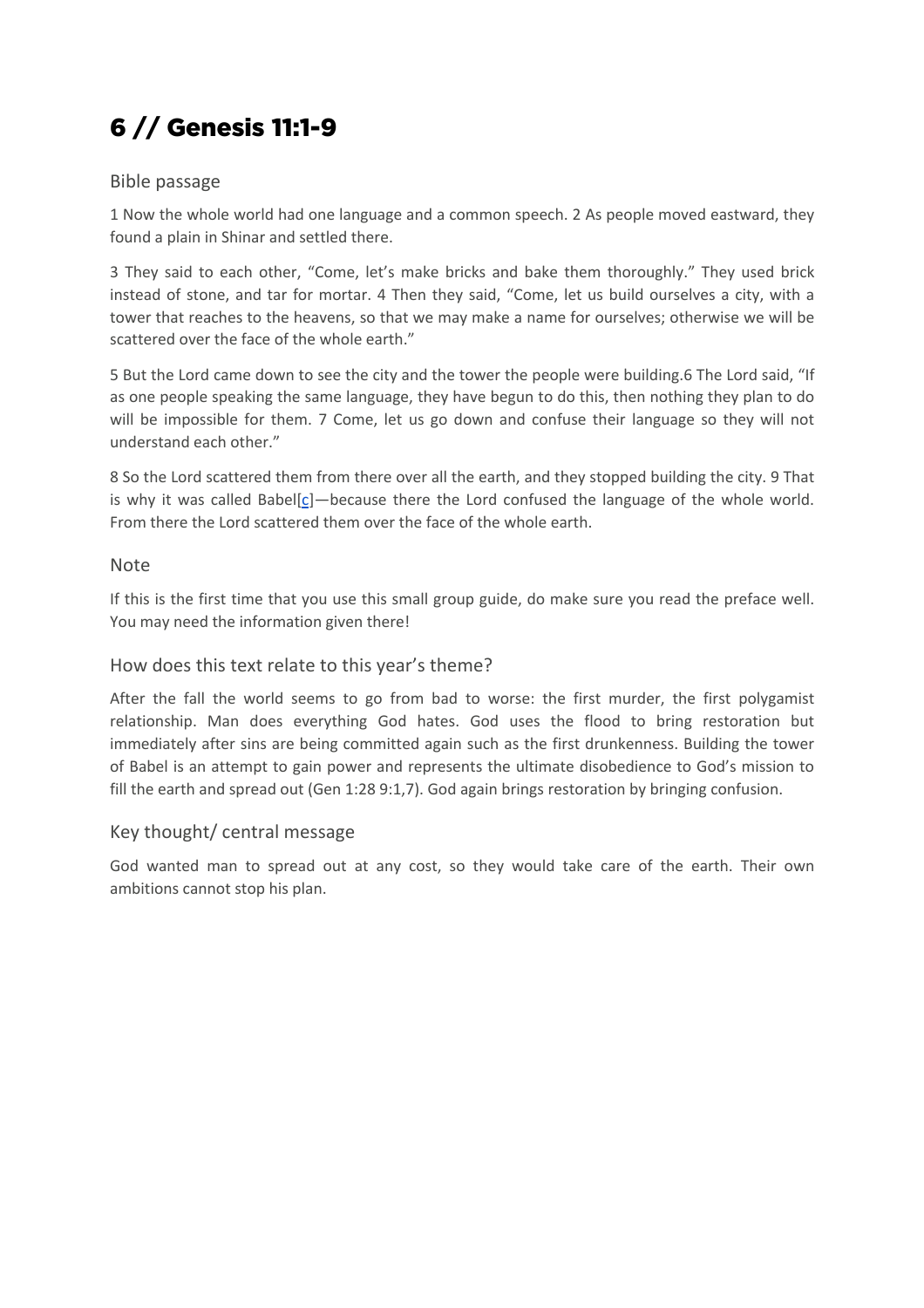# Working methods and questions for small group leaders

#### **Introduction**

- a) Watch this video from the Bible Project: https://www.youtube.com/watch?v=GQI72THyO5I&t=5s The Babel story is explained 6 mins 18 secs into the video. It would be very helpful to watch all of it because it gives a good overview of the structure of the book of Genesis, covering main themes, lead characters and where all of it takes place.
- b) Put a big piece of paper in the middle of the room and let the group brainstorm God's Mission. Don't give them too much guidance but if there is any questions you could point out that it's not about their individual mission from God but God's overall mission for mankind. They could add in Bible verses if they like.

#### ▪ **Reading**

- a) Point out the repetitive and contrary statements in the text.
- b) List the actions of the different characters involved.
- c) What reasons does the text give for the mission not to stay in one city?
- d) Compare the passage to Acts 2:1-11 and Revelation 21. What differences and similarities can you find?

#### ▪ **Understanding**

- a) Let each person draw the story. This can be a literal or abstract version of events. Go around the group letting people share what they have drawn. What questions does this raise about this passage?
- b) Can you see why mankind does not want to spread out?
- c) Why does God want people to live all over the earth?
- d) The word Babel means 'confusion', because God brought confusion there. Why did he do this? Why were they not allowed to communicate?
- e) Can you think of any other passages in the Bible where God 'came down'? Are there any differences or similarities with this story?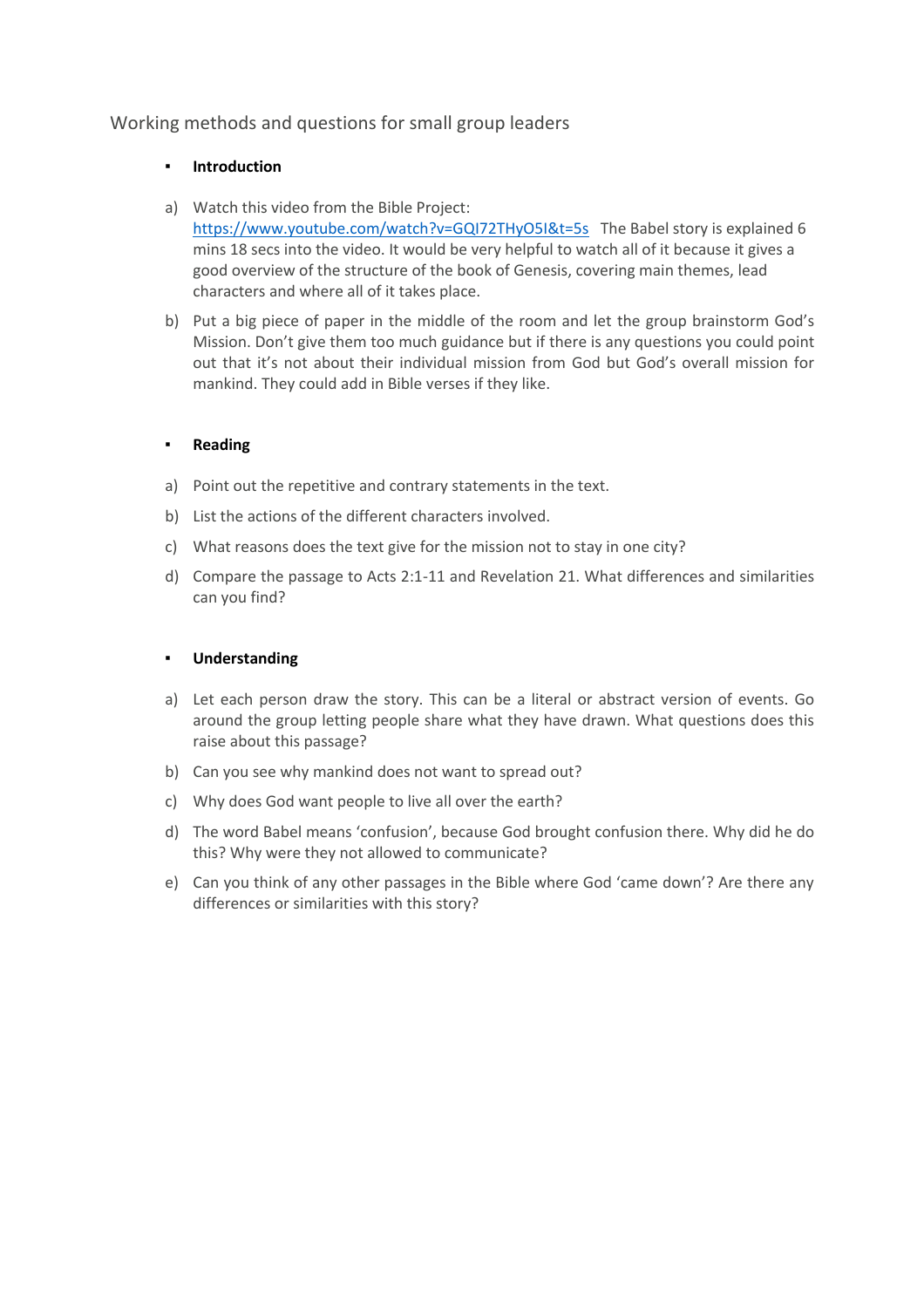#### **Application**

- a) On the drawing made earlier write what could be your 'tower of Babel'? This is about things that can stop you fulfilling God's mission or things that are only there to boost your status. This can be anything and doesn't necessarily mean something that in its own right is bad for you.
- b) Now try and do the same for you as a Ichtus group. What is stopping your group to fulfill God's mission and what is encouraging you to hold onto status?
- c) What is the mission that you, as an individual, and you, as a group, have? You can refer back to the brainstorming activity to start the discussion.
- d) The tower is never finished because God brings confusion in order for mankind to revert to what they should be doing. What intervention does your group need to be more engaged with God's mission?
- e) The 'ziggurats' or stairs were built so the gods could descend from heaven to bless the city. Yet God brings something entirely different. What would God see if he 'came down' to your life and your group's life?

#### Clarification of difficult words/passages

#### ▪ **Introduction: background information**

#### *Authorship and the authority of the book of Genesis*

There is no agreement among scholars regarding the authorship of Genesis (meaning origin). This book is part of the Pentateuch, the authorship of which is usually attributed to Moses. In ancient times there wasn't so much emphasis on who the author was (author's names never appeared with their work) but on the authority of the text itself. The Jewish-Christian tradition generally attributes the text to Moses which traditionally gives this text authority as being God's Word.

#### *Audience and date*

The Hebrews are the primary audience in the story of Noah. The only certainty we have with regards to the date this was written is that the Hebrew written tradition (of which Gen 11 is a part) was around from the 10th Century BC to the 4t Century BC. This means the story strongly reflects the Hebrew worldview of the time.

#### *Central message and theological framework*

The story of the tower of Babel is set in the framework of Genesis 1-11 in which the covenant relationship between Yahweh and mankind in described. Man received a mandate to fill the earth and subdue it (Gen 1-3). However, mankind fell short of this mandate and as 'imago dei' (being the image of God - Gen 1:26-28), which is the cause for the flood (Gen 6:5-6). At this time Noah was the only one who lived in covenant with God and therefore receives another chance.

The theological framework of Gen 6-9 is 1) Noah's calling, 2) judgement, forgiveness and covenant, 3) the restoration of the original creation which is expressed through the concept of the flood and 4) a new chance for mankind through Noah's calling.

In Genesis chapter 10 Noah's descendants again receive the mission to populate the earth. However, in the next chapter they are already abandoning this mission.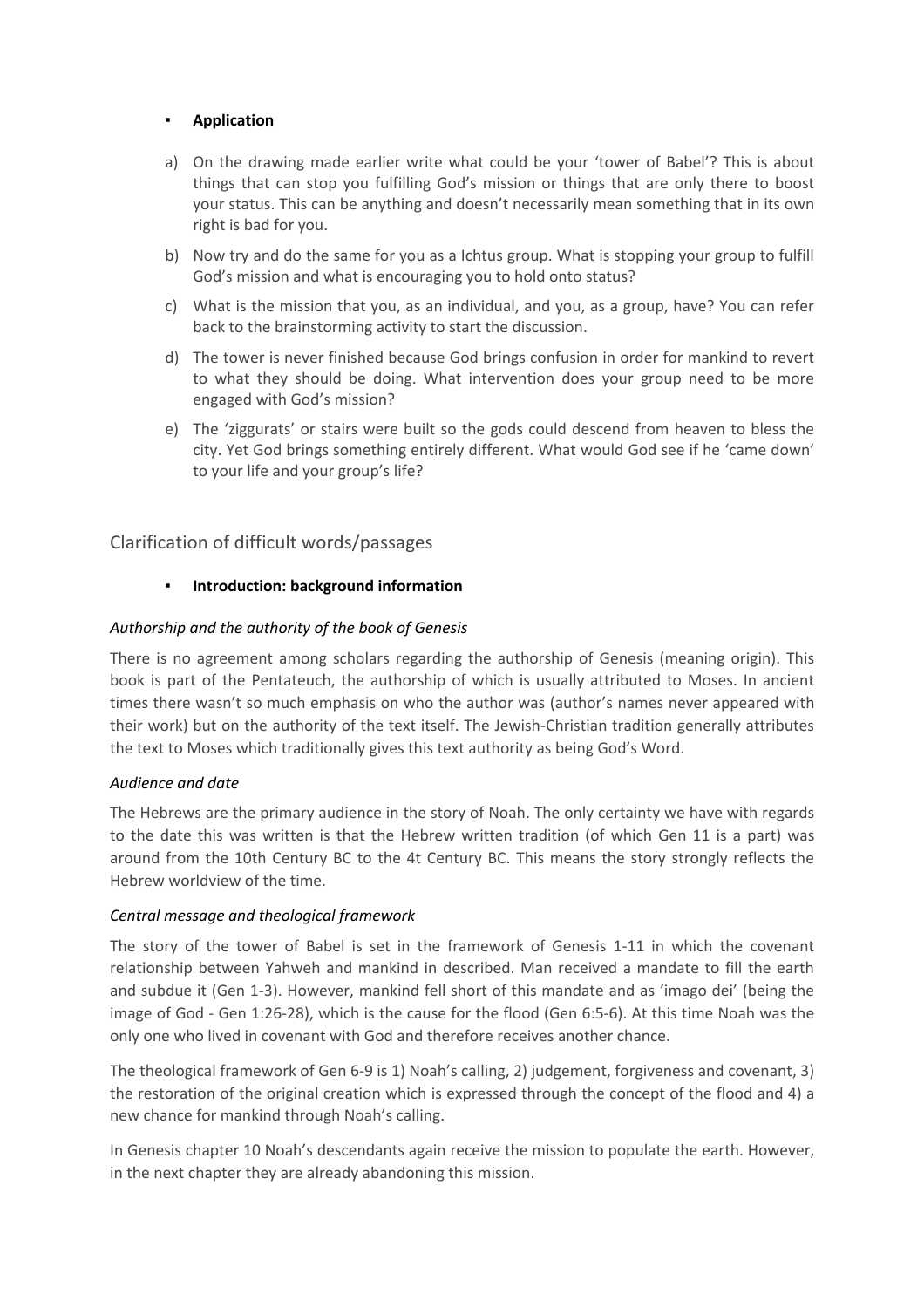### *Historical and literary context*

The book of Genesis is part of the Pentateuch, the first 5 books of the Bible, and therefore gives the context and background for the Law and the Israelite lifestyle.

The start of the book covers mankind as a whole and from chapter 12 the focus in on the people of Israel.

#### *Structure of the book*

The structure of the book is linked to the history of the descendants of several families. This structure is generally found throughout the exegesis of Genesis.

| $1:1 - 2:3$   | Prologue                    |
|---------------|-----------------------------|
| $2:4 - 4:26$  | History of heaven and earth |
| $5:1-6:8$     | Family history: Adam        |
| $6:9-9:29$    | Family history: Noah        |
| $10:1 - 11:9$ | Family history: Noah's sons |
| $11:10-26$    | Family history: Shem        |
| 11:27-25:11   | Family history: Terah       |
| $25:12 - 18$  | Family history: Ishmael     |
| 25:19-35:29   | Family history: Isaac       |
| $36:1 - 37:1$ | Family history: Esau        |
| 37:2-50:26    | Family history: Jacob       |

#### ▪ **Reading: background information**

#### *Repetition*

- one language and a common speech (v1 and v6).
- Confuse their language (v7 and v9).
- over all the earth (v8 and v9).
- Came down (v5 and v7).

#### *Contrasts*

- build a city (v4 and v5) versus stopped building a city (v8)
- Not being scattered (v4) versus being scattered (v8)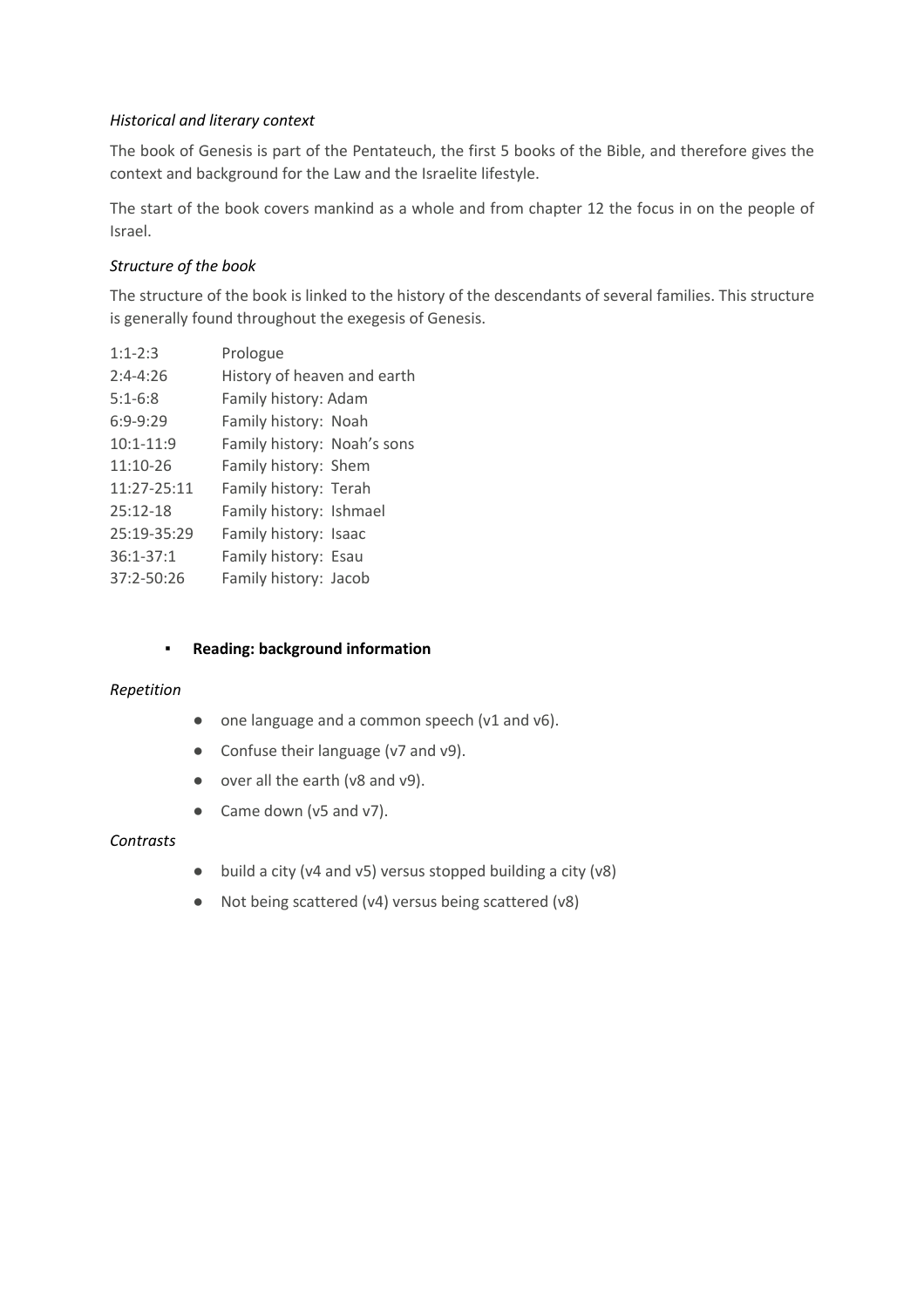#### *The word 'Babel' means confusion*

This passage can bring about some big questions regarding mankind scattering (especially when seen from several scientific viewpoints). Questions such as: how did this scattering work? Were the continents already shaped like they are now? However, we must bear in mind that this passage is not trying to convey a history lesson but instead it is trying to convey a message. The exact height of the tower, its location and duration are unknown. There is a lot of speculation regarding this. There are some sources that describe a tower near Babel that was 91 metres high, but it is unknown if this is the same tower described in this passage.

#### **Understanding: background information**

There are different sources that mention language confusion caused by a deity. They can be seen as an ancient theme.

The use of bitumen was an expensive process which is why these early bricks (see verse 3) were only used to build very important buildings. These bricks were already waterproof and as strong as a rock.

In those days a city was not somewhere people lived but the houses were public places. There were also religious buildings and storehouses. All of these buildings were surrounded by a wall. For city dwellers there were great opportunities in living together. It allowed them to irrigate crops on a larger scale which increased the production of grain. For non-city dwellers it was important to keep spreading out. This is clear 2 chapters later when Abraham and Lot notice there is not enough grass for all of their combined livestock. It is not clear if this is the reason that God wants man to spread out.

The most important building in an ancient city was a temple. This building had ziggurats or 'stairs from heaven'. An example of one of these sets of stairs is in Genesis 28 when Jacob has a dream. These were built so gods could come down and bring blessing. These stairs were a part of Sumerian mythology. At the top of such a set of stairs was a room for the deity, furnished with a bed and table and also containing food. This food was replenished every now and then by a priest. This was sacred ground. These stairs are seen as an architectural representation of pagan religions.

# Preparing for small group

Where do you start your small group prep as a small group leader using this resource? Think about the following:

- k) Start by setting the goal for your group: what is the key message of this passage and what is your small group goal? Do they correspond?
- l) How do you link this to the year's theme? How can we better understand the recovery God gives from this passage and how does this reflect in your group?
- m) Did you read the passage thoroughly and can you see how 'reading', 'understanding' and 'application' link together?